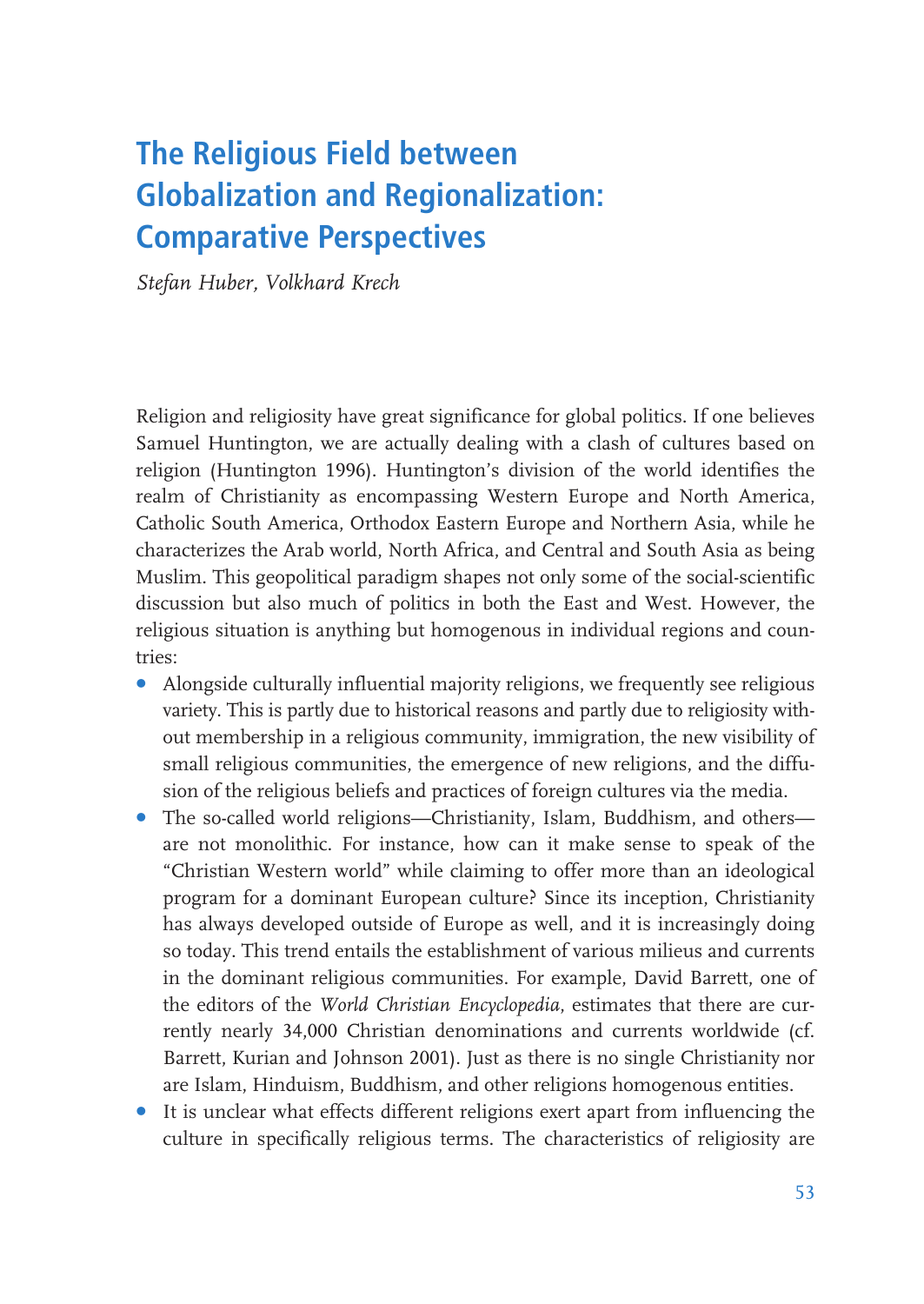quite varied in different social and cultural contexts, which is a point that older variants of the secularization thesis usually fail to address. For example, advanced modernization and high religiosity are by no means mutually exclusive. In order to arrive at nuanced conclusions, one must consider how the major religious traditions are embedded in regional and (particularly) country-specific cultural contexts.

Comparisons between countries and denominations are thus imperative for arriving at nuanced conclusions about religion and religiosity on a global scale (cf. Bever 2006 and Casanova 2008). Following the first steps in this direction taken by the "World Value Survey" (cf. Norris and Inglehart 2004) and other studies, the Religion Monitor 2008 now presents new data, which—due to its theoretical model of religiosity (cf. Huber 2003, 2008a)—are also more specific and differentiated.

In this chapter, we discuss the Religion Monitor's global and regional findings. In doing so, we consider contents that are related to six core dimensions of religion in addition to the concept of centrality. Table 1 depicts the "location" of these concepts in the taxonomy of the Religion Monitor. This approach brings the global religious field into view with a broad scope and a high degree of differentiation. At the same time, it demonstrates paradigmatically the analytical potential of the Religion Monitor's underlying theoretical model.

|                    |                        |                                                      | <b>Contents</b> |                                                                                     |
|--------------------|------------------------|------------------------------------------------------|-----------------|-------------------------------------------------------------------------------------|
|                    |                        | General                                              |                 | <b>Specific</b>                                                                     |
|                    |                        | <b>Foundational semantics</b>                        |                 | (Themes, approaches,<br>attitudes styles)                                           |
|                    |                        | <b>Theistic</b>                                      | Pantheistic     |                                                                                     |
| Core<br>dimensions | Intellect              |                                                      |                 | Religious reflectivity                                                              |
|                    | Ideology (belief)      |                                                      |                 | Pluralism; fundamentalism                                                           |
|                    | <b>Public practice</b> |                                                      |                 | Religious affiliation                                                               |
|                    | Private practice       |                                                      |                 | Interreligious practice                                                             |
|                    | <b>Experience</b>      |                                                      |                 | Positive and<br>negative religious feelings                                         |
|                    | <b>Consequences</b>    | Relevance of religious commandments<br>to daily life |                 | Relevance of religiosity to<br>work, politics, and particular<br>situations in life |
| <b>Centrality</b>  |                        | Centrality scale                                     |                 | Religious self-concept                                                              |

Table 1: Interpreted concepts in the taxonomy of the Religion Monitor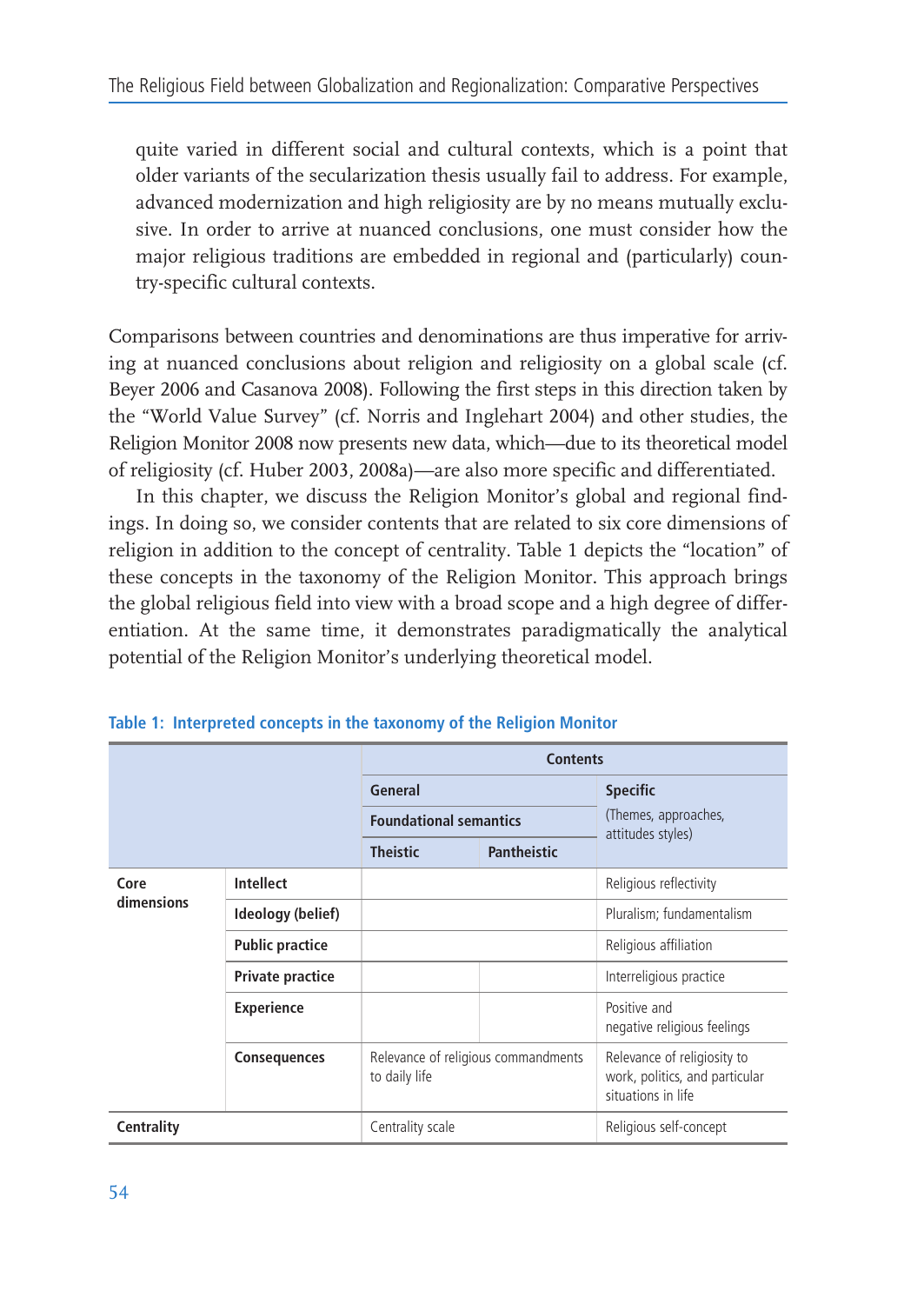In particular, we ask which structures and dynamics of the global religious field can be identified by going beyond block thinking. All the same, the following analysis can only scratch the surface and definitely needs to be developed in more depth. In addition, the survey material from 21 selected countries does not yet permit us to draw comprehensive conclusions, and the database must be significantly expanded for global analyses. In any case, we hope this chapter will stimulate further transnational research on religion on a global scale, following the path we have taken here.

#### **Methodological considerations**

Comparative methods assume two things. First, frames of references must be established from which one can secondly derive tertia comparationis. A point of comparison as a tertium is necessarily characterized by sufficient abstraction to allow the comparison of heterogeneous empirical data and thereby bring differences and similarities to the surface. However, if the comparative method is to be more than pure artifice that merely imposes foreign elements on empirical datathat is, if the *tertia comparationis* is meant to correspond with the material—then certain aspects must be unilaterally emphasized and abstracted from the empirical data. To this end, Max Weber developed the method of constructing ideal types (cf. Krech 2006), which we will use as our foundation in the following.

As our frames of references, we have chosen perspectives from sociology, psychology, and the history of religion. The interrelationship of these three perspectives arises from the relations among socialization and individualization processes, as well as religious semantics. We assume that the three perspectives overlap in an individual's religious construct system. Religious construct systems thus function as "resonance bodies," so to speak, for semantics in the public sphere that are grounded in the history of religion. Since the ability of religious semantics to resonate socially increases along with their centrality, the concept of centrality plays a key role in our analysis.

As tertia comparationis we consider both exogenous and endogenous factors to explain religious structures and dynamics. This method goes beyond the framework of conventional social-scientific research in which individual religious contents such as faith in God or prayer are explained solely through exogenous factors such as a country's level of modernization or an individual's position in the social structure. Considering endogenous factors offers the chance to expose religiosity's inner logic.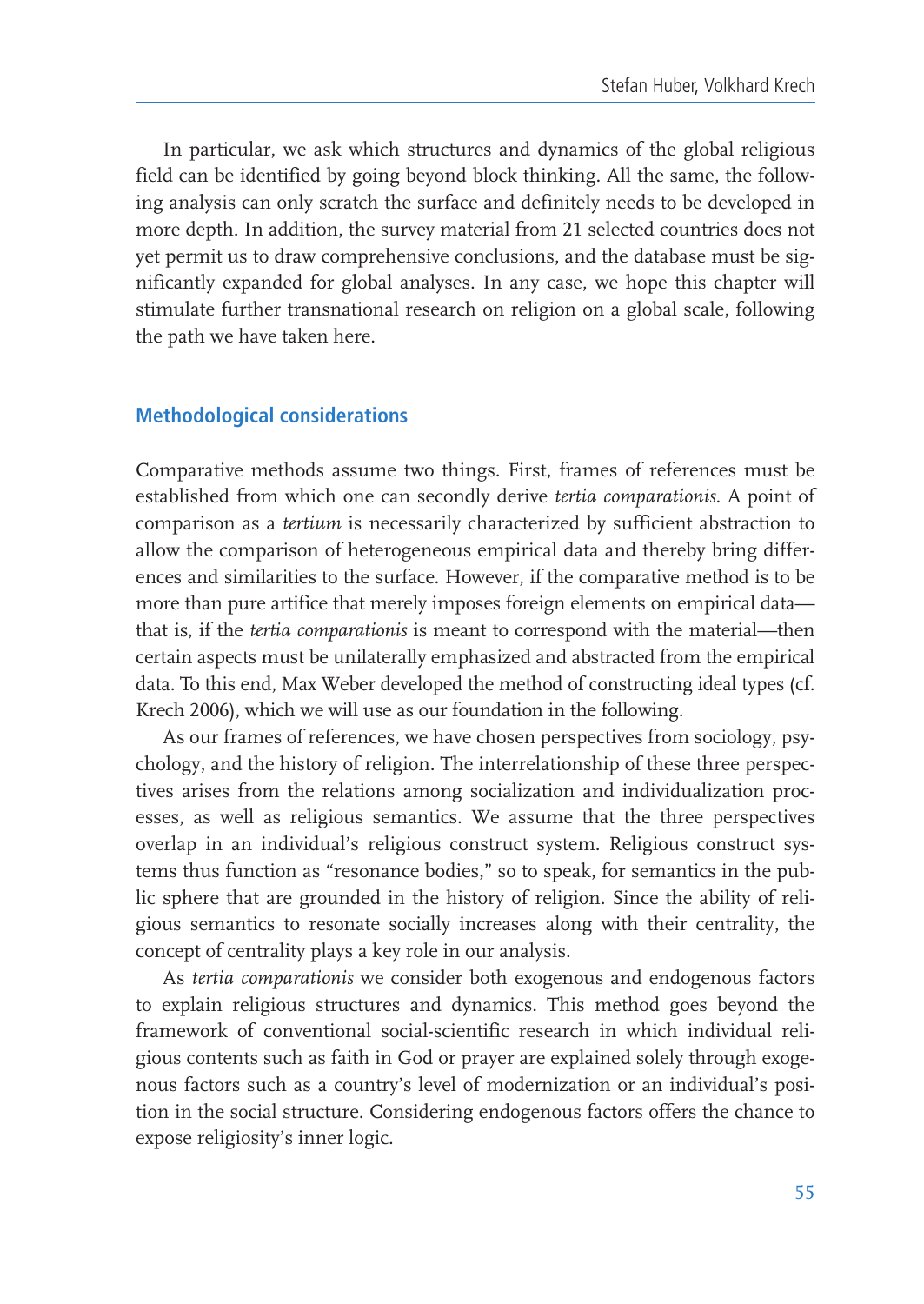In our comparative discussion of the findings of the Religion Monitor 2008, we use two analytical strategies. For one, we use regression analysis models (OLS methods). Such models are especially suited to depicting the general structures and dynamics of the global religious field. For another, we interpret the mean scores of individual countries and groups of countries. In doing this, we rely on graphic representations of the distributions of the mean scores for individual countries and groups of countries. This descriptive strategy also allows us to look at regional distinctions.

In the regression analysis models (OLS methods—see Tables 7 through 10), the scope of the explanatory factors for the religious field is successively expanded in three blocks (see Table 2):

- Model 1 (M 1): In the first model, only exogenous factors are taken into consideration
	- Age, gender, and education: These indicators depict an individual's position in the social structure.
	- Human Development Index (HDI): This indicator represents a country's degree of modernization. It includes not just the gross domestic product (GDP) per inhabitant in terms of purchasing price parity, but also life expectancy and the population's educational attainment.
	- Gini coefficient: This depicts a country's distribution of income. We use it as an indicator of the degree of social inequality in a country.
- Model 2 (M 2): In addition to the exogenous factors, the second model includes the centrality of religiosity as (what we, at least, presume to be) the most important endogenous factor. By calculating these two models successively, we create an opportunity to determine how much the exogenous variables and the endogenous variable of centrality each contribute to explaining the variance of the dependent variables.
- Model 3 (M3): Additional endogenous variables besides centrality are included in Model 3. This allows us to determine the relative weight of centrality in comparison to other endogenous variables. From the plethora of endogenous factors than can influence the structures and dynamics of an individual's religiosity and the religious field, we have chosen the following:
	- Diversity index: This represents the extent of the religious field's differentiation within a country. It is calculated by determining the number of members/adherents of each religious community in a country as a percentage of total population. These percentages are then squared and added together (cf. Krech 2008: 37).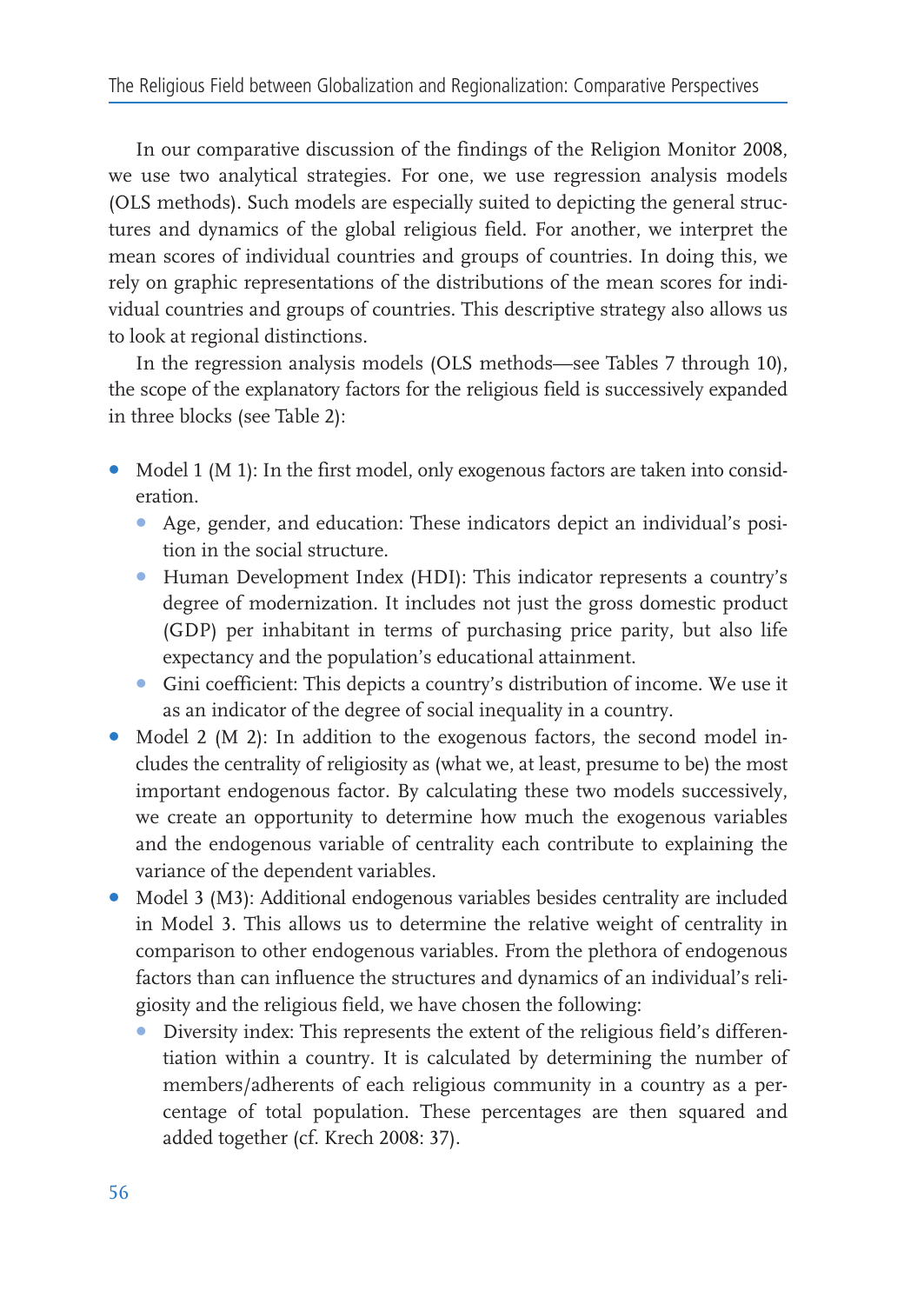• Religious affiliation: This variable is based on respondents' self-attribution to the religious communities surveyed. The group of respondents unaffiliated with any denomination serves as a dummy variable.

| <b>Independent variables</b>   |                                         |                      |                 | <b>Regression analysis models (OLS)</b> |               |
|--------------------------------|-----------------------------------------|----------------------|-----------------|-----------------------------------------|---------------|
| Factors in the religious field |                                         | <b>Indicators</b>    | Model 1 $(M 1)$ | Model $2(M2)$                           | Model $3(M3)$ |
| Exogenous-                     | Position in the social                  | Age                  | $\chi$          | X                                       | $\mathsf{X}$  |
| factors                        | structure (individual)                  | Gender               | $\chi$          | $\chi$                                  | $\mathsf{X}$  |
|                                |                                         | Educational<br>level | $\chi$          | $\chi$                                  | $\chi$        |
|                                | Degree of modernization<br>(country)    | HDI                  | $\chi$          | $\chi$                                  | $\chi$        |
|                                | Social inequality<br>(country)          | Gini coefficient     | $\chi$          | X                                       | $\mathsf{X}$  |
| Endogenous-                    | Centrality (individual)                 | C-index              |                 | $\chi$                                  | $\chi$        |
| factors                        | Religious diversity<br>(country)        | Diversity index      |                 |                                         | X             |
|                                | Religious affiliation                   | Christianity         |                 |                                         | X             |
|                                | (individual and<br>religious community) | Judaism              |                 |                                         | $\chi$        |
|                                |                                         | Islam                |                 |                                         | X             |
|                                |                                         | Hinduism             |                 |                                         | $\chi$        |
|                                |                                         | <b>Buddhism</b>      |                 |                                         | $\chi$        |

#### Table 2: Design of the three regression analysis models

In interpreting the results of regression analysis, one must bear in mind that the database is subject to several limitations. First, the number of countries is too small to permit valid conclusions to be drawn for the global religious situation. Second, key factors in the global religious field are distributed unevenly in the country samples and partially confounded (see Table 3). For example, most of the respondents belonging to a non-Christian religious community were surveyed in countries with a low level of modernization. In addition, the findings for Jewish, Orthodox Christian, and Hindu religiosity each come almost entirely from a single country, which implies further confounding. For both of these reasons, the findings can only hint at tendencies whose validity definitely needs to be reassessed on the basis of larger and more proportionate country samples. We therefore highlight our descriptive findings in our interpretation of the Religion Monitor 2008 data.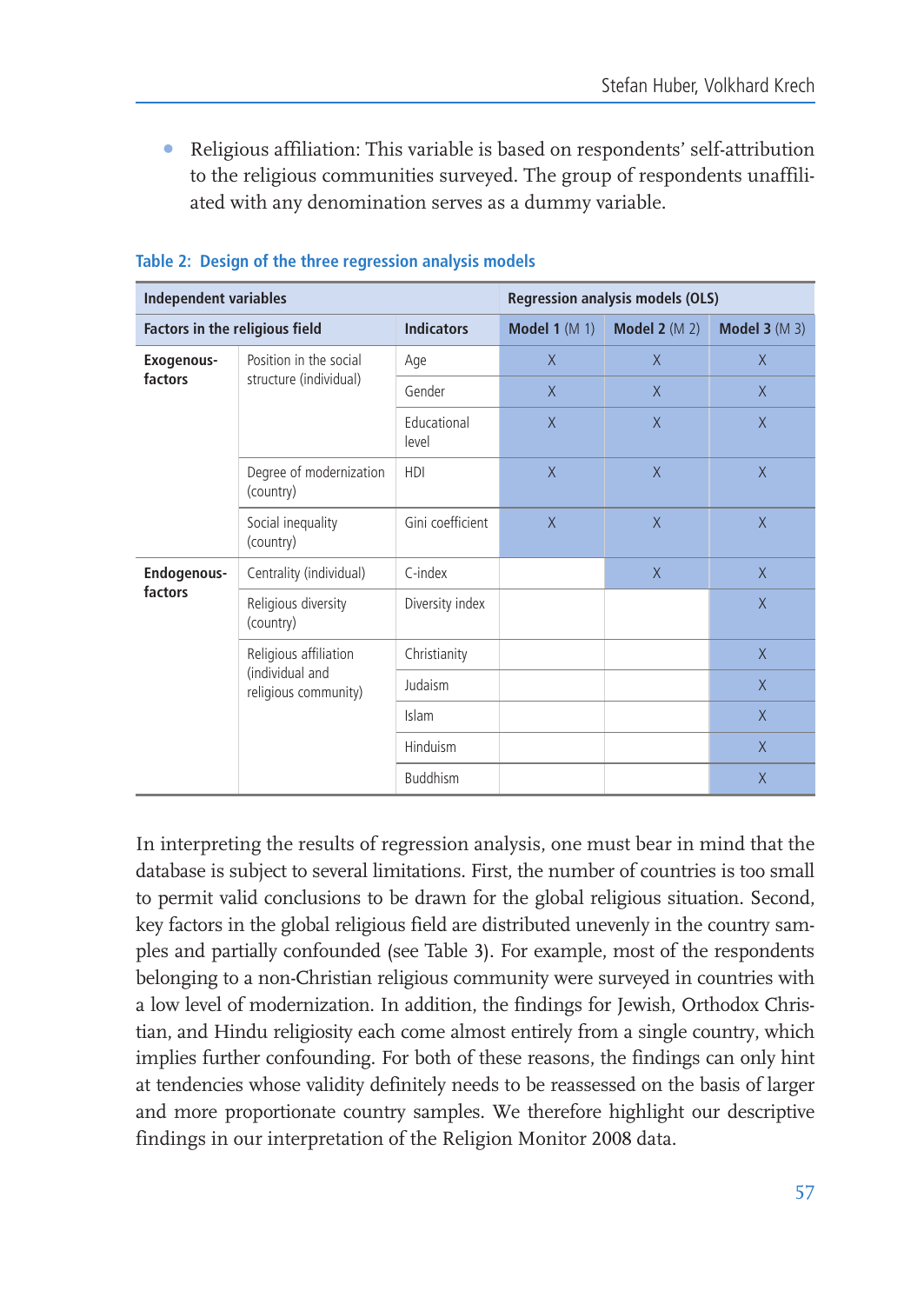The question of how exogenous and endogenous variables relate to each other is a central principle in structuring our regression analysis models. Here, the relationship between the degree of modernization (HDI) and centrality is particularly interesting. Since both of these benchmarks represent fundamental categories in the sociology and psychology of religion, they also play a special role in our descriptive comparisons.

The descriptive comparisons (Figures 2 -13) depend to a considerable degree on how we place the countries in our graphs. The sequence we chose is based on the following criteria (Table 3):

- Degree of modernization: Highly modernized countries (HDI > .80) are placed to the left and to the far right of the graphs. Since the level of modernization expresses an important perspective in the sociology of religion, these countries are highlighted in the graphs with gray bars.
- Religious affiliation: In terms of religious affiliation we consider not just the major religious traditions such as Hinduism and Christianity but also superordinate classification systems (e.g., Abrahamic religions versus Eastern religions) and subordinate differentiations (e.g., denominations within Christianity). These classifications express similarities in the construction of the content of religiosity.
- Geographic proximity: Since many of the countries shaped by Christianity are located in Europe, we have also grouped these countries together. The justification for this classification in terms of content is the fact that these countries have a long shared history, which has resulted in numerous interdependencies.
- Centrality of religiosity: The category of centrality is reflected in the graphs in two ways. First, the countries historically shaped by Protestant, Catholic, or Islamic traditions are arranged from left to right according to their average score for centrality. In addition, the country averages for the concepts under comparison are not only presented in their aggregate but also differentiated according to three levels of centrality. These three levels (non-religious, religious, and highly religious) represent qualitatively distinct psychological dynamics in religious experience and behavior (see Huber 2009a: 21). In this way, the psychological category of centrality becomes the second dominant principle (together with the degree of modernization) in structuring the descriptive analysis.

Like other methods of statistical inference, regression analysis models only highlight the numerical scores of a response scale. The semantics of the response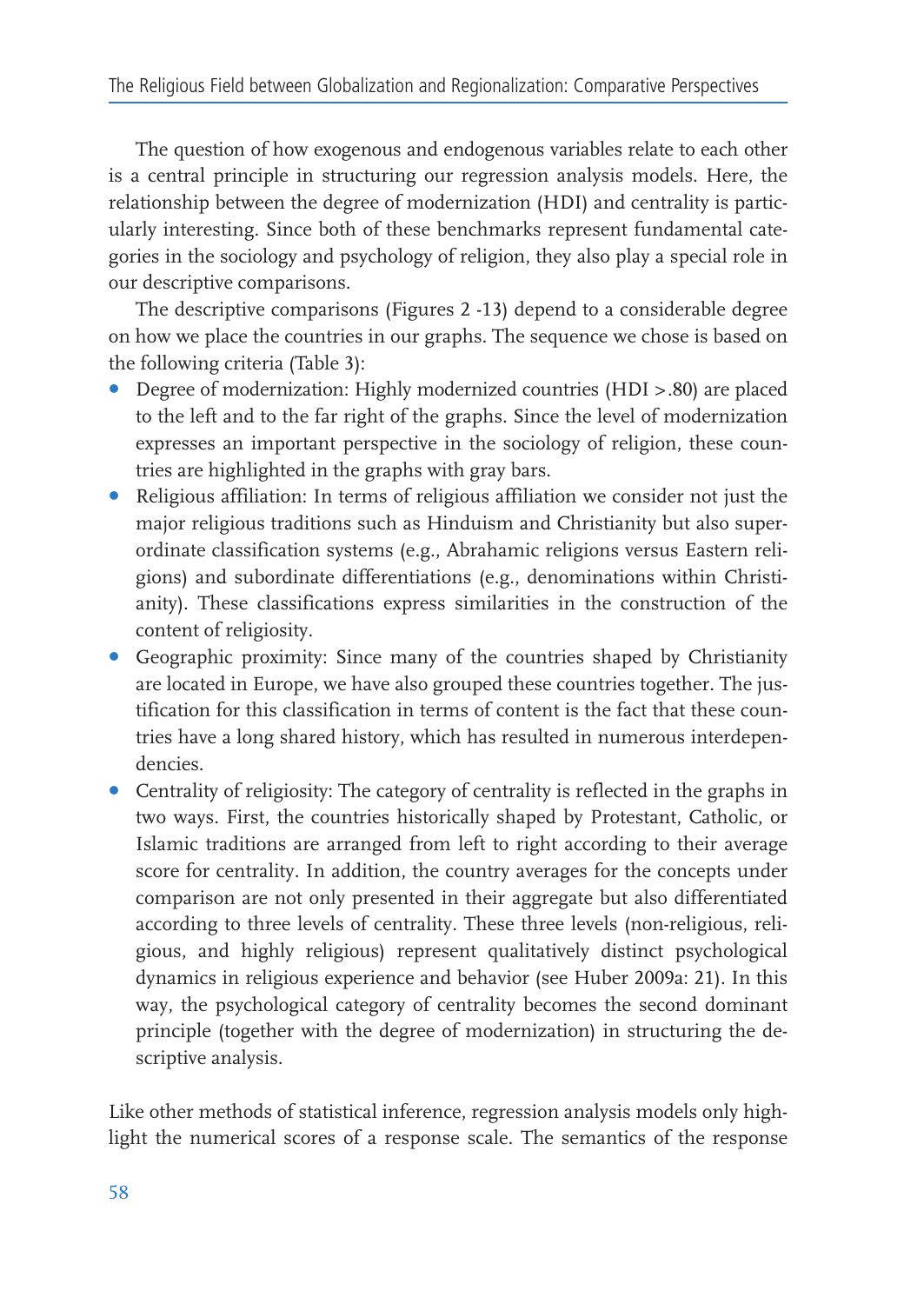| <b>ISR</b>                                  | <b>GBR</b> | DEU                | CHE |       |       | RUS FRA AUT ESP POL |  |  | <b>ITA</b> | AUS USA |    |       |       |       | BRA GTM NGA TUR MAR IDN | <b>IND</b> | <b>THA</b> | <b>KOR</b> |
|---------------------------------------------|------------|--------------------|-----|-------|-------|---------------------|--|--|------------|---------|----|-------|-------|-------|-------------------------|------------|------------|------------|
| HD > .80<br>HD < .80                        |            |                    |     |       |       |                     |  |  |            |         |    |       | > .80 |       |                         |            |            |            |
| Abrahamic religions<br>Eastern<br>religions |            |                    |     |       |       |                     |  |  |            |         | AR |       |       |       |                         |            |            |            |
|                                             |            | Christianity       |     |       |       |                     |  |  |            |         |    |       |       | Islam |                         | Н          | B          |            |
|                                             |            | European countries |     |       |       |                     |  |  |            |         |    |       |       |       |                         |            |            |            |
|                                             | Pr.        |                    |     | Orth. | Cath. |                     |  |  |            | Pr.     |    | Cath. |       |       |                         |            |            |            |
|                                             | cent.      |                    |     |       | cent. |                     |  |  |            | cent.   |    | cent. |       | cent. |                         |            |            |            |

Table 3: Classification criteria for the 21 countries

HDI = Human Development Index; AR = Abrahamic religion; J = Judaism; H = Hinduism; B = Buddhism; C = Christianity; Orth. = Orthodox Christian churches; Pr. = Protestant churches; Cath. = Catholic churches; cent. = according to centrality.

categories are barely relevant and only begin to carry weight in descriptive statistics. In descriptive analysis, the semantics of the response categories provide information on how or how strongly an attribute is present in an individual's psychic system and in a society.

With intensity scales (Table 4), the first two response levels indicate that a religious content is barely present in an individual's life horizon or in social discourse. As a result, it cannot become psychologically relevant or capable of resonating sociologically. By contrast, the semantics of response categories four ("very often"/"often") and five ("very much so"/"quite a bit) express that an attribute is clearly present in an individual's life horizon. Consequently, it is highly relevant psychologically for that individual's religious experience and behavior. The capacity of that content of religiosity to resonate socially is correspondingly high. The middle response category represents the transitional area between absence and clear presence. Responses at this level indicate that a religious content is present in an individual's life horizon but that it remains largely in the background.

The interpretation of agreement scales (Table 5), which are used for the concepts of "religious pluralism" and "religious fundamentalism," follows a somewhat different logic. The scales are bipolar in construction; they provide information about approving or disapproving attitudes toward an attitude object. The advantage of this is that it can represent different orientations in experience and behavior. Its disadvantage is that their intensity is measured with less nuance. The transition area can be interpreted as indifference toward the attribute under study.

To simplify the interpretation of mean scores, the figures below emphasize the three-tiered hermeneutics of the intensity and agreement scales with differ-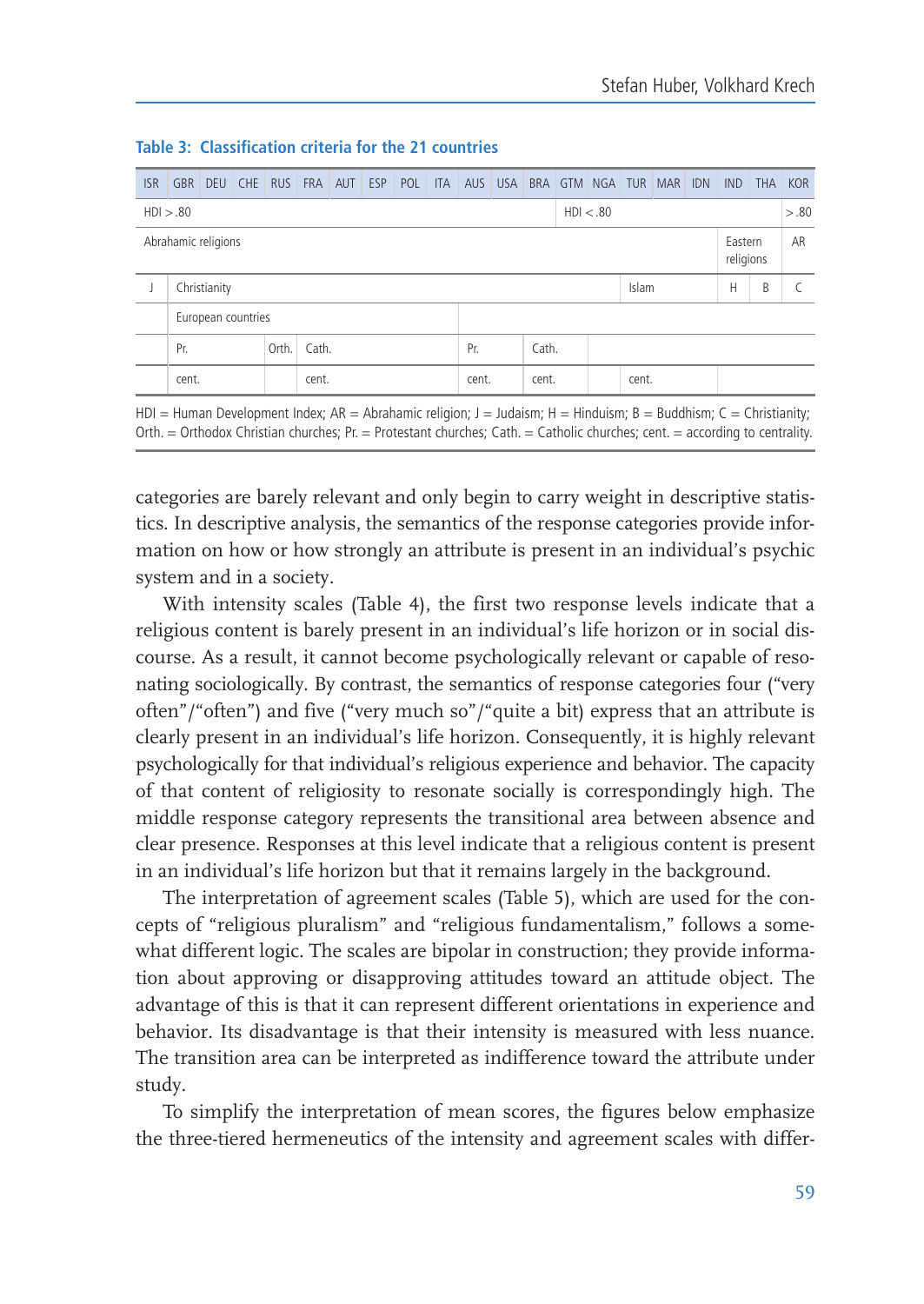|                                                  | <b>Score</b> |                     | <b>Semantics</b>            | <b>Hermeneutics</b>                     |  |
|--------------------------------------------------|--------------|---------------------|-----------------------------|-----------------------------------------|--|
|                                                  |              | <b>Frequency</b>    | Importance                  |                                         |  |
| Categories of a<br>five-point<br>intensity scale |              | Very often<br>Often | Very<br>quite               | Clear presence                          |  |
|                                                  | ς            | Occasionally        | Moderately                  | Transition area:<br>background presence |  |
|                                                  |              | Rarely<br>Never     | Not very much<br>Not at all | Marginal or no presence                 |  |

#### Table 4: Hermeneutics of intensity scales

#### Table 5: Hermeneutics of agreement scales

|                                                    | <b>Score</b> | <b>Semantics</b>                             | <b>Hermeneutics</b>              |
|----------------------------------------------------|--------------|----------------------------------------------|----------------------------------|
| Categories of a<br>five-point agree-<br>ment scale |              | Totally agree<br>Tend to agree               | Approving orientation            |
|                                                    |              | Have no definite opinion<br>(never bothered) | Transition area:<br>indifference |
|                                                    |              | Tend to disagree<br>Totally disagree         | Disapproving orientation         |

ent highlighting for each numeric range (Figure 1). Scores of 2.5 and 3.5 serve as the threshold values. They reflect the mathematical rules for averaging.

Figures 2 through 13 depict each country's mean scores for the religious contents under comparison. Figures 5 through 13 show both the mean for the total population (as a dashed line) and the means for each of the three levels of cen-



Figure 1: Illustration of the hermeneutics of the mean scores in Figures 2, 3 and 5 through 13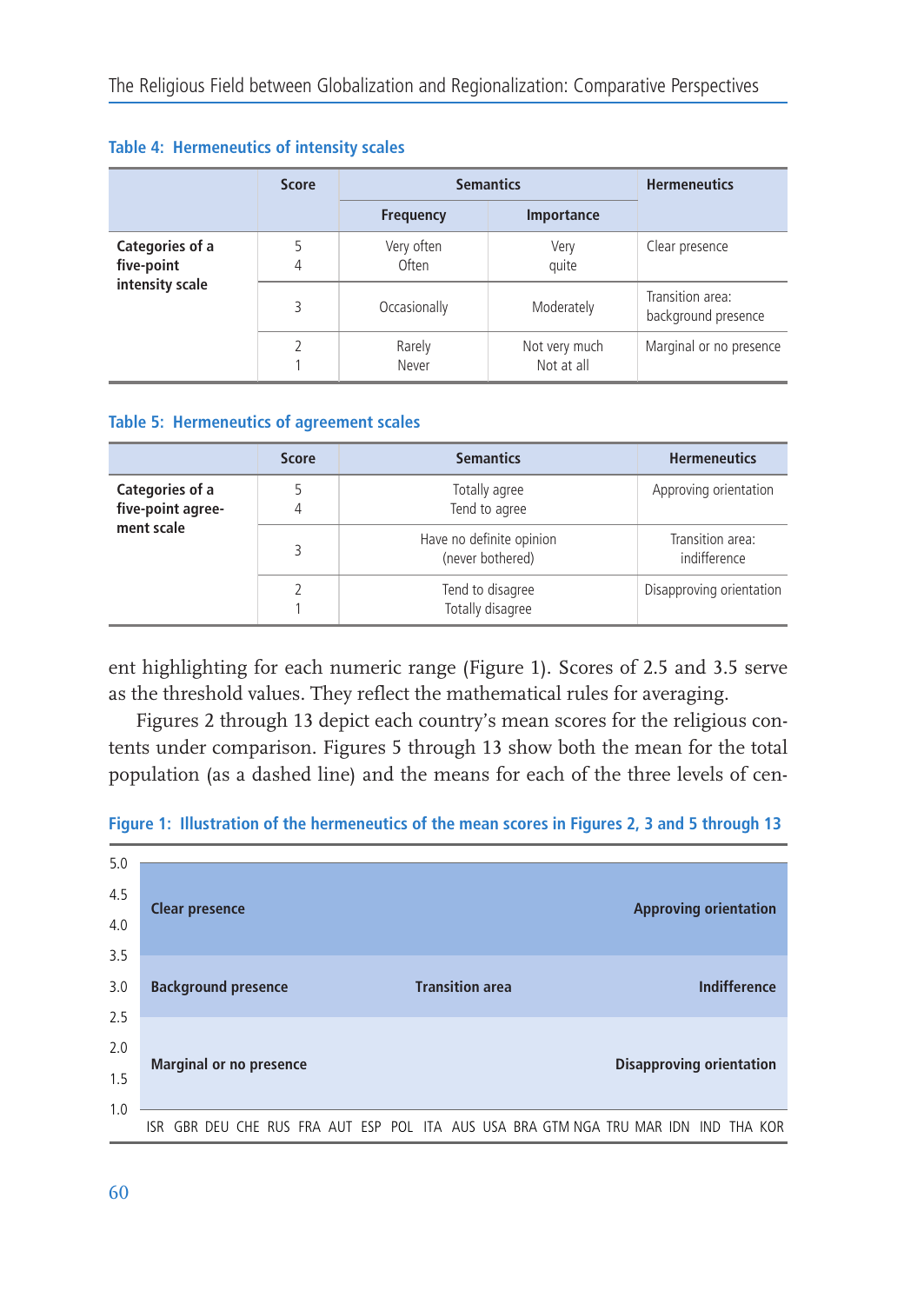trality for each country (as solid lines of varying thickness). To highlight contrasts with the typical profile of the "religious" group, its mean is calculated only from those scores that fall in the middle range of 2.5 to 3.5. Respondents with centrality scores in the transition areas (2.1 to 2.5 and 3.5 to 4.0) as well as the non-religious group  $(1.0 \text{ to } 2.0)$  and the highly religious group  $(4.0 \text{ to } 5.0)$  are thus not represented in the graphs of the levels of centrality. However, they are included in calculating each country's overall mean score, as well as in the regression analyses.

## **Findings and interpretations**

For our discussion of the findings of the Religion Monitor 2008 (see Table 1), we have categorized the religious variables under comparison according to four thematic areas. This brings into view additional comparisons that make sense thematically.

- In the first section, we discuss the centrality scale in the context of two other measures of the individual relevance of religiosity: religious self-concept and the relevance of religious commandments to daily life. Since this discussion draws out the specific potential of the category of centrality, it is fundamental to the subsequent thematic areas.
- The second section revolves around concepts that are primarily relevant to interreligious relationships and contacts: religious reflexivity, religious pluralism, and religious fundamentalism.
- The third overarching theme has to do with the consequences of religiosity for areas of everyday life. We have singled out three specific areas from the plethora of possibilities: work and occupations, politics and exceptional situations.
- Finally, we discuss religious emotions in relation to their positive or negative psychological valences—a theme that is usually neglected in sociological studies of religion.

## Individual relevance of religiosity

The Religion Monitor assesses the individual relevance of religiosity not only with the centrality scale but also with single-item measures of the relevance of religious commandments to daily life and the strength of an individual's religious self-concept. High intercorrelations between these two measures can be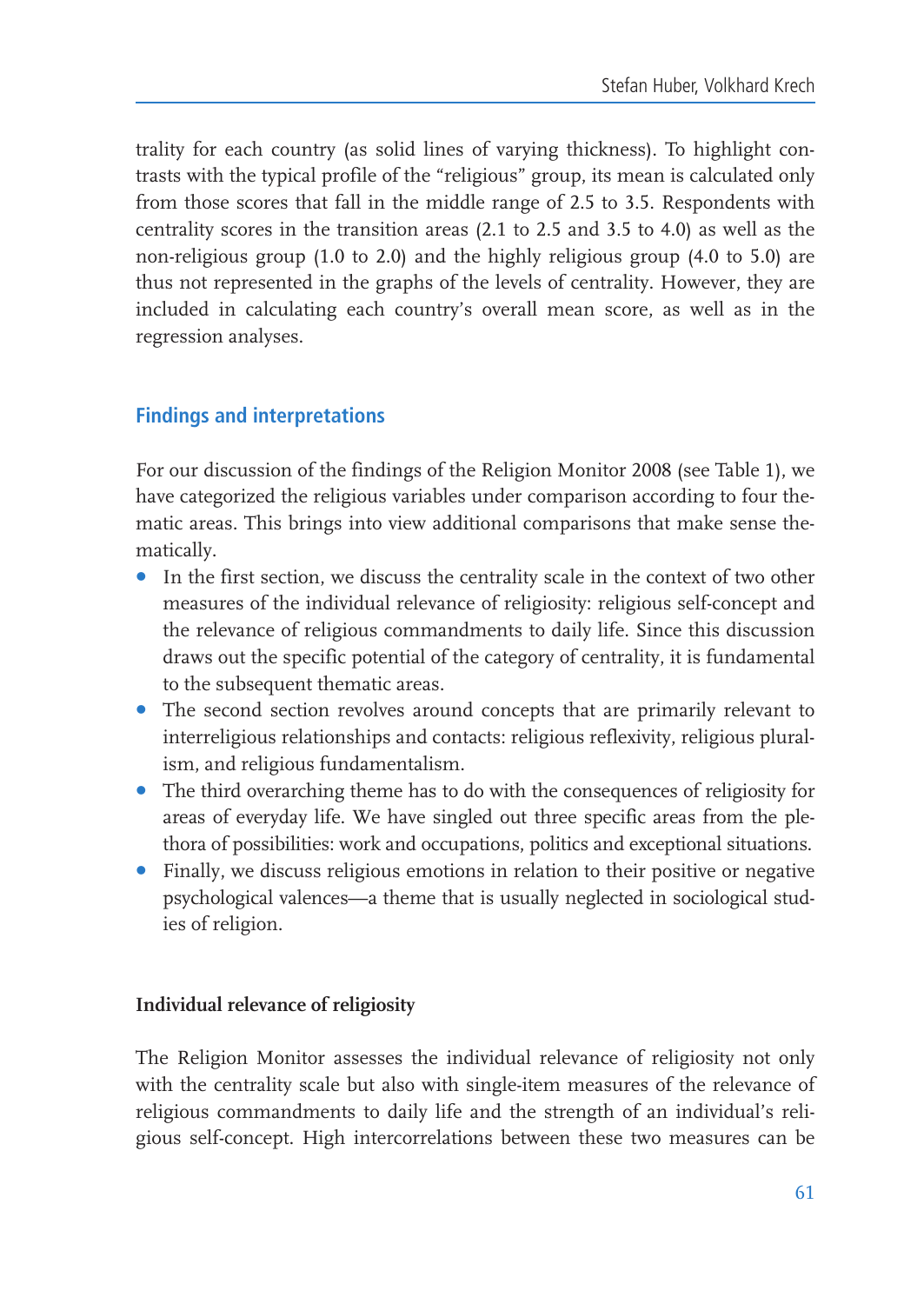expected since they share an overarching theoretical concept. Table 6 confirms this assumption.

These three measures represent different ways of gaining access to the individual relevance of religiosity. The centrality scale is based on a representative cross-section of the intensity of religious experience and behavior with respect to five core dimensions of the religious field. In this way, the index is a broad-based measure of the presence of religious semantics in an individual. Complementary to this, the question about the relevance of religious commandments to daily life directs our focus to the sixth core dimension, which suggests how strongly religiosity permeates daily life. While the first two measures indirectly assess the individual importance of religiosity, the religious self-concept indicator (Rel. self) asks directly about this. This indicator thus brings to the fore religious identity and the dimension of religious ideology.

As a result of these different approaches, the intercorrelations between the three measures are not perfect. We also see differences among their means (Table 6), the largest of which is between the centrality scale and religious self-concept. There are two possible reasons for this: First, the centrality scale rests on a much broader base—the five core dimensions—than does the religious self-concept, which in terms of content belongs to the ideological dimension. The significantly higher mean for the centrality scale can thus be attributed to religious components in the other four core dimensions that are "overlooked" in the religious self-concept. Second, a person's religious self-concept relies heavily on the social representation and standardization of the term "religiosity." This can lead to strong fluctuations, depending on norms that are specific to countries and groups (see Figure 2).

|                                           | $\boldsymbol{N}$ | $\boldsymbol{M}$ | <b>Intercorrelations</b> |       |                   |
|-------------------------------------------|------------------|------------------|--------------------------|-------|-------------------|
|                                           |                  |                  | C-scale                  | Comm. | <b>RS</b> concept |
| <b>Centrality</b> (C-scale)               | 20,293           | 3.4              | $\sim$                   | .67   | .73               |
| <b>Commandments in daily life (Comm.)</b> | 20,724           | 3.2              | .67                      |       | .61               |
| Religious Self-concept (Rel. self)        | 20,827           | 3.0              | .73                      | .61   | -                 |

Table 6: Mean scores and intercorrelations for indicators of the relevance of religiosity for the individual

Figure 2 shows the trend line of the countries' mean scores for the three general measures of the individual relevance of religiosity. In most countries, these measures are reflected in their global ranking. The mean can be interpreted as indicating the average religiosity of a country's population. Religiosity is seen to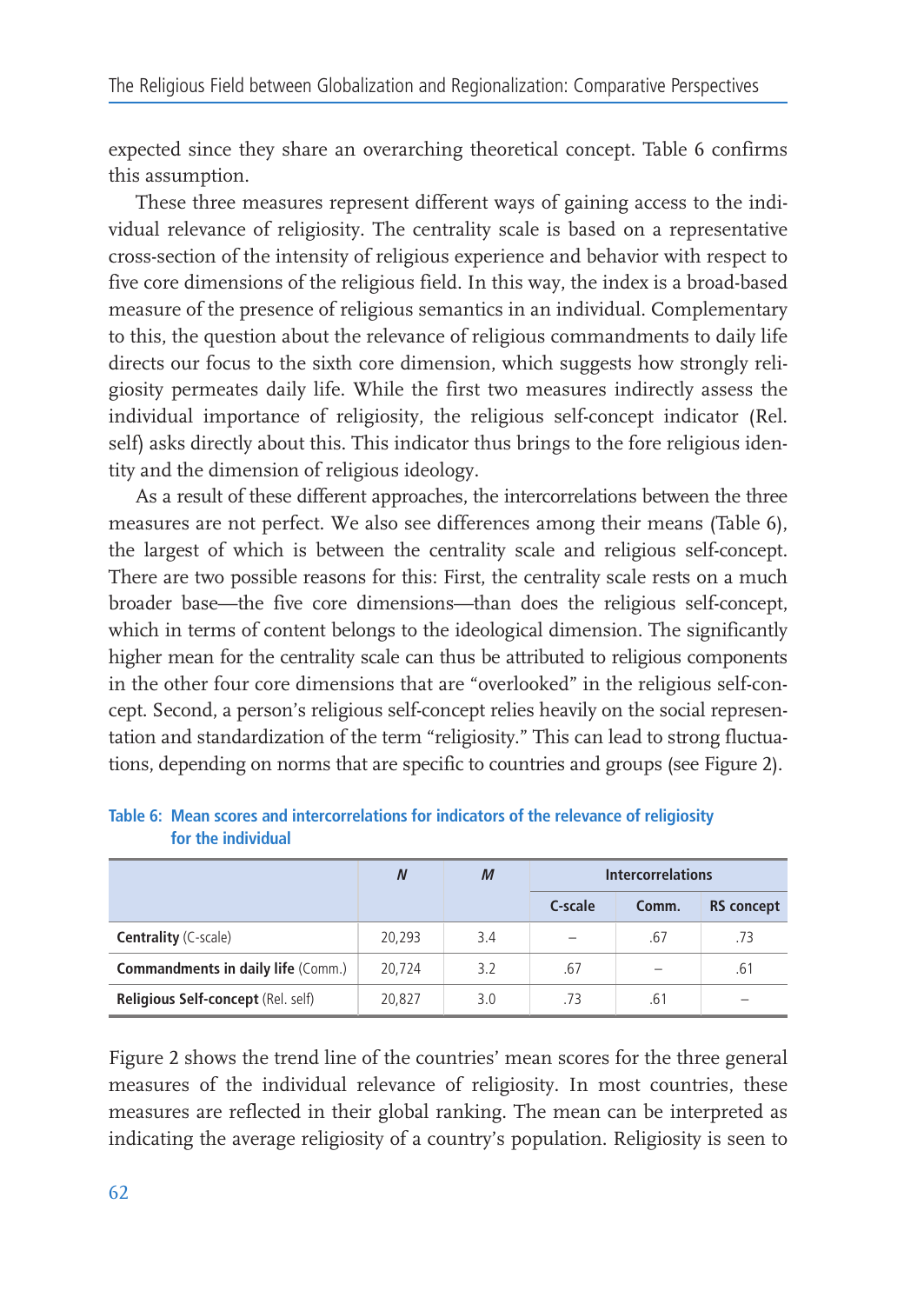

Figure 2: Mean scores for the relevance of religiosity for the individual, by country

be weakest in France and Russia, which is not surprising given the fact that atheism and agnosticism have enjoyed very wide-ranging political influence in both countries for many years. These movements are actors in the religious field and pursue particular goals in religious policy. This finding thus speaks in favor of a strong endogenous religious dynamic.

Very high centrality scores can be seen in countries with disparate historical religious traditions (Christian: United States, Brazil, Guatemala; Muslim: Turkey, Morocco, Indonesia; Hindu: India; Muslim and Christian; Nigeria). At the same time, the biggest differences between centrality and religious self-concept appear in these groups of countries (United States, Brazil, Guatemala, Morocco and Indonesia). This finding indicates that the validity of single-item measures of general religiosity declines as centrality increases. This applies to predominantly Christian and Muslim countries alike. Consequently, single-item measures of the relevance of religiosity to individuals should be interpreted cautiously, especially in global studies.

Figure 3 shows each country's mean score for religious self-concept and for the relevance of religious commandments to daily life as a function of the three levels of centrality. In order to permit reliable assessments, this and subsequent figures omit the mean scores for groups whose sample size is too small  $(N = 2)$ through 22). This is the case for the non-religious group in the countries from Brazil through India. This also applies to the religious group in Nigeria, which reflects that country's extraordinarily high degree of religiosity.

Depicting the three levels of centrality separately introduces psychological structures and dynamics into the analysis of the global religious field. The idea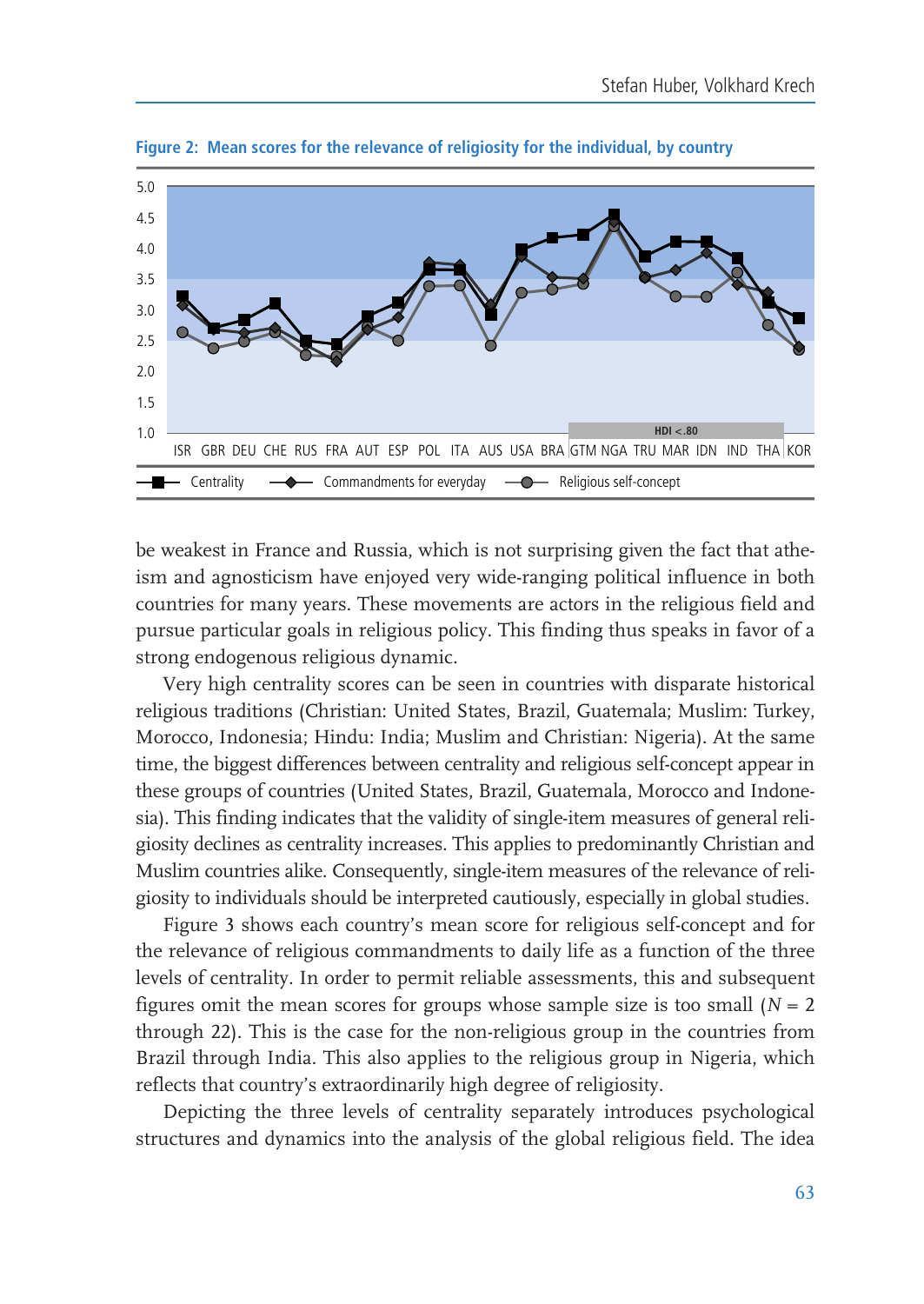



behind this is that differences in how religious contents are psychologically anchored—as expressed in the three levels of centrality—exert a formative influence on religious experience and behavior.

The two means for the group of highly religious respondents are in the upper range of the scale for all countries. Independent of their historical religious tradition, the general level of religiosity and their country's degree of modernization, highly religious individuals have a strong religious identity and are strongly guided by religious commandments in their daily lives. This suggests that there is a strong psychological dynamic in high religiosity.

Apart from a few exceptions, the means for the religious and non-religious groups show similarly minor country- and culture-specific fluctuations, much like the means for the highly religious group. This underscores the formative influence of religiosity's being psychologically anchored in the individual. The findings for Italy and Thailand represent exceptions, where the non-religious group, in particular, deviates strongly from the general trend. One explanation for this might be that the culture of daily life is especially strongly permeated by religiosity in both countries. Understanding this would require comparative studies on the social presence of Catholicism in Italy and Buddhism in Thailand, both historically and today.

Another interesting individual finding is the Israeli results on the relevance of religious commandments to daily life. Apart from Nigeria (which can be seen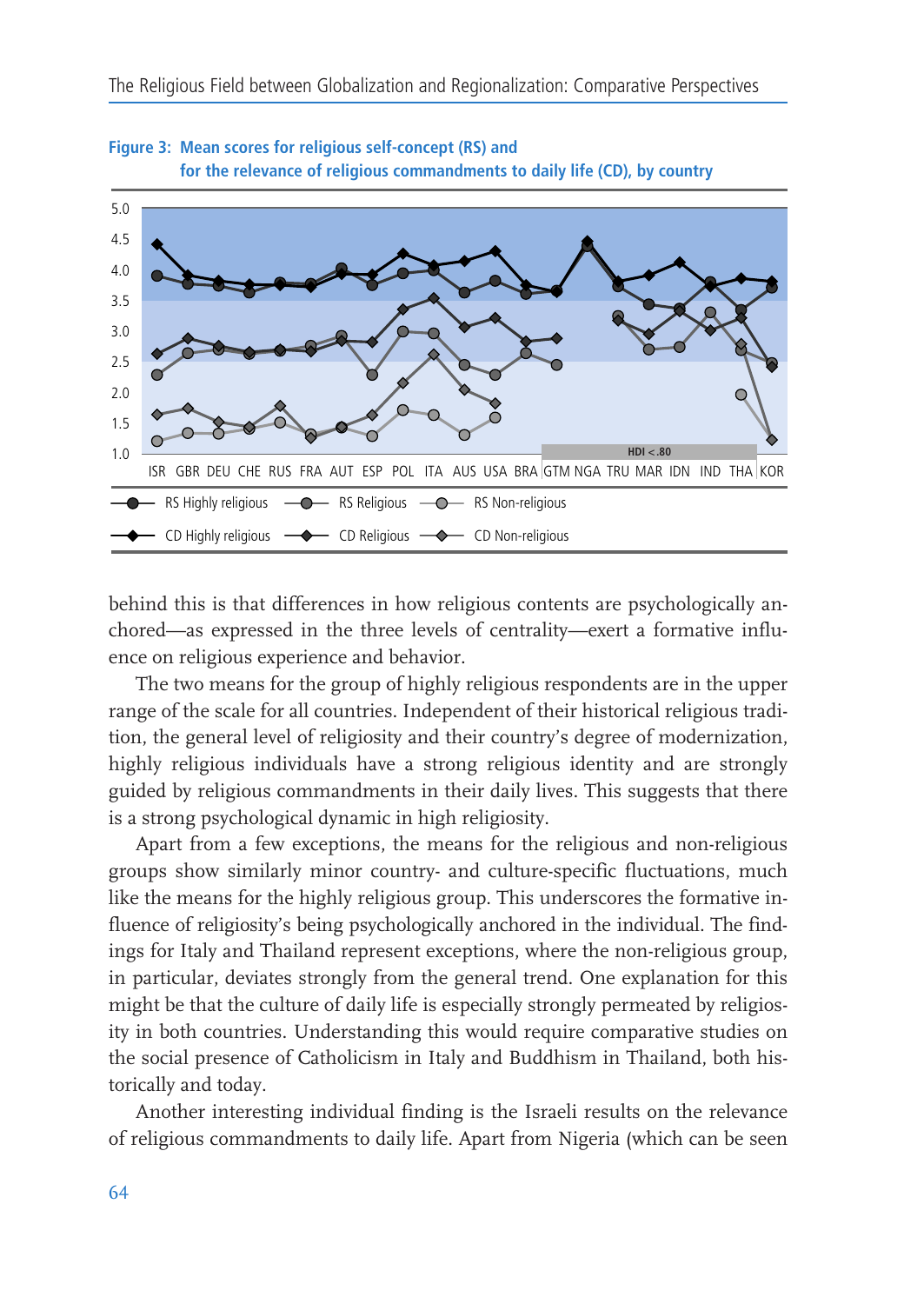as a special case regarding nearly all religious contents), the relevance of religious commandments to daily life is strongest among the highly religious group in Israel. This high score is consistent with Orthodox Jewish tradition, in which daily life has historically been highly saturated with religious commandments. At the same time, scores for the religious group are comparatively low. This indicates dissociation from orthodox interpretations of Jewish religiosity. Overall, this leads to a strong polarization of the religious field in Israel.

Table 7 shows regression analysis results for the three measures of the individual relevance of religiosity. As mentioned previously in the methodology section, these findings should be interpreted cautiously because the number of coun-

|                  |                                      | <b>Dependent variables</b> |                |                |                               |                |                                                             |                            |                |  |  |  |  |
|------------------|--------------------------------------|----------------------------|----------------|----------------|-------------------------------|----------------|-------------------------------------------------------------|----------------------------|----------------|--|--|--|--|
|                  |                                      | <b>Centrality</b>          |                |                | <b>Religious self-concept</b> |                | <b>Relevance of religious</b><br>commandments to daily life |                            |                |  |  |  |  |
| <b>Model</b>     |                                      | Adjusted R <sup>2</sup>    |                |                |                               |                |                                                             |                            |                |  |  |  |  |
| M 1              |                                      | .23                        |                |                | .16                           |                |                                                             | .13                        |                |  |  |  |  |
| M <sub>2</sub>   |                                      |                            |                |                | .54 ( $\Delta R^2 = .38$ )    |                |                                                             | .45 ( $\Delta R^2 = .31$ ) |                |  |  |  |  |
| M <sub>3</sub>   |                                      |                            |                |                | .56 ( $\Delta R^2 = .02$ )    |                |                                                             | .46 ( $\Delta R^2 = .01$ ) |                |  |  |  |  |
| Independent      | <b>Standardized beta coefficient</b> |                            |                |                |                               |                |                                                             |                            |                |  |  |  |  |
| variables        | M <sub>1</sub>                       | M <sub>2</sub>             | M <sub>3</sub> | M <sub>1</sub> | M <sub>2</sub>                | M <sub>3</sub> | M <sub>1</sub>                                              | M <sub>2</sub>             | M <sub>3</sub> |  |  |  |  |
| Age              | .13                                  |                            |                | .14            | .05                           | .04            | .17                                                         | .09                        | .09            |  |  |  |  |
| Gender           | .11                                  |                            |                | .11            | .03                           | .03            | .09                                                         | .03                        | .03            |  |  |  |  |
| Education        | .01                                  |                            |                | $-.01$         | $-.01$                        | $-.01$         | .01                                                         | .01                        | .01            |  |  |  |  |
| <b>HDI</b>       | $-.28$                               |                            |                | $-.29$         | $-.09$                        | $-.07$         | $-.23$                                                      | $-.05$                     | $-.02$         |  |  |  |  |
| Gini coefficient | .28                                  |                            |                | .17            | $-.03$                        | $-.01$         | .19                                                         | .01                        | .02            |  |  |  |  |
| Centrality       |                                      |                            |                |                | .71                           | .63            |                                                             | .64                        | .60            |  |  |  |  |
| Diversity        |                                      |                            |                |                |                               | .01            |                                                             |                            | .02            |  |  |  |  |
| Christianity     |                                      |                            |                |                |                               | .21            |                                                             |                            | .13            |  |  |  |  |
| Judaism          |                                      |                            |                |                |                               | .05            |                                                             |                            | .03            |  |  |  |  |
| Islam            |                                      |                            |                |                |                               | .13            |                                                             |                            | .14            |  |  |  |  |
| Hinduism         |                                      |                            |                |                |                               | .11            |                                                             |                            | .04            |  |  |  |  |
| <b>Buddhism</b>  |                                      |                            |                |                |                               | .09            |                                                             |                            | .09            |  |  |  |  |
|                  |                                      |                            |                |                |                               |                |                                                             |                            |                |  |  |  |  |

Table 7: Regression analysis models for the individual relevance of religiosity

Note: non-significant coefficients ( $p > .05$ ) are italicized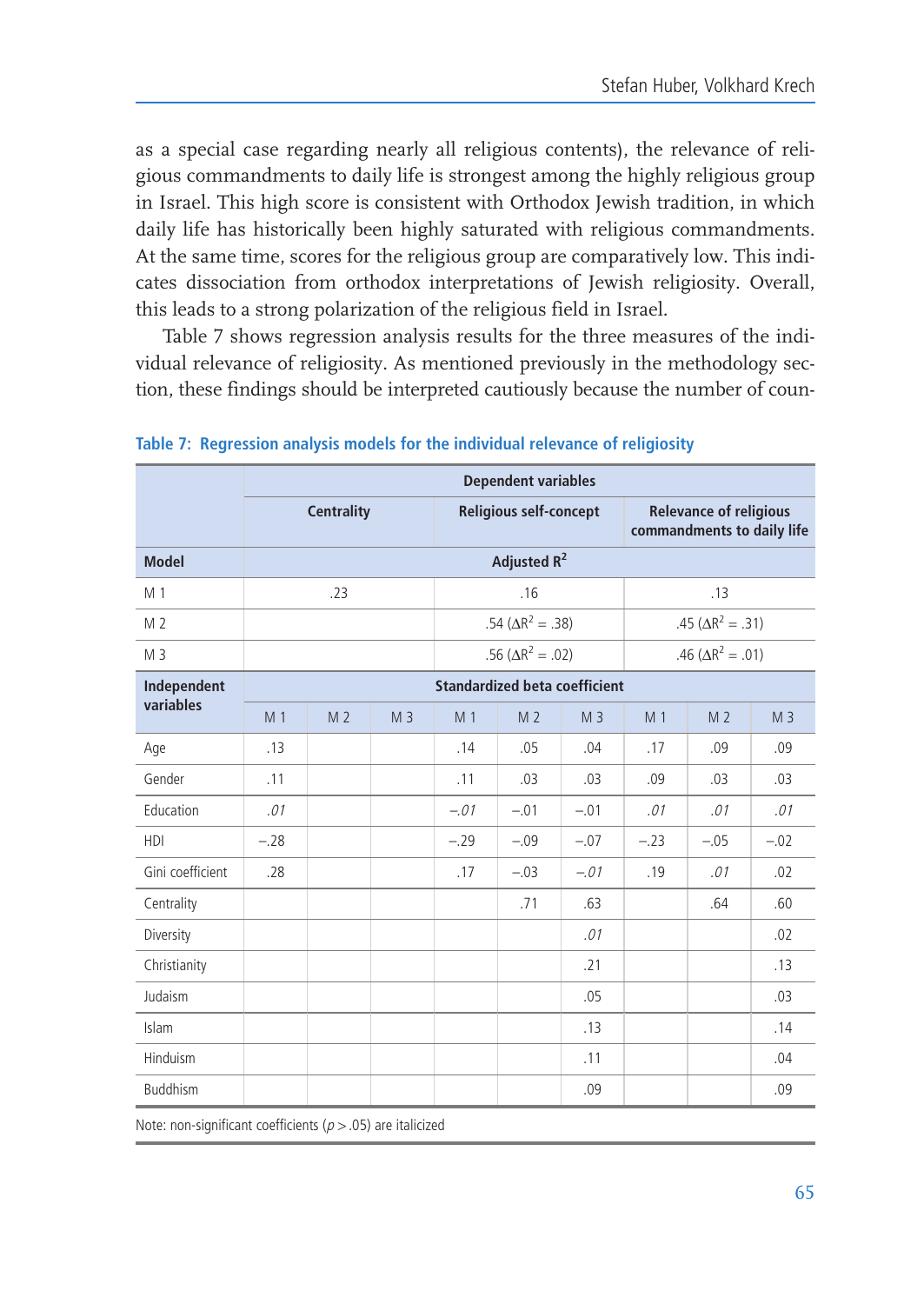tries is too small and some variables are confounded. These findings merely represent tendencies whose validity needs to be tested on the basis of representative samples for each country.

In the first model, the individual relevance of religiosity is attributed entirely to exogenous variables. Its predictive power is substantially higher for centrality, where it explains 23 percent of the variance, than it is for religious self-concept (16 %) or the relevance of religious commandments to daily life (13 %). On the one hand, these differences reflect content-related differences in operational access to the individual relevance of religiosity. On the other hand, the reason that significantly more variance is explained for the centrality scale may be its greater reliability and ability to be generalized. The regression analysis results thus also argue for the empirical potential of the centrality scale.

The beta weights of the three dependent variables are very similar in the first model. The sole exception is the Gini coefficient, which is significantly higher when in comes to explaining the centrality scale. This indicates that the other two indicators can cause the influence of social inequality on the individual relevance of religiosity to be underestimated.

Since Model 2 and Model 3 define the centrality scale as a predictor, they are calculated only for religious self-concept and the relevance of religious commandments to daily life. When endogenous predictors are included, the explained variance increases several-fold, as is to be expected. In particular, these models provide evidence that among the endogenous variables, centrality is the dominant predictor of the intensity of religious self-concept (beta  $= .63$ ) and the relevance of religious commandments to daily life (beta  $=$  .60). By contrast, the weights are much lower for religious diversity and religious affiliation.

Only in predicting the intensity of religious self-concept does affiliation with a Christian confession play a substantial role (beta  $= .21$ ) along with centrality. Since this effect—which is conspicuous when compared to the other religious communities-can only be seen for religious self-concept and not for the relevance of religious commandments to daily life, it is likely not related to the individual relevance of religiosity on a general level, but is specific to trying to access it via religious identity. This indicates confounding of this indicator with Christian religiosity. For this reason, it should only be used with caution in comparative studies of religion.

In summary, the Religion Monitor findings all argue in favor of the centrality scale yielding a more valid picture of the individual relevance of religiosity than do single-item measures. Since it captures general religiosity in great empirical breadth, it is additionally suited to estimating the proportions of religious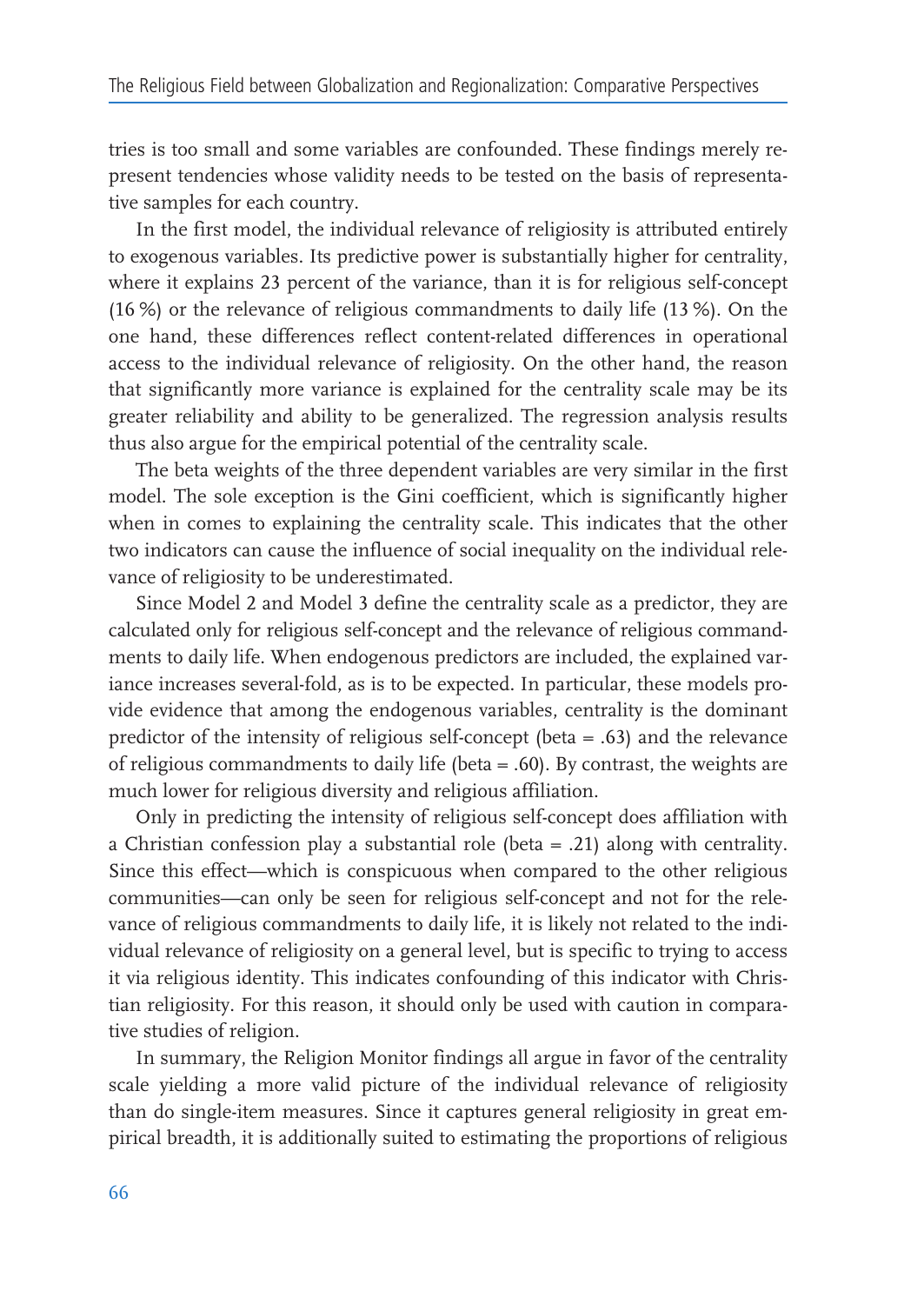and highly religious persons in a country (Figure 4). It must be emphasized here that the size of the estimated proportions depends on the threshold values used to subdivide the Centrality Index into multiple levels. Since these threshold values are not objectively fixed but can instead be set differently depending on one's cognitive interests, the proportions of religious and highly religious persons are subject to a certain degree of variability. A discussion of various threshold values for the centrality scale can be found in Huber (2003: 257–264).

Furthermore, it must be emphasized that the empirical classification of an individual as "religious" or "highly religious" obeys a probabilistic logic. The goal is not to make an ontic statement about a person but merely to maximize the probability that the theoretically defined attributes actually apply to an individual classified as religious or highly religious. The more successful this measuremenstrategy, the greater the contrast will be between the religious and the highly reli-<br> gious groups with respect to the theoretically defined attributes. On this basis, the theoretical postulates about both groups can then be empirically tested. In this sense, the Religion Monitor 2008 data provide evidence that, when compared to religious persons, highly religious individuals have a more differentiated cognitive representation of religious contents and that their general experience and behavior are much more strongly determined by these contents (see Huber 2009a: 26).



Figure 4: Religious and highly religious individuals in the 21 countries of the Religion Monitor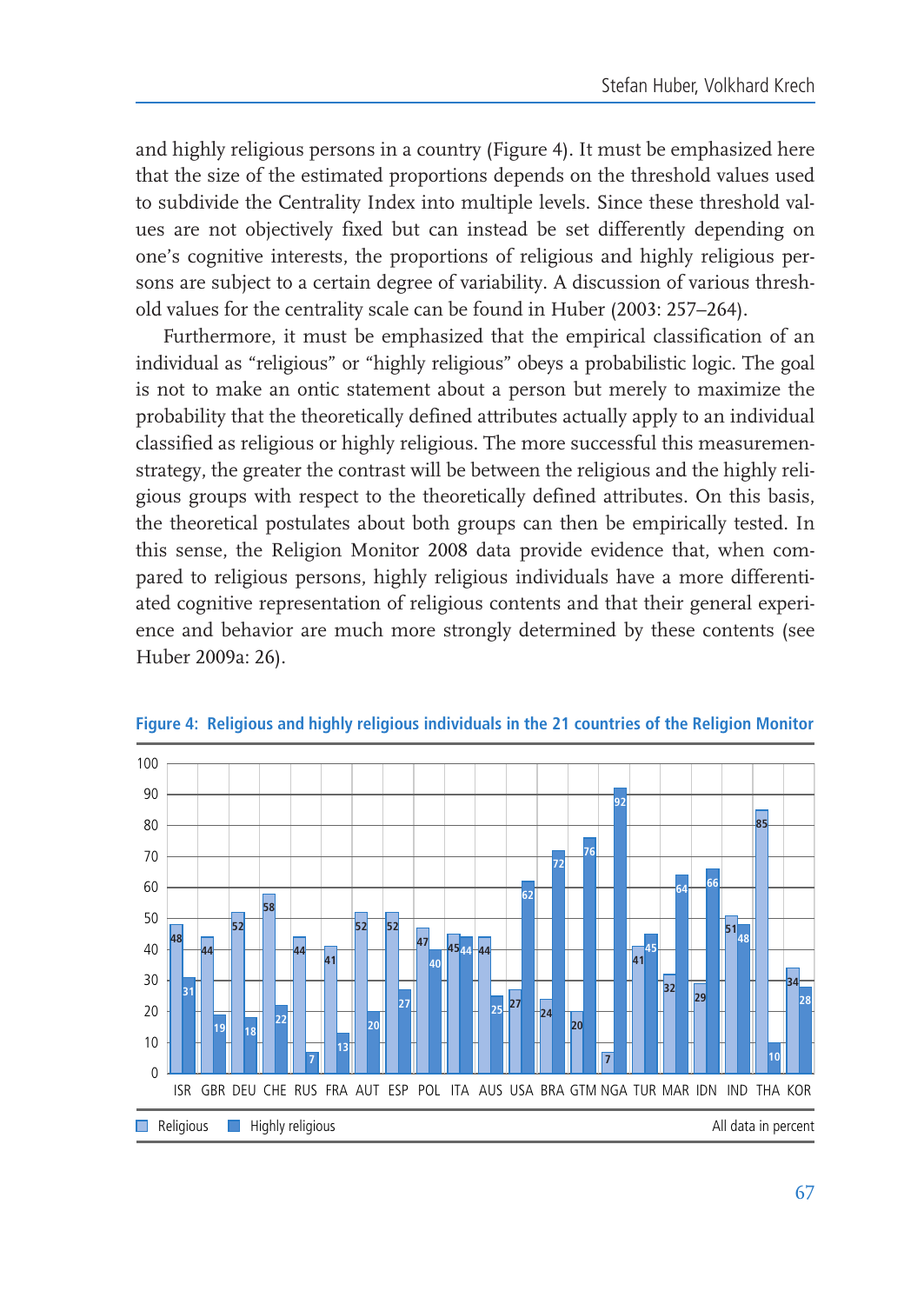At the beginning of the methodology section, we emphasized that individual religious construct systems function as "resonance bodies," so to speak, for semantics grounded in the history of religion. One can thus extrapolate from a country's mean centrality scale score (see Figure 2) to the average capacity of religious contents to resonate in society. The higher a country's mean score, the greater the resonance capacity and consequently, also the "volume" of religious semantics in that country. Additional information can be gained through a differentiated breakdown of the religious and highly religious groups.

Religious semantics may resonate with religious individuals but they do not play a central role in their lives. Religious discourses thus tend to have the character of background music for them. Nonetheless, this can still serve as the basis for mobilizing the religious group politically—even if only in defense of a culture that is shaped by religion in particular ways. In contrast, religious semantics play a central role for highly religious individuals; their perceptions, actions, and emotions are very often religiously defined. In a sense, religious contents are a "leading tone" in their experience and behavior. There is thus an increased probability that members of this group will relate strongly to religious contents in social discourses and can be mobilized in this way.

From the proportions comprised by the religious and highly religious groups, we can draw inferences about how strongly religious contents may resonate in society (e.g., religious and highly religious groups) and about the potential for active involvement in politics on the basis of religion (e.g., highly religious). Different patterns of this can be seen in Figure 4.

At this point, we will address only the example of Thailand, which is characterized by an unusual distribution of non-religious, religious, and highly religious respondents. On the one hand, only 4 percent of Thais are classified as "non-religious" in terms of the centrality scale. Non-religiosity or distance from religion is therefore not a socially relevant attitude in Thailand. On the other hand, the group of highly religious respondents—at 10 percent—is also relatively small in Thailand. The potential for active religious involvement in politics is correspondingly low. In contrast to the two extreme groups, 85 percent of Thais can be described as "religious." Thanks to this distribution, the country has a highly stable religious culture that avoids polarization. The uniqueness of this finding suggests that Thai religious culture has a strong internal dynamic. The question of whether this is a typical pattern for Buddhist religious cultures could be examined through comparative studies on Thailand's neighboring countries.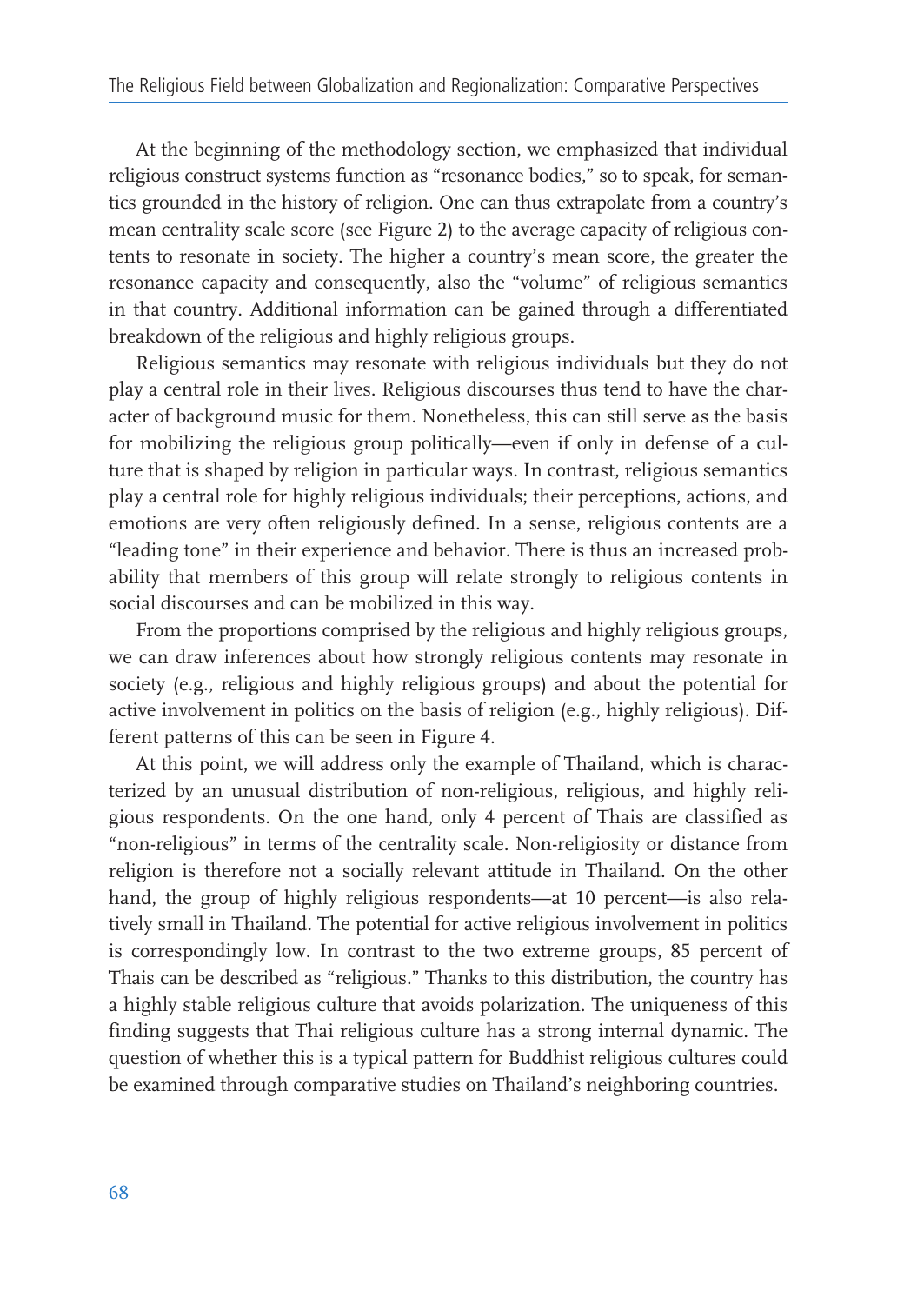# Reflexivity, pluralism and fundamentalism

In the second section, we discuss three concepts that are especially relevant for interreligious relationships and contacts. Table 8 gives an overview of the results of our regression analysis models. We interpret our findings individually for religious reflexivity, religious pluralism (attitude and practice), and religious fundamentalism

|                  |        |                            |                |                |                            |                | <b>Dependent variables</b>           |                            |                |                  |                            |                |  |
|------------------|--------|----------------------------|----------------|----------------|----------------------------|----------------|--------------------------------------|----------------------------|----------------|------------------|----------------------------|----------------|--|
|                  |        | <b>Religious</b>           |                |                |                            |                | <b>Religious pluralism</b>           |                            |                | <b>Religious</b> |                            |                |  |
|                  |        | reflexivity                |                |                | (attitude)                 |                |                                      | (practice)                 |                |                  | fundamentalism             |                |  |
| <b>Model</b>     |        |                            |                |                |                            |                |                                      |                            |                |                  |                            |                |  |
| M 1              |        | .07                        |                |                | .01                        |                |                                      | .02                        |                |                  | .33                        |                |  |
| M <sub>2</sub>   |        | .30 ( $\Delta R^2 = .23$ ) |                |                | .02 ( $\Delta R^2 = .01$ ) |                |                                      | .04 ( $\Delta R^2 = .02$ ) |                |                  | .48 ( $\Delta R^2 = .15$ ) |                |  |
| M <sub>3</sub>   |        | .32 ( $\Delta R^2 = .02$ ) |                |                | .04 ( $\Delta R^2$ = .02)  |                |                                      | .06 ( $\Delta R^2 = .02$ ) |                |                  | .51 ( $\Delta R^2 = .03$ ) |                |  |
| Independent      |        |                            |                |                |                            |                | <b>Standardized beta coefficient</b> |                            |                |                  |                            |                |  |
| variables        | M 1    | M <sub>2</sub>             | M <sub>3</sub> | M <sub>1</sub> | M <sub>2</sub>             | M <sub>3</sub> | M <sub>1</sub>                       | M <sub>2</sub>             | M <sub>3</sub> | M <sub>1</sub>   | M <sub>2</sub>             | M <sub>3</sub> |  |
| Age              | .05    | $-.03$                     | $-.04$         | .05            | .03                        | .03            | .03                                  | .01                        | $-.00$         | .07              | .02                        | .03            |  |
| Gender           | .07    | .01                        | .01            | .06            | .05                        | .04            | .01                                  | $-.00$                     | $-.00$         | $-.01$           | $-.04$                     | $-.03$         |  |
| Education        | .08    | .07                        | .07            | .04            | .04                        | .04            | $-.02$                               | $-.02$                     | $-.03$         | $-.08$           | $-.09$                     | $-.08$         |  |
| <b>HDI</b>       | $-.16$ | .01                        | $-.02$         | $-.09$         | $-.05$                     | .05            | $-.13$                               | $-.09$                     | $-.05$         | $-.40$           | $-.33$                     | $-.26$         |  |
| Gini coefficient | .14    | $-.02$                     | $-.01$         | $-.04$         | $-.07$                     | $-.03$         | .01                                  | $-.03$                     | .01            | .22              | .08                        | .09            |  |
| Centrality       |        | .56                        | .57            |                | .12                        | .09            |                                      | .15                        | .15            |                  | .44                        | .41            |  |
| Diversity        |        |                            | .10            |                |                            | .01            |                                      |                            | .03            |                  |                            | $-.03$         |  |
| Christianity     |        |                            | .01            |                |                            | .13            |                                      |                            | .03            |                  |                            | .10            |  |
| Judaism          |        |                            | $-.04$         |                |                            | $-.02$         |                                      |                            | .03            |                  |                            | .08            |  |
| Islam            |        |                            | $-.07$         |                |                            | .15            |                                      |                            | $-.04$         |                  |                            | .27            |  |
| Hinduism         |        |                            | .03            |                |                            | .14            |                                      |                            | .15            |                  |                            | .03            |  |
| <b>Buddhism</b>  |        |                            | .01            |                |                            | .16            |                                      |                            | .02            |                  |                            | .04            |  |

## Table 8: Regression analysis models for religious reflexivity, religious pluralism and religious fundamentalism

Note: non-significant coefficients ( $p > .05$ ) are italicized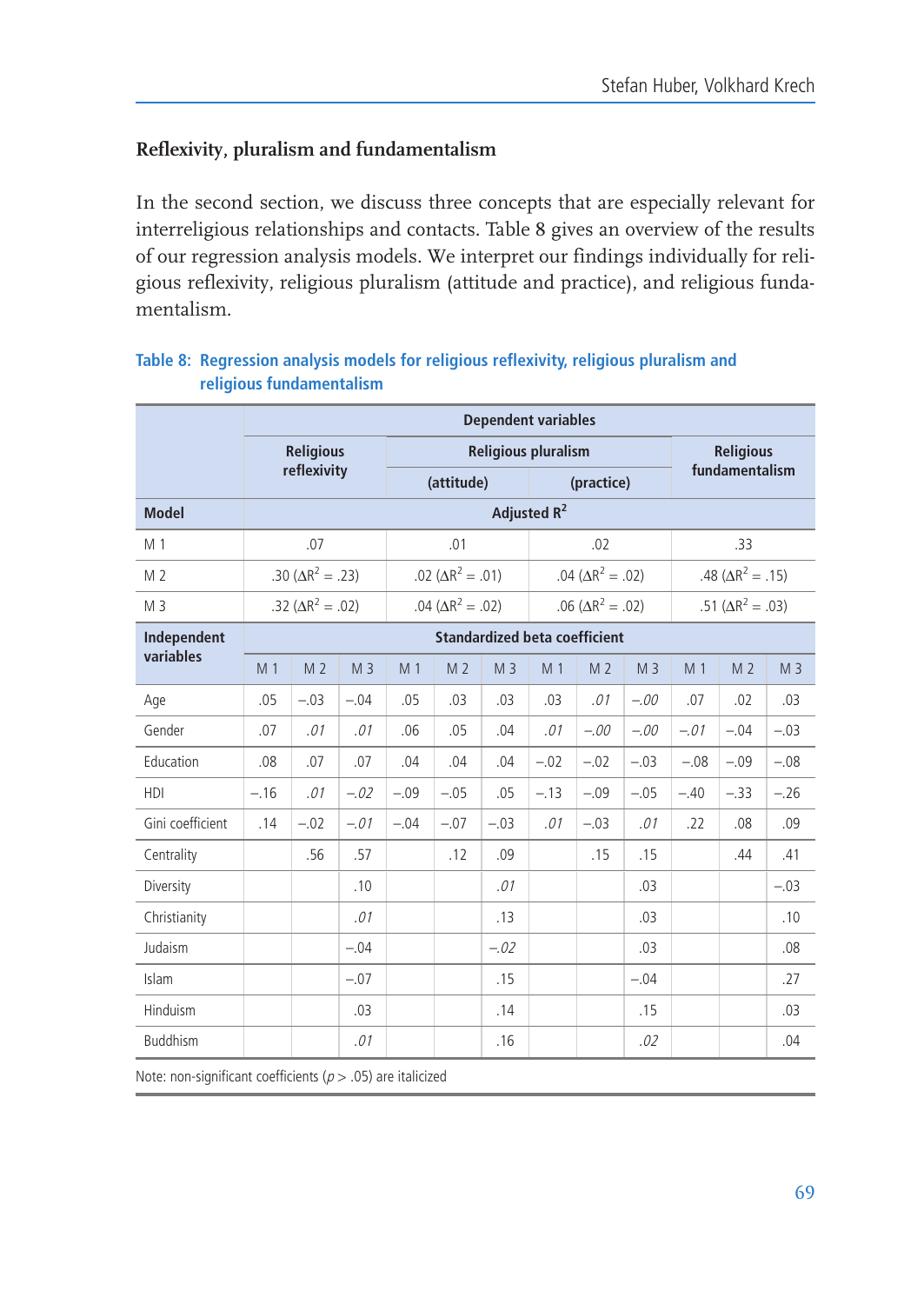#### Religious reflexivity

Religious reflexivity can be conceived of as a religious style. One of its characteristics is that an individual critically scrutinizes his or her religiosity and examines whether it is internally consistent. The concept of religious reflexivity belongs to the intellectual dimension and, for that reason, it is not necessarily bound to particular ideological positions. For example, a reflective religious style is theoretically compatible with both agnostic and fundamentalist religious attitudes. Empirical evidence for its compatibility with a fundamentalist construction of religiosity can be found in Huber (2009b: 659).

Figure 5 shows the overall mean scores (dashed line) and the group means for each country as a function of the three levels of centrality (solid lines). From the trend of the overall means, we can see that reflexivity stays in the middle of the scale in nearly every country. This means that religious reflexivity is not a dominant attribute of the global religious field. Only in Nigeria does the mean score reach the upper range of the scale. However, since Nigerians answered nearly every question on religiosity in the upper range of the scale, this finding is more an expression of a general "say-yes" tendency on questions of religiosity and not really evidence of an especially highly developed culture of religious reflexivity.

A second exception is the result for Russia, which is clearly located in the lower range of the scale. This may be explained by the political and ideological fight the Soviet Union waged over many decades against any form of religiosity. This environment not only resulted in a major decline in religious experience



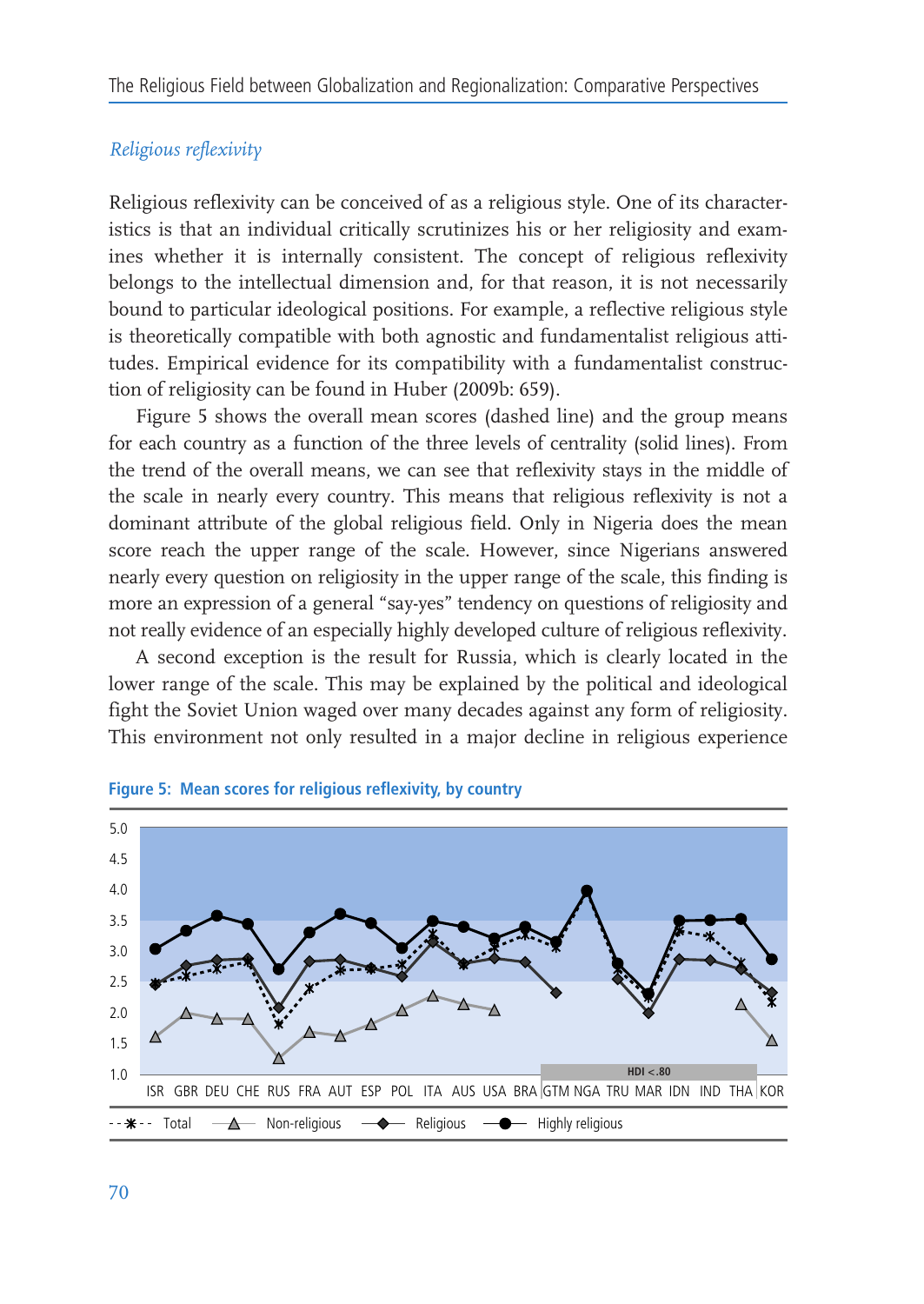and behavior; it may have also contributed to a sort of religious illiteracy. In particular, under these conditions, it was nearly impossible for a culture of sophisticated reflection on religious issues to emerge.

The trend lines for the means of the three levels of centrality run mostly parallel. They do not vary significantly either in relation to the countries' level of modernization or according to religious affiliation. This already indicates that the centrality of religiosity is the most important factor influencing religious reflexivity. However, even among highly religious respondents, reflexivity is not a dominant attribute of their religiosity. From the positive correlation between centrality and religious reflexivity that is observable in all countries, we can conclude that in the global religious field, the application of critical faculties to religion is not a barrier to religious experience and behavior. On the contrary, religious reflexivity tends to favor strong religiosity.

When one compares the three regression analysis models, the first thing to stand out is that exogenous factors explain only 7 percent of the variance. Among the exogenous factors, education has a positive influence on reflexivity, as expected. This effect remains even when the endogenous factors are considered. The specific weight of educational level is also revealed by a cross-comparison with other religious contents. Next to religious fundamentalism, religious reflexivity is the content that is most strongly influenced by educational level.

As Model 2 and Model 3 show, endogenous factors explain three times more variance than exogenous factors do. Centrality plays the most prominent role and religious diversity is the next-most-important endogenous factor. This finding is consistent with the theoretical expectation that encountering other religions will encourage individuals to reflect on their own religiosity. Finally, in contrast to the other religious communities, Hinduism is the only religion that exerts a positive (albeit weak) effect on the degree of religious reflexivity. This is consistent with the great internal diversity that distinguishes Hindu religious culture.

#### Religious pluralism—attitudes and practice

We understand religious pluralism primarily as an attitude characterized by openness and tolerance toward different religious traditions and, for this reason, we assign pluralism to the ideological dimension. We also understand religious pluralism as including a practice distinguished by integrating religious teachings and rituals from a variety of traditions. In relation to this meaning, other authors also speak of bricolage, or patchwork religiosity.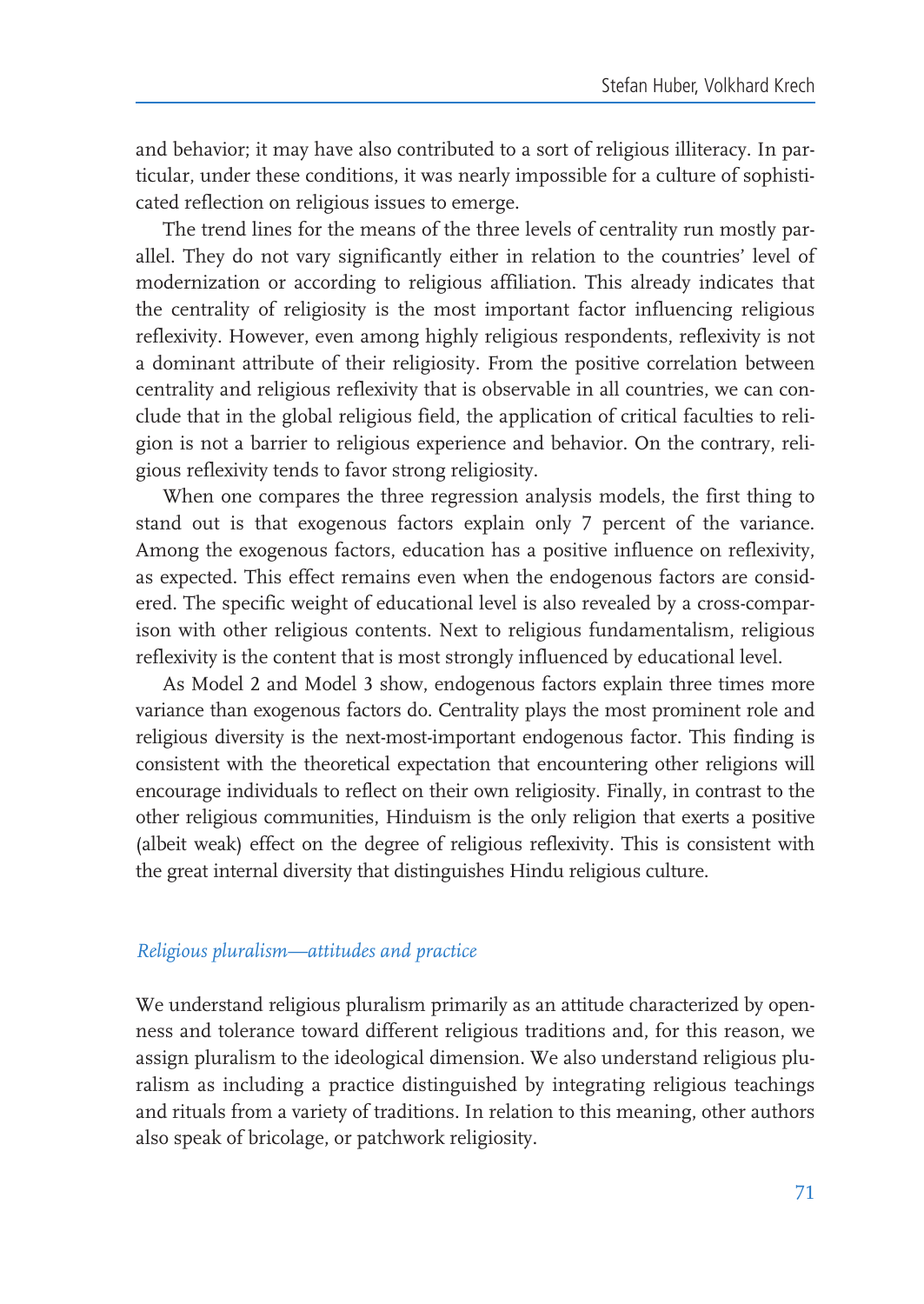One can distinguish between a strong and a weak form of religious pluralism. In its strong form, it is grounded in the assumption that all religious traditions are equal in status as a matter of principle. In its weakened form, however, it lacks any such foundation. The Religion Monitor operationalizes religious pluralism in its weaker form, and it does so for both attitude and practice (see Huber 2009a: 28).

When interpreting our findings on religious pluralism (and later, on religious fundamentalism), one must keep in mind that the response categories for these indicators are constructed symmetrically; they express disagreement, agreement, or indifference (see Table 5 and Figure 1).

In all the countries, the attitude toward religious pluralism is approving (see the dashed line in Figure 6). In this respect, religious pluralism can be characterized as a global religious consensus. The relatively minor differences in the means for the three levels of centrality also weigh in favor of this interpretation. Centrality is evidently not a factor that distinguishes a pluralistic attitude. Closer inspection of the trend of the mean scores for the highly religious group shows the lowest levels of approval for a pluralistic perspective in Israel, Russia, the United States, Morocco, and South Korea. Since these countries represent different historical religious traditions and different levels of modernization, monocausal approaches are not suitable for explaining this. The highest scores are found in France, Austria, India, and Thailand. This finding also argues against monocausal explanations.



Figure 6: Mean scores for attitudes toward religious pluralism, by country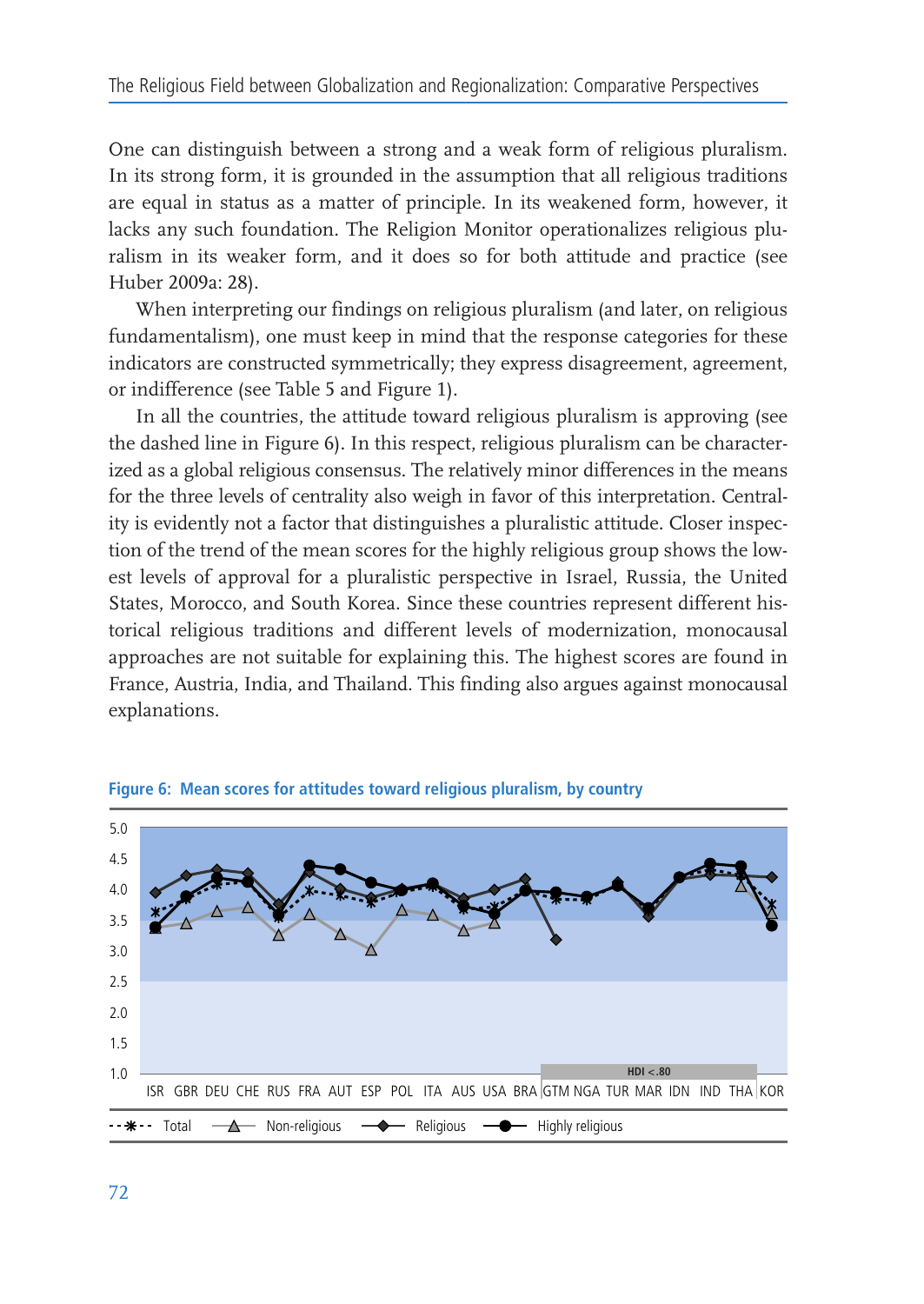The most noticeable thing about the regression analysis models is that they explain only a very small portion of the variance in attitudes toward religious pluralism. In light of the lopsided distribution, method bias—and, specifically, a ceiling effect—could be partially responsible for this. However, in light of the global consensus expressed in the responses, this finding is also theoretically plausible. The predictive power of the exogenous variables is especially weak. It is worth noting that the beta weight for HDI changes to a positive value after controlling for the endogenous variables in Model 3. This finding indicates that modernity is a supporting factor for a pluralistic attitude. Centrality, too, is a weak predictor in the regression analysis models, which confirms our observations on the trend of the means for the three levels of centrality.

The strongest factor is affiliation with a religious community. Except for Judaism, all the religions surveyed exert a positive influence on a pluralistic attitude toward religion. The finding that affiliation with a religious community plays a more important role than centrality does suggests that for a pluralistic attitude, having a religious position of any sort is more important than its intensity. Since this applies to different religious communities in the same way, the content of one's religious position is also of secondary importance.

How does religious pluralism look in practice? As Figure 7 shows, the gaps between the countries' means for the three levels of centrality are about as small as those for attitudes toward religious pluralism. In addition, the lines for the religious and highly religious groups overlap numerous times. Centrality is obvi-



Figure 7: Mean scores for pluralistic religious practice, by country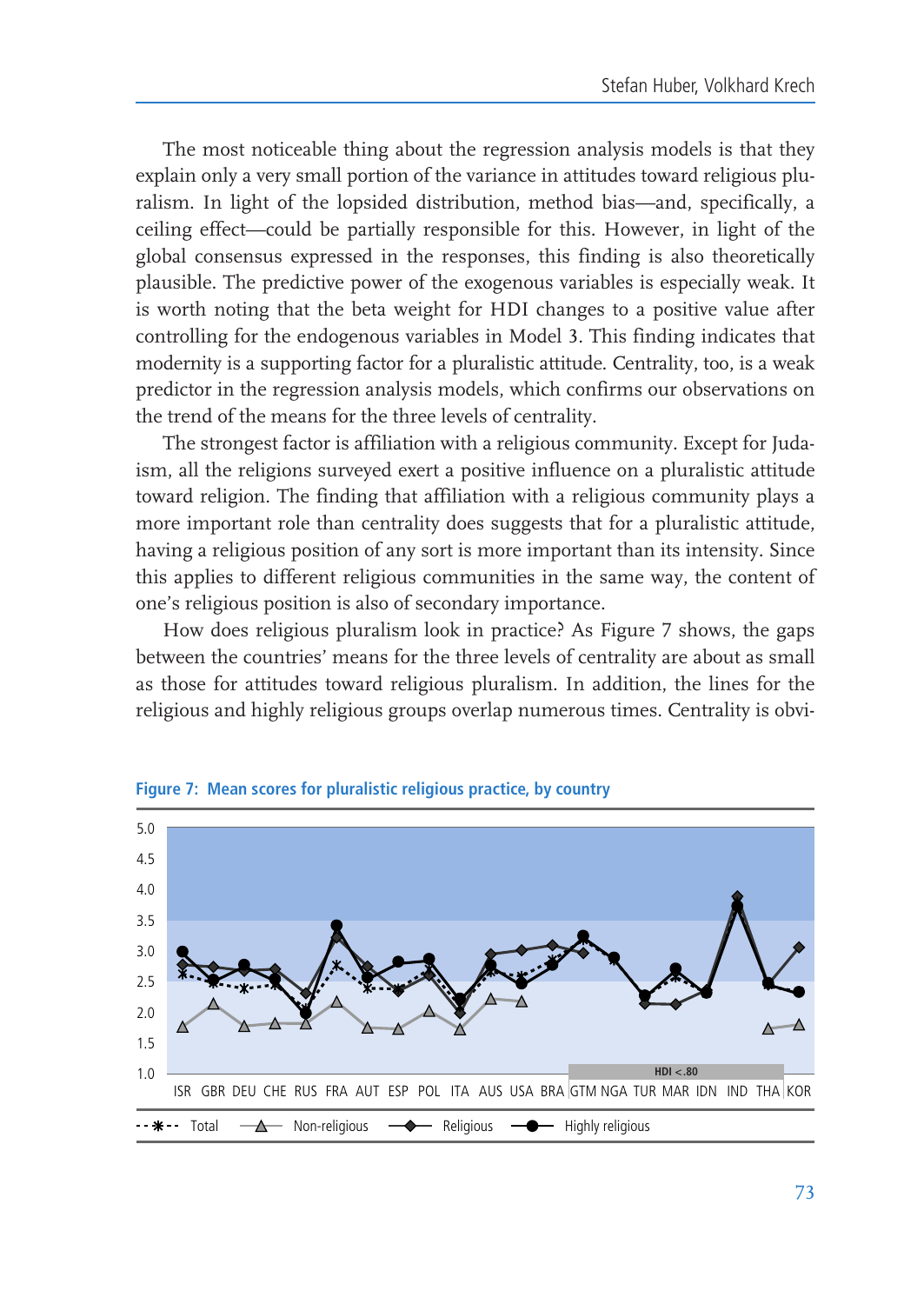ously not a strong distinguishing factor in regard to pluralistic religious practice, either. The main difference is that, in this case, the mean scores are significantly lower. In terms of content, this generally expresses an indifferent or slightly disapproving attitude. This finding suggests that the global consensus favoring religious pluralism primarily expresses a basic tolerance toward and appreciation for other religions. However, this does not imply any strong tendency toward syncretistic religious practice.

India occupies a special position here. Pluralistic religious practice is rated very positively in this country, which is influenced by Hinduism. Religious and highly religious respondents agree widely on this point. We can therefore speak of a strong religious consensus that is rooted in India's culture. Thus, even in terms of practice, Hinduism is a religious culture with a strong disposition toward combining elements drawn from different religious currents.

As was the case with pluralistic religious attitudes, the regression analysis models explain only a small portion of the variance for pluralistic religious practice. Since the nearly normal distribution in this instance means that method bias cannot be held responsible, this finding reinforces the thesis of the existence of a global consensus on religious pluralism. Here again, as was true for attitudes, exogenous variables have the weakest predictive power. This consistent finding implies that religious pluralism is largely independent of a country's sociodemographic factors and its level of modernization.

Compared to a pluralistic religious attitude, centrality carries more weight in pluralistic religious practice. This is probably because as centrality increases, so does overall religious activity. Affiliation with Hinduism exerts a similarly strong influence. Hinduism's special position on this question is underscored by the obvious difference between its beta weights and those of other religious communities. In fact, it is the only major religious community that clearly favors pluralistic religious practice.

Finally, from a theoretical perspective religious diversity is a factor that encourages reliance on other teachings. This assumption is consistent with a significant positive beta weight.

## Religious fundamentalism

Fundamentalism is an enigmatic concept. It is not only applied to others but also used as a self-description, and it appears on the levels of political, religious and academic discourses. The Religion Monitor defines fundamentalism as a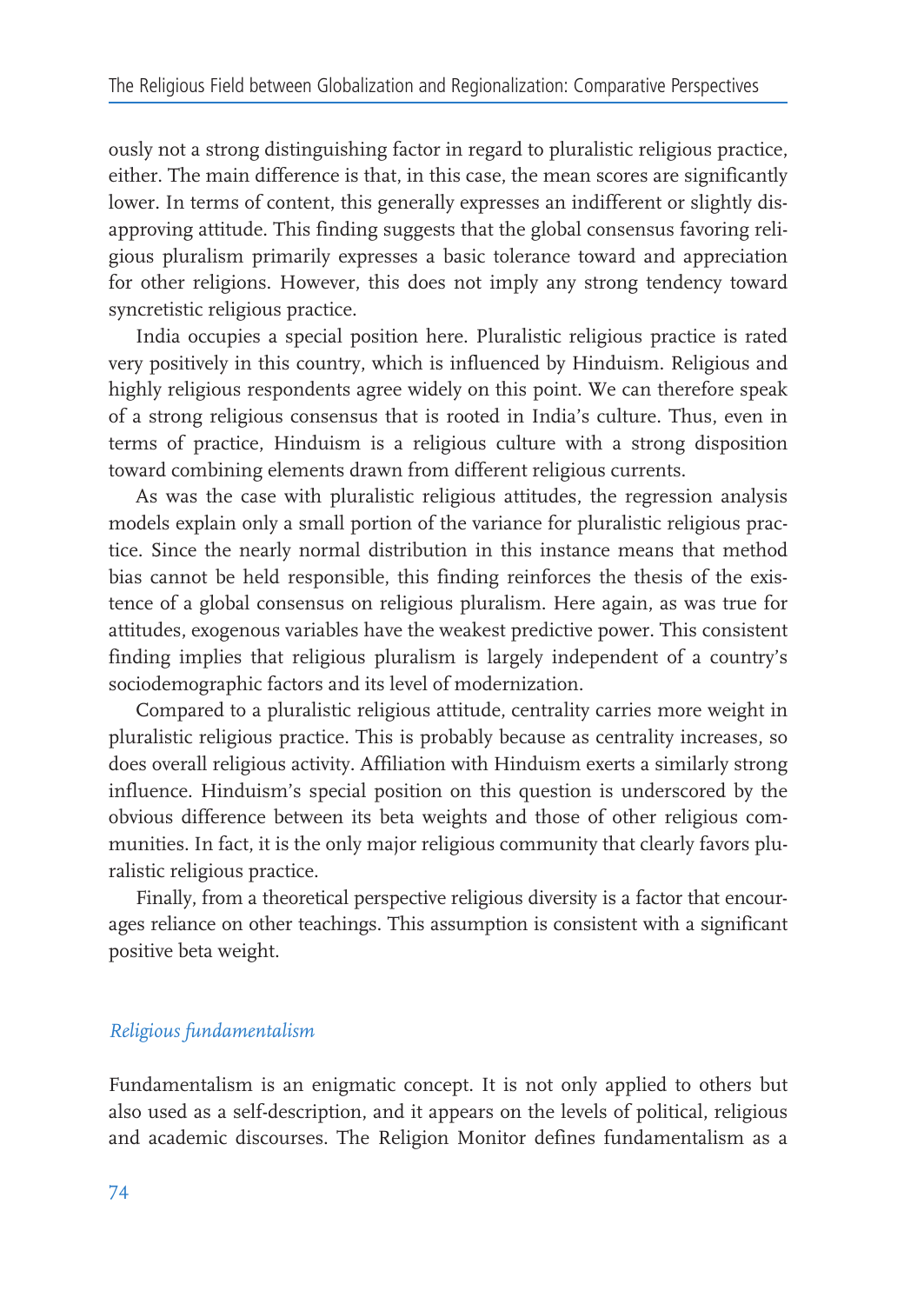"holistic" religious attitude characterized mainly by exclusive attachment to a particular religious orientation (see Huber 2009a: 29). From this perspective, concepts such as cognitive rigidity, intellectual dogmatism, and a political propensity toward violence—which are sometimes included in notions of fundamentalism-do not appear as necessary attributes of a fundamentalist religious attitude. No fundamentalism scores are available for Thailand because several of the scale's items could not be integrated into the survey. For this reason, Thailand's position in Figure 8 is left empty.

When compared with those for reflexivity and pluralism, the trend line for the countries' mean scores for religious fundamentalism display a new pattern. Indeed, mean scores are significantly higher especially for those countries that are less modernized as measured by the HDI. This finding already points to religious fundamentalism's being strongly dependent on one's situation. We presume that it is basically a reaction to socioeconomic conditions that threaten one's livelihood.

Comparison of the overall means (dashed lines) shows that an indifferent or somewhat disapproving attitude toward fundamentalist constructions of religiosity prevails in all the countries with an HDI greater than 0.80. This tendency is strongest in Switzerland, which is characterized not only by a very high HDI score (0.96) but also by a very stable consensus-oriented political culture. This results in a very high measure of existential security.



Figure 8: Mean scores for religious fundamentalism, by country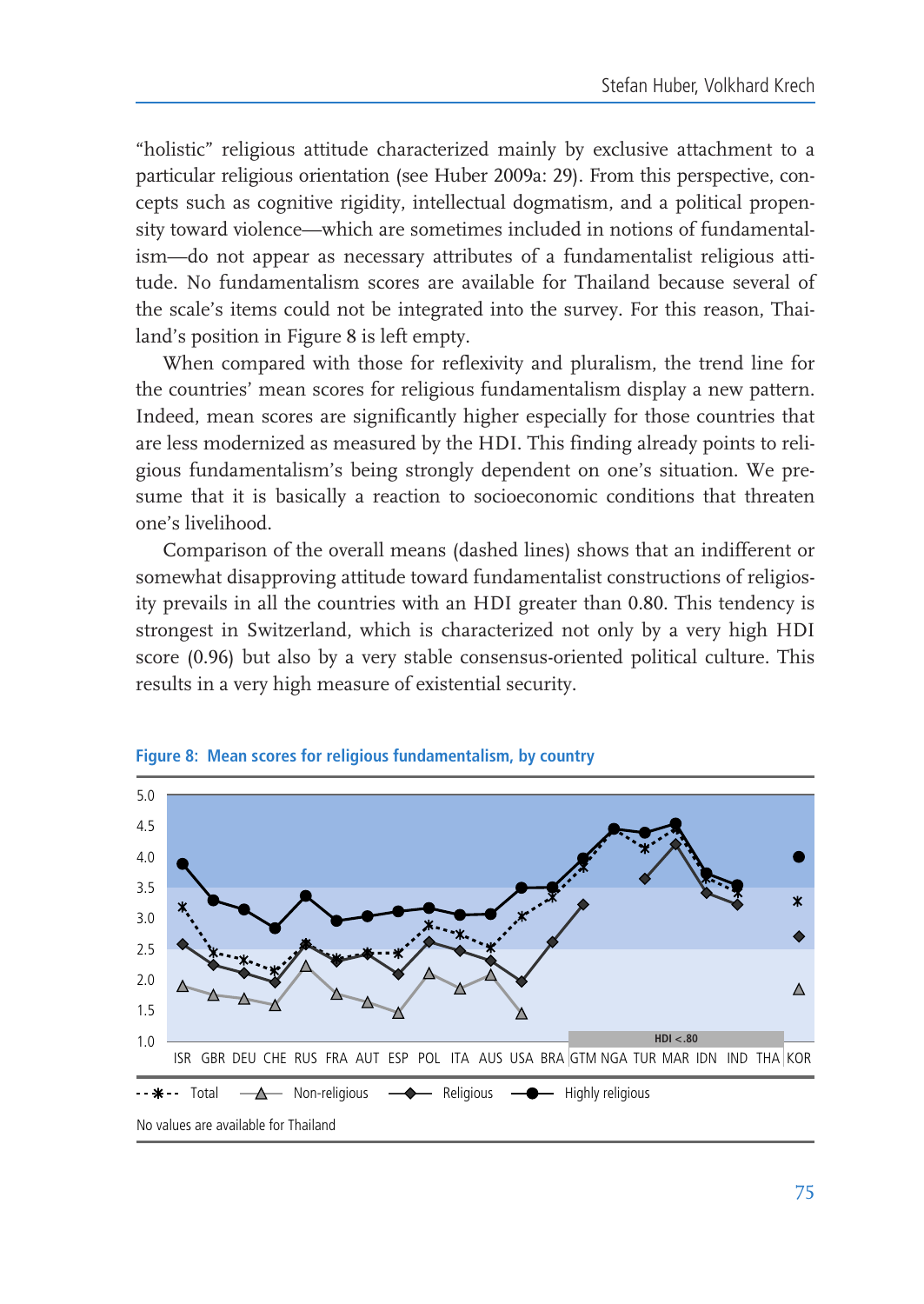If we consider only the highly religious group, it becomes evident that Israel and South Korea represent outliers among the highly modernized countries. In both of these countries, highly religious individuals prefer a fundamentalist construction of religiosity. In South Korea, this is probably related to the large percentage of evangelicals within the Protestant spectrum. In Israel, this finding may be linked to the orthodoxy of most highly religious Jews. Both possible explanations indicate an independent and substantial role for the content of religiosity. Therefore, religious fundamentalism should be explained not only with exogenous factors but also on the basis of the endogenous attributes of a regional religious field.

The regression analysis models for religious fundamentalism confirm our interpretations of the trend lines for the mean scores (see Table 8). We should first point out the enormous amount of variance (33%) that is explained by the exogenous variables. This is higher than it was for any of the other religious contents discussed in this chapter. We should also emphasize that the predictive power of the exogenous variables is twice as high as centrality's predictive power, which is only able to explain 15 percent of the variance. This does substantiate the thesis that endogenous dynamics play a relatively autonomous role in constituting fundamentalist religious attitudes, although situational factors are considerably more important. The diversity of the religious field and affiliation with a religious community explain only 3 percent of the variance for religious fundamentalism. The Abrahamic religions have the highest beta weights here, with Islam in particular harboring the strongest disposition toward a fundamentalist attitude. This finding is consistent with the "monotheism thesis" (Assmann 2007).

At the beginning of this section, we located the concepts of reflexivity, pluralism, and fundamentalism in the context of interreligious relationships and contacts. In terms of this overarching theme, several points can be emphasized by way of summary.

Indicators that express an open and tolerant attitude toward other religions find approval in all countries, regardless of centrality and the degree of modernization. Thus, on the level of attitudes, we can speak of a global consensus favoring religious pluralism. The findings on pluralistic religious practice, however, prove that syncretistic practice does not necessarily result from this. Attitudes toward syncretism tend toward indifference or disapproval. As suggested by the scores for fundamentalism (which are high in some countries), a tolerant attitude toward other religions is compatible with a fundamentalist understanding of one's own religiosity. Another argument for their mutual compatibility is the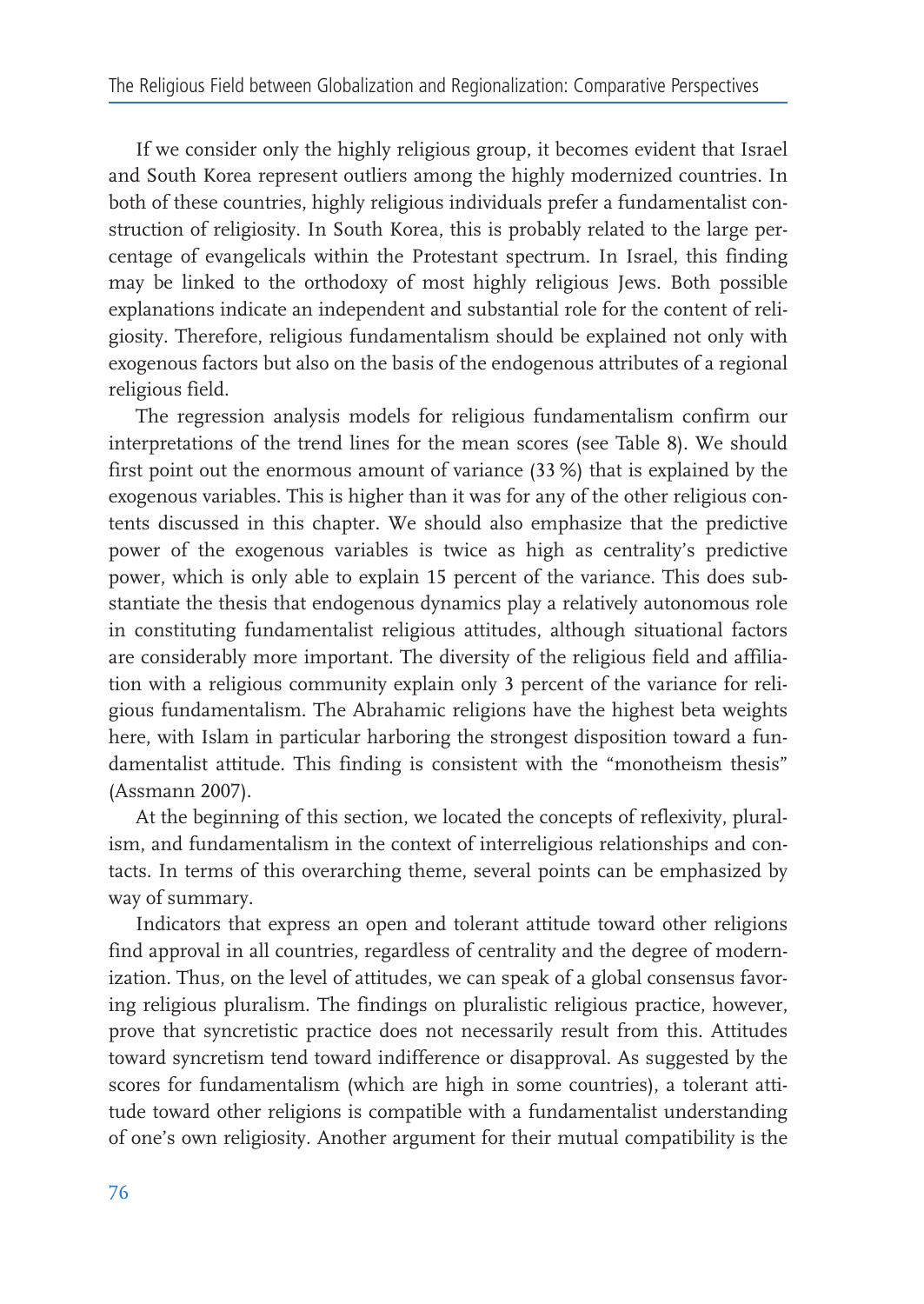weakness of the negative correlation between the two concepts that appears when centrality is held constant  $(r_{\textit{natural}} = -.17, N = 14.731)$ .

From these findings, we can conclude that there are many degrees of freedom for an individual to determine the relationship between religious tolerance and religious fundamentalism. Here, we should anticipate a variety of religious "Gestalten," which can be reconstructed through typological analysis (see Huber 2009b: 658–661). Further studies should investigate how these Gestalten of religiosity affect interreligious relationships. Finally, the Religion Monitor 2008 findings indicate that religious reflexivity is rather weak in the global religious field. A reflective religious style thus does not play a dominant role in shaping interreligious contacts and relationships.

#### Consequences for daily life

In this section, we explore the consequences of religiosity for daily life, singling out three areas: work, politics and exceptional situations. Work and politics can be characterized as public areas of life. "Exceptional situations," by contrast, refers more specifically to personal relationships and the biographical construction of the self grounded in them. The indicators' response scales again measure intensity. Their mean scores thus indicate whether religious contents are absent or present in these areas of life, whether moderately or clearly. Table 9 gives an overview of the results of the regression analysis models. These results are discussed in turn for each of the three areas of life.

#### Work and occupations

The trend line of the mean scores for the "work and occupations" area follows a pattern similar to that seen for religious fundamentalism. In less-modernized countries, religious contents are clearly present in working life. This goes for both highly religious and religious respondents. From the perspective of deprivation theory, this finding is explained by the fact that working conditions are often precarious in these countries and, consequently, offer numerous points of contact for religious strategies of interpretation and reassurance. One can additionally argue that functional differentiation has not progressed as far in these countries and that the autonomous logic of working life is accordingly less developed and less clearly represented in the individual consciousness.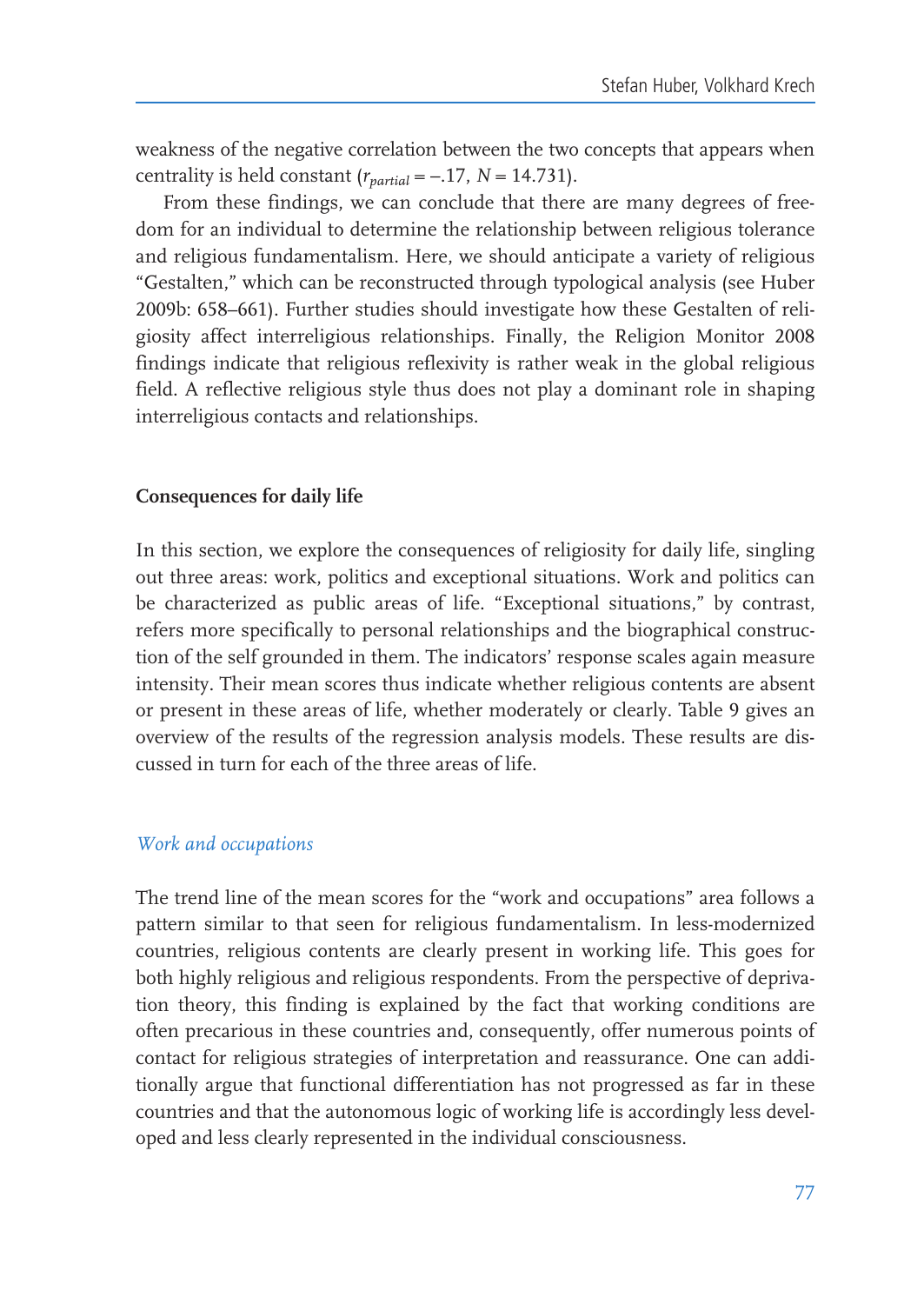|                  |                                      |                            |                |                         | <b>Dependent variables</b> |                |        |                               |                |  |  |  |  |
|------------------|--------------------------------------|----------------------------|----------------|-------------------------|----------------------------|----------------|--------|-------------------------------|----------------|--|--|--|--|
|                  |                                      | <b>Work</b>                |                |                         | <b>Politics</b>            |                |        | <b>Exceptional situations</b> |                |  |  |  |  |
| <b>Model</b>     |                                      |                            |                | Adjusted R <sup>2</sup> |                            |                |        |                               |                |  |  |  |  |
| M 1              |                                      | .28                        |                |                         | .06                        |                |        | .18                           |                |  |  |  |  |
| M <sub>2</sub>   |                                      | .45 ( $\Delta R^2 = .17$ ) |                |                         | .16 ( $\Delta R^2$ = .10)  |                |        | .48 ( $\Delta R^2 = .30$ )    |                |  |  |  |  |
| M <sub>3</sub>   |                                      | .47 ( $\Delta R^2 = .02$ ) |                |                         | .19 ( $\Delta R^2 = .03$ ) |                |        | .50 ( $\Delta R^2 = .02$ )    |                |  |  |  |  |
| Independent      | <b>Standardized beta coefficient</b> |                            |                |                         |                            |                |        |                               |                |  |  |  |  |
| variables        | M <sub>1</sub>                       | M <sub>2</sub>             | M <sub>3</sub> | M 1                     | M <sub>2</sub>             | M <sub>3</sub> | M 1    | M <sub>2</sub>                | M <sub>3</sub> |  |  |  |  |
| Age              | .07                                  | .01                        | .02            | .08                     | .03                        | .03            | .07    | $-.01$                        | $-.01$         |  |  |  |  |
| Gender           | .04                                  | .01                        | .01            | $-.02$                  | $-.05$                     | $-.04$         | .09    | .04                           | .04            |  |  |  |  |
| Education        | .01                                  | .01                        | .01            | .05                     | .05                        | .05            | $-.03$ | $-.03$                        | $-.03$         |  |  |  |  |
| <b>HDI</b>       | $-.44$                               | $-.33$                     | $-.22$         | $-.14$                  | $-.05$                     | .05            | $-.34$ | $-.18$                        | $-.10$         |  |  |  |  |
| Gini coefficient | .17                                  | .04                        | .07            | .16                     | .06                        | .10            | .14    | $-.03$                        | $-.01$         |  |  |  |  |
| Centrality       |                                      | .46                        | .45            |                         | .34                        | .35            |        | .62                           | .59            |  |  |  |  |
| Diversity        |                                      |                            | .03            |                         |                            | .13            |        |                               | $-.01$         |  |  |  |  |
| Christianity     |                                      |                            | .06            |                         |                            | .02            |        |                               | .16            |  |  |  |  |
| Judaism          |                                      |                            | .02            |                         |                            | .03            |        |                               | .04            |  |  |  |  |
| Islam            |                                      |                            | .22            |                         |                            | .18            |        |                               | .15            |  |  |  |  |
| Hinduism         |                                      |                            | .13            |                         |                            | .15            |        |                               | .12            |  |  |  |  |
| <b>Buddhism</b>  |                                      |                            | .09            |                         |                            | .12            |        |                               | .14            |  |  |  |  |

Table 9: Regression analysis models for the consequences of religiosity for daily life

One exception to this rule is Turkey. Its overall mean is in the mid-range of the scale, which suggests that religious contents are present only in the background of working life. This unusual finding can be explained by the strong influence of secularist positions on Turkish politics. As a result, religious symbols (e.g., the hijab) are highly controversial in the public sphere. Since a secularist political movement can be interpreted as being an actor in the religious field, the special case of Turkey is at the same time a good example of endogenous religious dynamics producing clear effects.

In the highly modernized countries, religious contents are, on average, not relevant to perceptions of working life. In a few countries (Poland, Italy, the United States, and South Korea) a weak average background relevance can be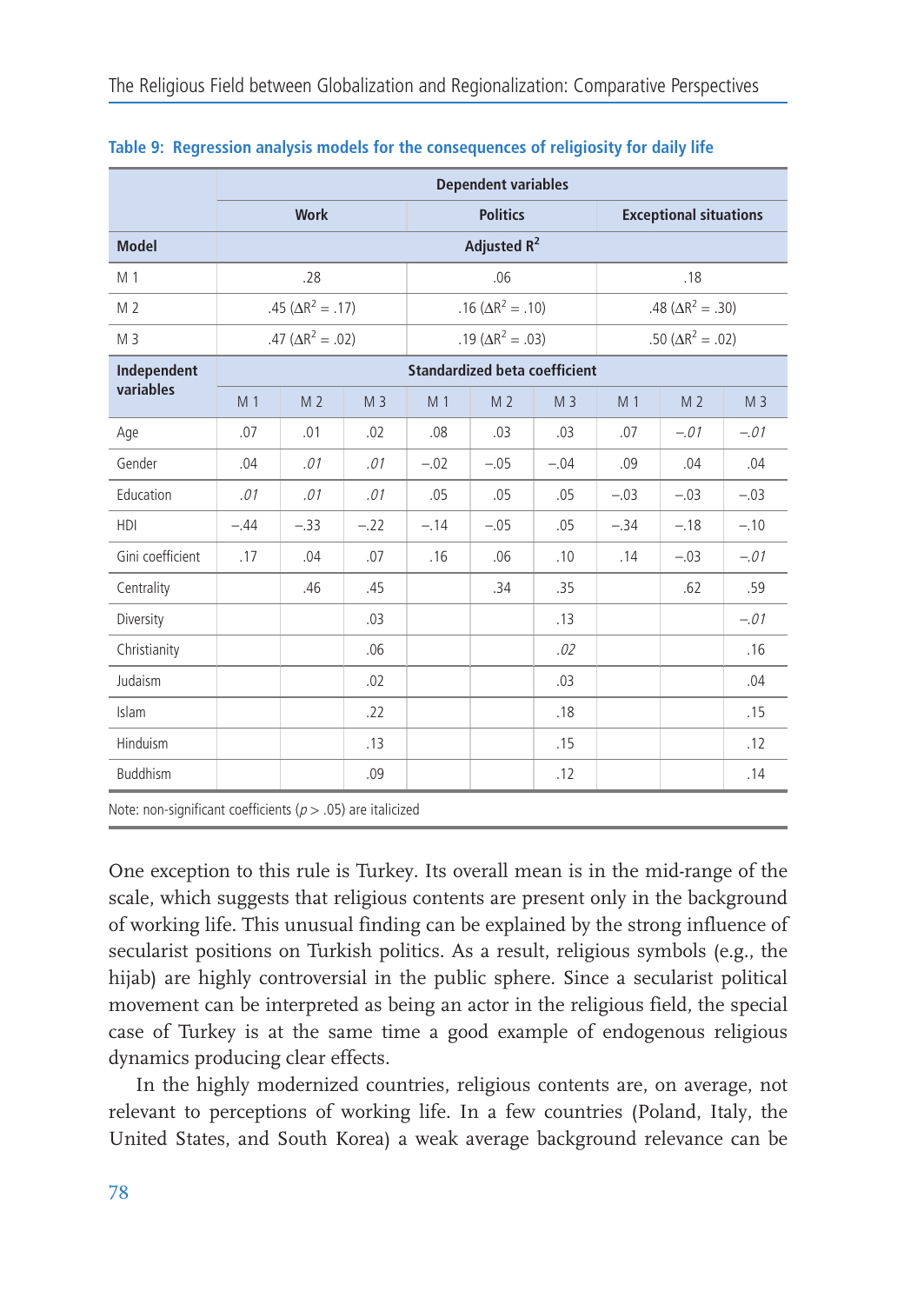

Figure 9: Mean scores for the consequences of religiosity for "work and occupations." by country

measured, which points to highly advanced processes of functional differentiation. In view of this general tendency, the mean scores for the highly religious group in these countries are especially notable. Apart from one exception, they linger on the threshold between background presence and clear presence—an indication that countertendencies in the life horizon of highly religious people are working against the general tendency toward functional differentiation. Another thing arguing for this is their relatively great distance from the religious group, whose religious constructions are much more strongly determined by general social structures and dynamics.

Highly religious individuals in Russia represent one exception. Religious contents have no relevance for them in their working lives. Owing to our inability to compare Russia with other countries shaped by Orthodox Christianity, we cannot be sure if this finding is a result of the long atheistic phase in Russian social life or if it is due to special characteristics of the Orthodox construction of public life. However, this finding is considerably more striking for the highly religious than it is for the religious group, and this argues for an endogenous religious dynamic rooted in the tradition of the Russian Orthodox Church. One of the defining characteristics of highly religious people is that the internal logic of their religion is more likely to exert effects on them than on religious people.

Another noteworthy finding is the large difference between the mean scores for the highly religious and the religious groups in Spain. While religious contents tend to be clearly present in the first group's perception of working life,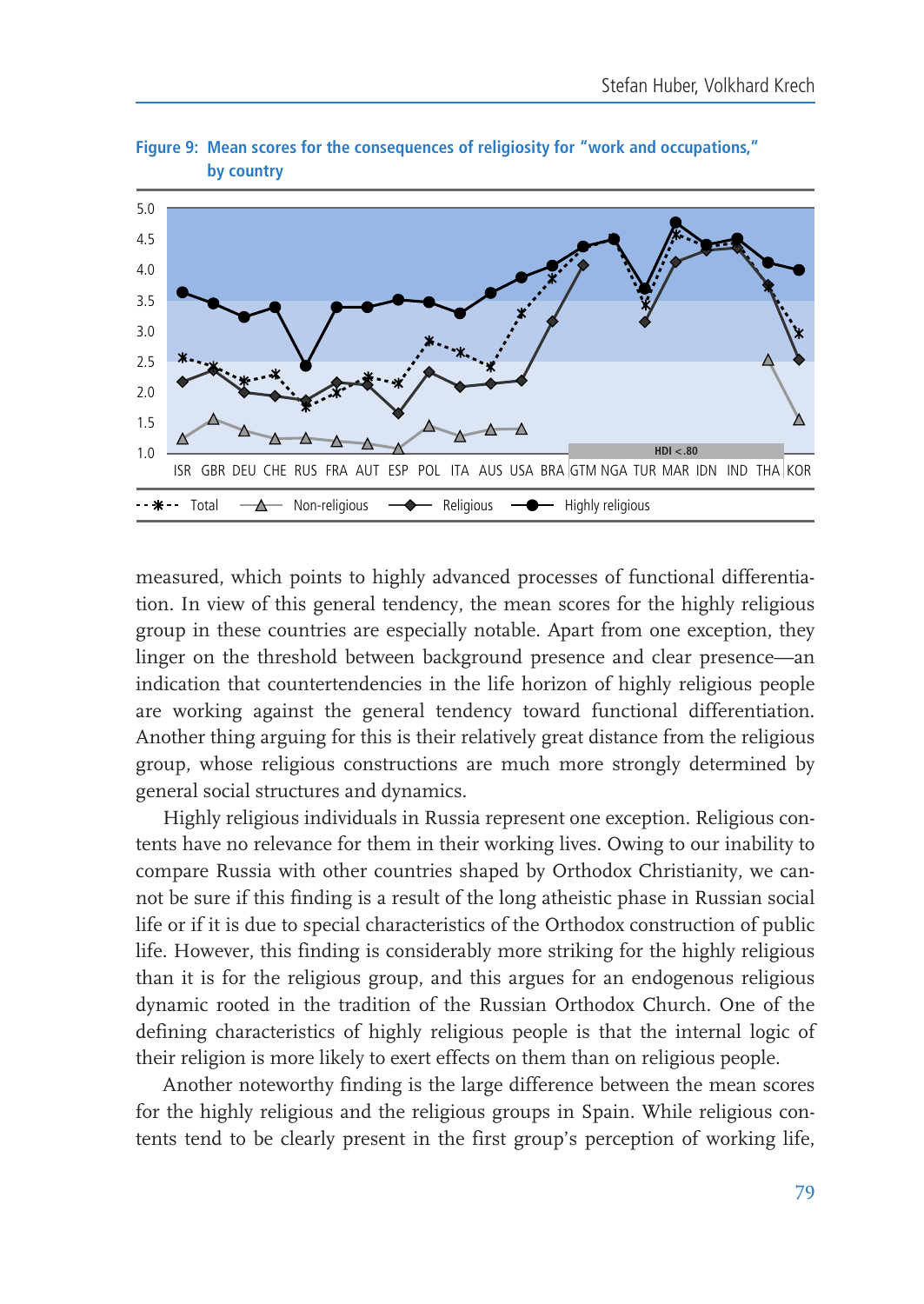they play no role for the second group. This indicates strong social polarization regarding the role of religion in public places. The large difference between these two groups in respect to religious self-concept also argues for this interpretation (see Figure 3). Since the Catholic Church has been a monopolistic actor in Spain's religious field for centuries, this polarization may be integrally related to its policies.

These interpretations of the trends in the mean scores are verified by the regression analysis results (see Table 9). After religious fundamentalism, the religiously connoted perception of working life is the most dependent on exogenous variables, which explain 28 percent of the variance. This is considerably greater than the amount of variance explained by centrality (17%) and other endogenous religious factors (2%). The religious communities with the highest beta weights are Islam, Hinduism, and Buddhism. Since these religious communities were surveyed almost exclusively in countries with a low level of modernization, these values may conceal interactions between the level of modernization and the religious production of meaning.

#### Politics

The findings on the subjectively perceived relevance of religiosity for political opinions provide evidence that religious contents do not have uniform effects on different areas of life (Figure 10). These findings stand in sharp contrast to those for "work and occupations," which, like politics, can be allocated to the public sphere, as well as for "exceptional situations," which more strongly represent private life contexts.

Apart from the special case of the United States, the mean scores for the highly religious group are very similar. They fall in the middle or lower range of the scale and show that as a rule, religious contents have only background relevance for the political opinions of this group. Since the mean scores for the highly religious respondents are in part significantly higher for the other two areas of daily life, this result expresses a tendency to distance themselves from politics. It is possible that this group has a strong tendency to understand political affairs as a "foreign element" to religiosity. If this interpretation holds true, then the fundamentalism scores for the highly religious respondents-some of which are very high—relate more to their inner construction of religiosity and less to a political orientation of religiosity. This problem, however requires more in-depth analysis.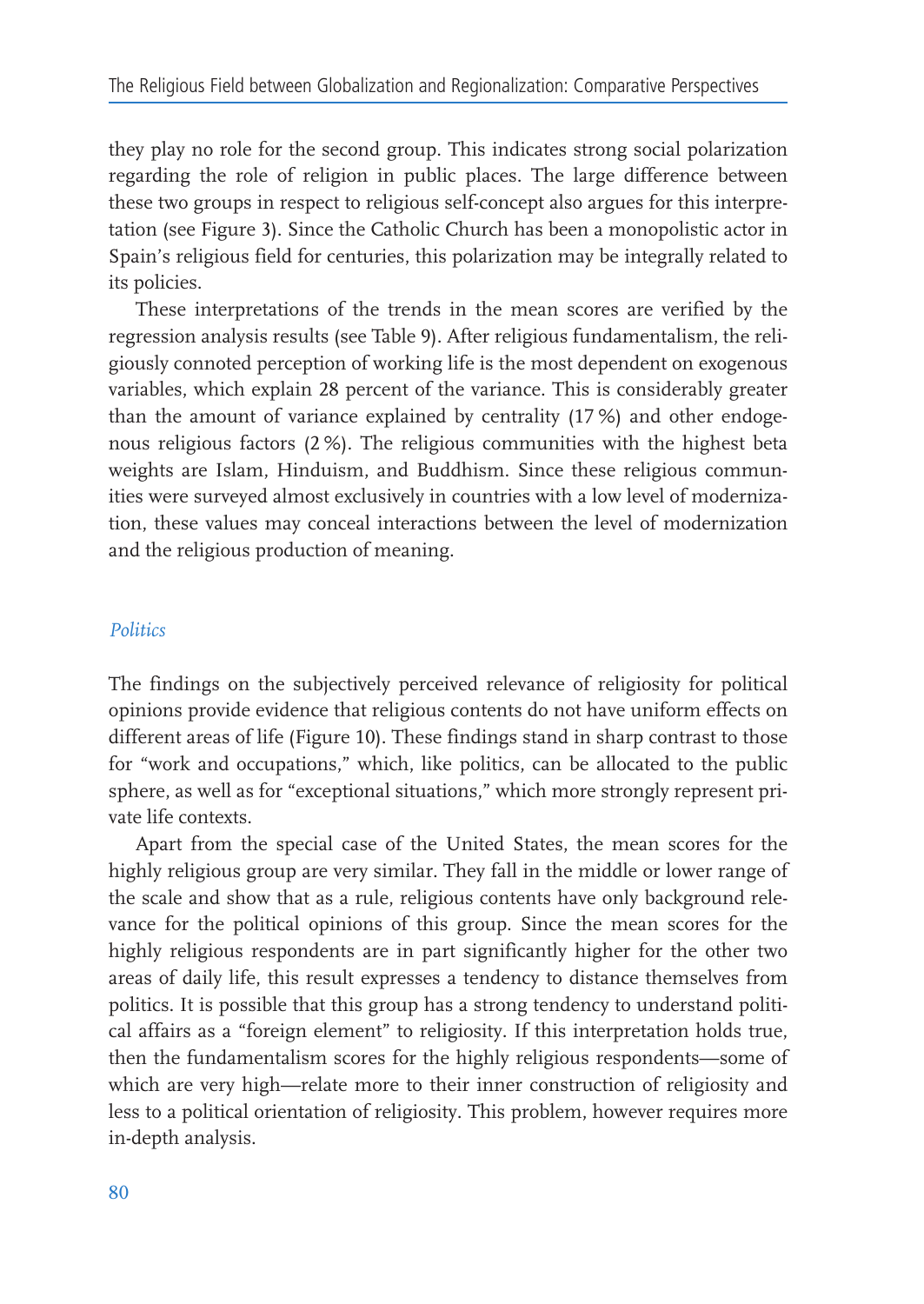

Figure 10: Means scores for the consequences of religiosity for one's "own political opinions," by country

Mean scores are striking low for the highly religious group in Poland, Guatemala, and Morocco. In Guatemala, this especially strong dissociation from politics may be due to people's experiences in the civil war that ended just a few years ago. Denominational and theological antagonisms played a significant role in this war, which claimed tens of thousands of victims. In Poland and Morocco, the responses may express alienation from the political claims to power of both the Catholic Church and Islamist groups.

India is the only country in which the religious group achieved a higher mean score than the highly religious group did. This result can be interpreted in the context of Hindu nationalist discourses and the strengthening of Hindu nationalist parties in recent decades. Accordingly, the social basis for these movements in India should be sought mainly in the religious group. In contrast, the highly religious group tends to be critical toward Hindu nationalist tendencies. India's general pattern of highly religious individuals being alienated from politics is emphasized especially strongly in this regard.

The highly religious group in the United States is a special case. Only in one country is the mean score so high that one can speak of religiosity as clearly influencing political opinions. The scores are even considerably higher than they are in Nigeria, which leads the field of 21 countries in most of the religious contents. The United States is thus the country in which religiously justified politics has the greatest chance of success. This finding corresponds with the increasing influence that the evangelical churches have exerted on politics in the United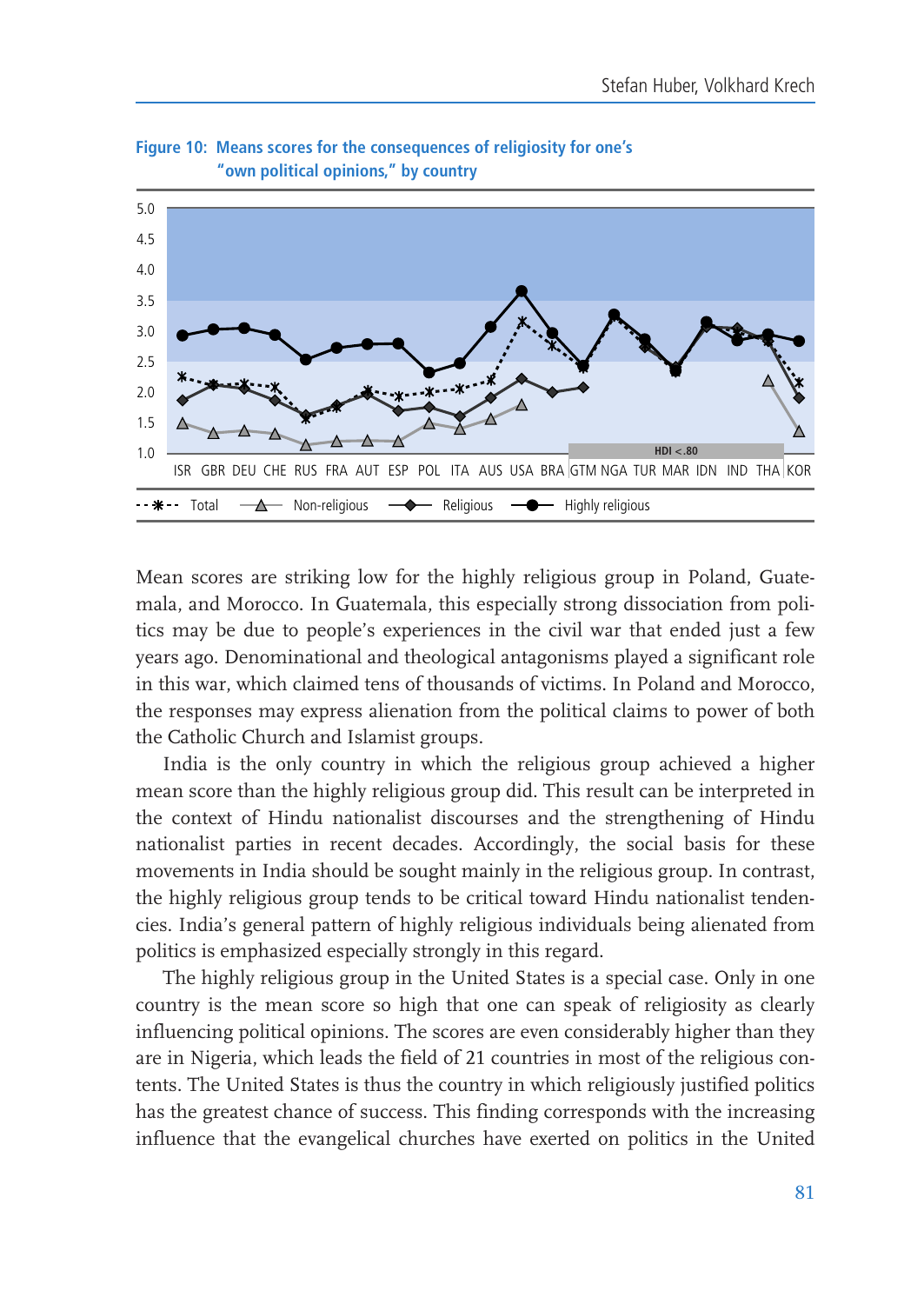States since the 1970s. The highly religious group in the United States thus represents an impressive counterexample to the general tendency of religious people to distance themselves from politics. To a significant degree, this speaks for the variability of the construction of religiosity.

It is not surprising that the non-religious group consistently distances itself from attributing political relevance for religiosity. This also goes for the religious group in most countries. The exceptions to this are some of the countries with a low degree of modernization (e.g., Turkey, Indonesia, India and Thailand). But even in these countries, the mean scores remain in the mid-range of the scale, which signals mere background relevance. In sum, we can conclude that the subjectively perceived political influence of religiosity is rather low.

The regression analysis results also suggest that the political sphere should be accorded an exceptional position in the construction of the relevance of religiosity in daily life. Exogenous factors explain only 6 percent of the variance. Compared to the 28 percent for "work and occupations," this is much lower amounting to a little less than a quarter. The amount of variance explained by centrality is also lower than for "work and occupations," but the decline is smaller: 17 percent versus 10 percent. Thus, the relative weight of centrality is greater, as it explains more variance than the exogenous variables. Since the other endogenous variables in the third model explain an additional 3 percent of the variance, the endogenous variables clearly outweigh the exogenous variables (13% versus 6%). These findings indicate that substantially more degrees of freedom exist in the individual construction of the political relevance of religiosity than in the construction of working life, which also belongs to the public sphere.

The large number of degrees of freedom is also reflected in the fact that many individual factors play a meaningful role in the third regression analysis model. This means that there is a multitude of relevant points of contact for the religious production of meaning, which can be differently weighted and coordinated by the individual.

The exogenous variables with the greatest weight are educational level (beta = .05), degree of modernization (beta = .05), and degree of social inequality (beta = .10). It is notable that the HDI, which represents the degree of modernization, has a positive beta. As a rule, modernity correlates negatively with religious variables. However, this is not the case for either the political relevance of religiosity or a pluralist religious attitude. The comparatively high weight for the Gini coefficients is not a surprise: As social inequality increases, so do the points of contact for judging a country's political situation in political terms.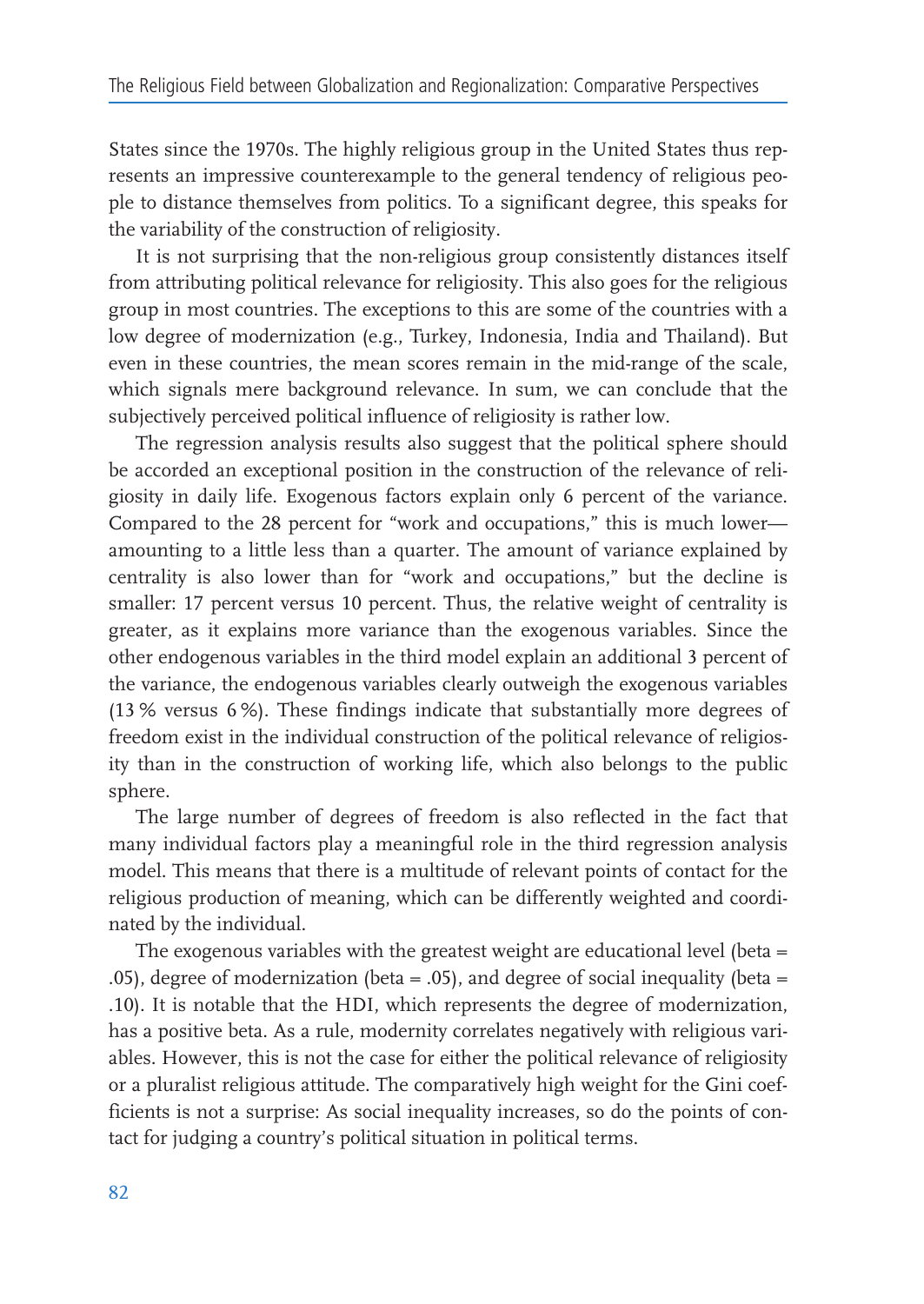The centrality scale has the largest beta weight (.35). This finding, too, is not surprising, since with increasing centrality there is a greater general tendency for individual life horizons to be permeated with religious semantics (see Huber 2009a: 36). However, the relatively high weight for religious diversity (beta = .13) calls for more in-depth studies. Along with religious reflexivity (beta  $= .10$ ), this is the strongest correlation between the diversity of a country's religious field and the strength of a religious content. This finding suggests that politicization increases along with religious diversity, and that the relationship between religiosity and politics is linked to issues of the power, representation, and participation of various religious communities in the national context.

The religious communities with the highest beta weights are Islam (.18), Hinduism (.15), and Buddhism (.12). This is similar to the findings for the area of "work and occupations." Here, too, it is possible that these scores conceal interactions between the level of modernization and the religious production of meaning in these countries.

In closing, we should emphasis that our discussion of the political relevance of religiosity is based on respondents' subjective perceptions. One cannot seamlessly extrapolate from this to objective interrelationships. For this reason, the findings discussed here are in strong need of being fleshed out.

#### Exceptional situations

Under the rubric of "exceptional situations," we include religiosity's impact on dealing with crises, illness, questions about the meaning of life and important family events. Responses to these four indicators are combined into a scale formed by adding the scores and dividing them by four. The resulting scale exhibits very high internal consistency, with an alpha coefficient of .92. One substantive similarity of these situations is that they are especially likely to inspire reflection on biographical contingencies—whether experienced negatively or positively. This topic brings into view a discussion that postulates religious themes in which coping with contingency is "resistant to the Enlightenment and secularization" (cf., e.g., Lübbe 2004).

Once again, the trend line for the mean scores shows a new pattern. We should give special emphasis to the enormous uniformity and very high scores for the highly religious group. Apart from a "pluralistic religious attitude" (see Figure 6)—which is an exceptional concept in general—a similar trend is seen only for religious self-concept and the general relevance of religious command-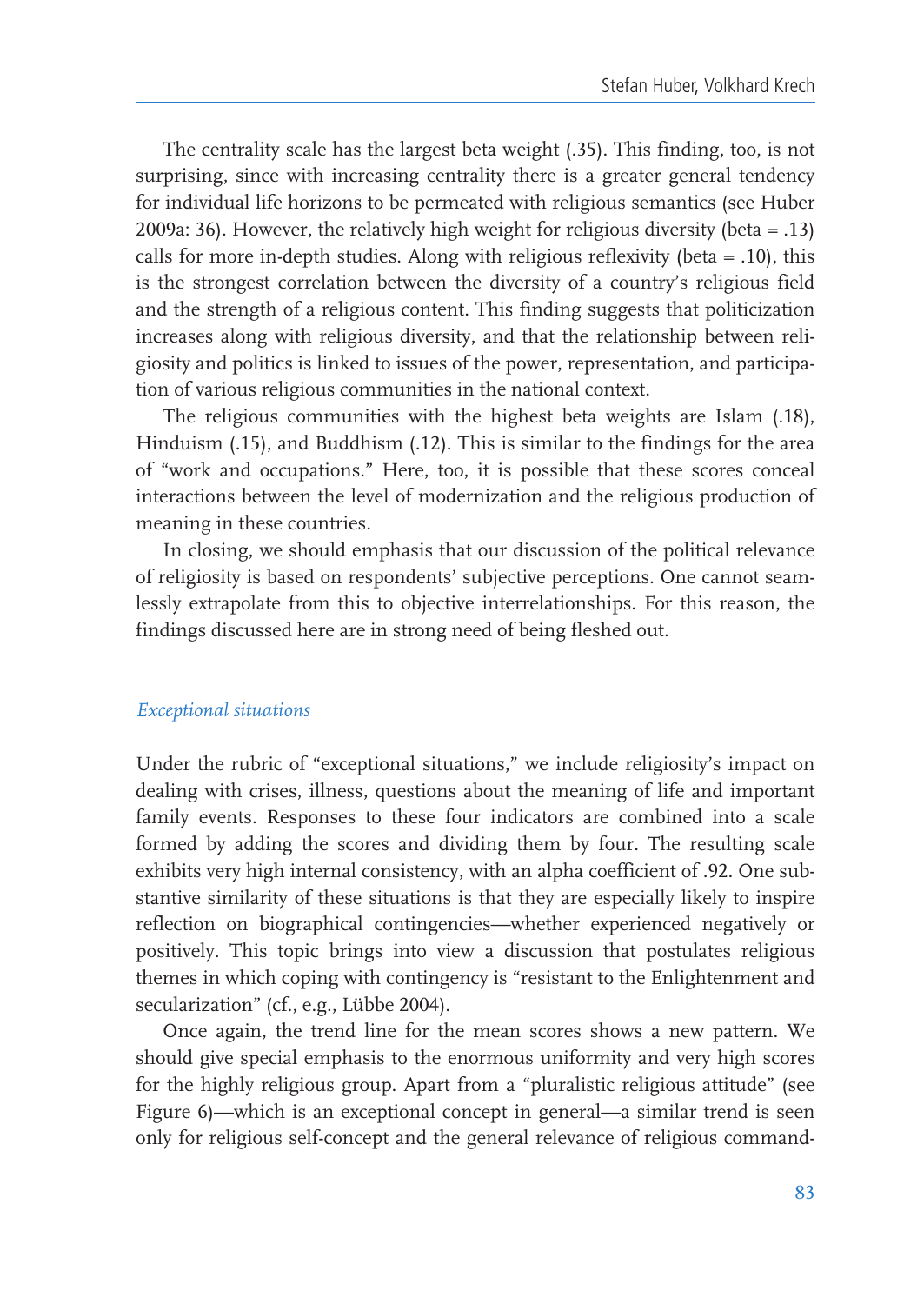

Figure 11: Mean scores for the consequences of religiosity for "exceptional situations," by country

ments in daily life. Both attributes arise from the concept of being highly religious. This indicates that religious reflection on and interpretation of exceptional situations is also an intrinsic attribute of being highly religious. Neither exogenous factors nor affiliation with a particular religious community exerts a differentiating influence on this group.

A second clear pattern can be observed in the roughly equal distances between the three levels of centrality among the more highly modernized countries. This finding shows that in these countries, whether one draws on religious content in exceptional situations depends mainly on the centrality of religiosity. The mean scores are so low for the non-religious group that we can assume that they do not draw on religious contents even in exceptional situations. This challenges the general validity of the thesis that certain religious ways of coping with contingency are resistant to secularization.

Among the less modernized countries, it is striking that even the religious group is very highly disposed to falling back on religious interpretations when experiencing contingency in their lives. We suspect that this is connected to the diminished availability of non-religious forms of coping with contingency. In addition, the existential stresses that arise in exceptional situations are likely to be much more severe than they are in more highly modernized countries. This, too, can encourage people to turn toward religious interpretive schemes.

The regression analysis results confirm this clear pattern in the trend for the means. Endogenous factors explain nearly twice as much variance as exogenous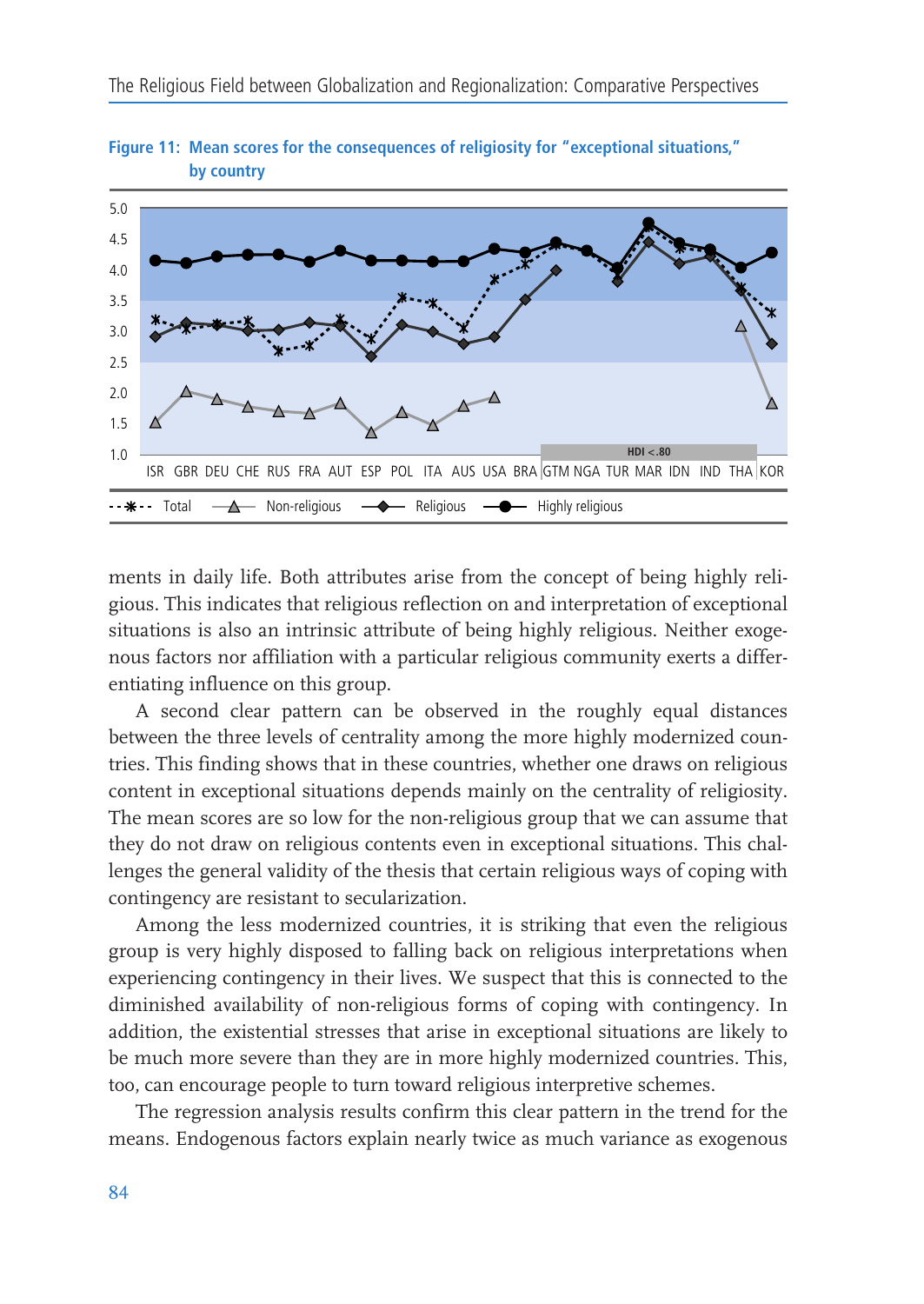ones (32% versus 18%). Most of this can be traced back to centrality, which by itself explains 30 percent of the variance. Among the exogenous factors, HDI has the most weight, which points out the seriousness of stresses in exceptional situations and the importance of the availability of alternative forms of coping.

In this section on the consequences of religiosity for daily life, we have discussed the findings for three areas: "work and occupations," "politics" and "exceptional situations." It has become clear that religious beliefs do not uniformly affect daily life; instead, the strength of their presence varies from one area to another. The highest mean scores can be observed for "exceptional situations." The most striking result for this area of life is the uniform trend of the means for the highly religious group across all countries, levels of modernizations, and religions. From this finding, we can conclude that religious construction of the private context of one's life is an intrinsic attribute of being highly religious.

With respect to the public sphere, two different patterns have emerged. In some places, the area of "work and occupations" is very strongly permeated by religious semantics-probably due to religiously based ethical orientations. On this matter, the psychological concept of centrality and the sociological perspective of the degree of modernization have proved to be the most important explanatory factors. Religious contents have been seen to be considerably less relevant for political opinions. This indicates that most individuals clearly separate religion and politics in their religious consciousness. The findings from the United States represent an exception to this. Overall, the diversity of the findings for the relevance of religiosity in different areas of life reveals the need for nuanced measurements of religiosity.

#### **Religious emotions**

Our final content-related concept is the emotional valence of religiosity. This brings us to the dimension of religious experience. The Religion Monitor inquired about the frequency of 15 religious emotions. Factor analysis shows that, with a few exceptions, this inventory divides into two factors wherever a positive or negative psychological valence is expressed. The positive factor comprises nine emotions: hope, love, joy, help, gratitude, strength, protection, justice, and awe. The negative factor is loaded with four main emotions: rage, desperation, anxiety and guilt. In the following discussion, we do not go into individual emotions. Instead, we refer to these two factors from which highly reliable scales can be constructed. In this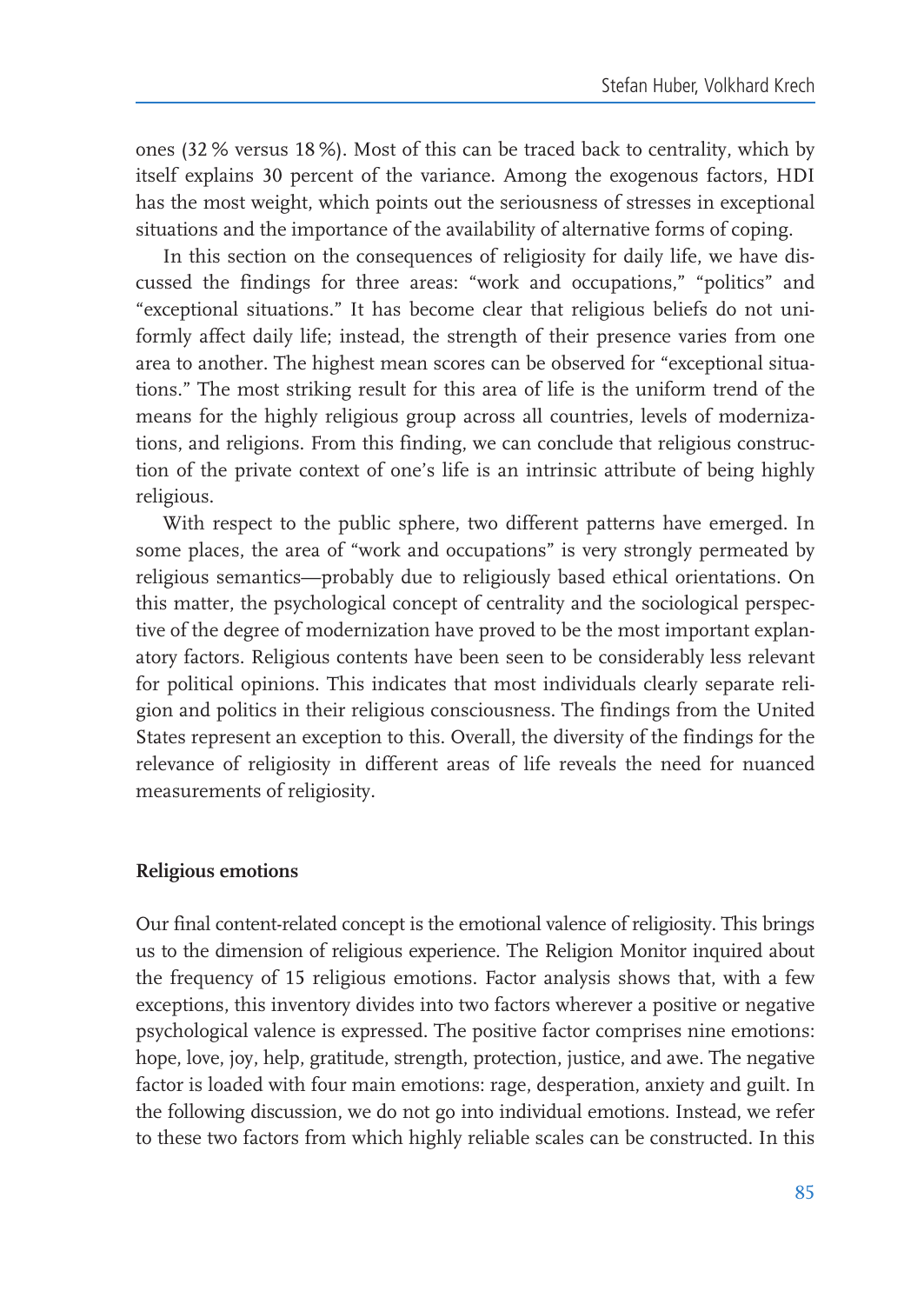way, we abstract from the various facets of theology that are expressed in the individual religious emotions. Our focus is solely on their psychological valences.

## Positive emotions

The trend of the mean scores for positive religious emotions strongly resembles the patterns that were observable for the meaning of religiosity in exceptional situations. Once again, the trend for highly religious respondents stands out as being extremely uniform in the upper range of the intensity scale. This indicates

|                  | <b>Dependent variables</b>           |                             |                |                         |                                    |                |  |  |  |  |  |  |
|------------------|--------------------------------------|-----------------------------|----------------|-------------------------|------------------------------------|----------------|--|--|--|--|--|--|
|                  |                                      | Positive religious emotions |                |                         | <b>Negative religious emotions</b> |                |  |  |  |  |  |  |
| <b>Models</b>    |                                      |                             |                | Adjusted R <sup>2</sup> |                                    |                |  |  |  |  |  |  |
| M 1              |                                      | .24                         |                |                         | .20                                |                |  |  |  |  |  |  |
| M <sub>2</sub>   |                                      | .60 ( $\Delta R^2 = .36$ )  |                |                         | .30 ( $\Delta R^2 = .10$ )         |                |  |  |  |  |  |  |
| M <sub>3</sub>   |                                      | .62 ( $\Delta R^2 = .02$ )  |                |                         | .32 ( $\Delta R^2 = .01$ )         |                |  |  |  |  |  |  |
| Independent      | <b>Standardized beta coefficient</b> |                             |                |                         |                                    |                |  |  |  |  |  |  |
| variables        | M <sub>1</sub>                       | M <sub>2</sub>              | M <sub>3</sub> | M <sub>1</sub>          | $\overline{2}$                     | M <sub>3</sub> |  |  |  |  |  |  |
| Age              | .08                                  | $-.01$                      | $-.00$         | $-.01$                  | $-.06$                             | $-.06$         |  |  |  |  |  |  |
| Gender           | .10                                  | .05                         | .05            | .06                     | .03                                | .03            |  |  |  |  |  |  |
| Education        | $-.05$                               | $-.04$                      | $-.04$         | $-.06$                  | $-.06$                             | $-.06$         |  |  |  |  |  |  |
| <b>HDI</b>       | $-.38$                               | $-.20$                      | $-.08$         | $-.38$                  | $-.28$                             | $-.20$         |  |  |  |  |  |  |
| Gini coefficient | .18                                  | $-.00$                      | .04            | .10                     | .00                                | .04            |  |  |  |  |  |  |
| Centrality       |                                      | .67                         | .63            |                         | .36                                | .32            |  |  |  |  |  |  |
| Diversity        |                                      |                             | $-.06$         |                         |                                    | .03            |  |  |  |  |  |  |
| Christianity     |                                      |                             | .16            |                         |                                    | .16            |  |  |  |  |  |  |
| Judaism          |                                      |                             | .06            |                         |                                    | .05            |  |  |  |  |  |  |
| Islam            |                                      |                             | .23            |                         |                                    | .18            |  |  |  |  |  |  |
| Hinduism         |                                      |                             | .15            |                         |                                    | .15            |  |  |  |  |  |  |
| <b>Buddhism</b>  |                                      |                             | .10            |                         |                                    | .12            |  |  |  |  |  |  |

#### Table 10: Regression analysis models for positive and negative religious emotions

Note: non-significant coefficients ( $p > .05$ ) are italicized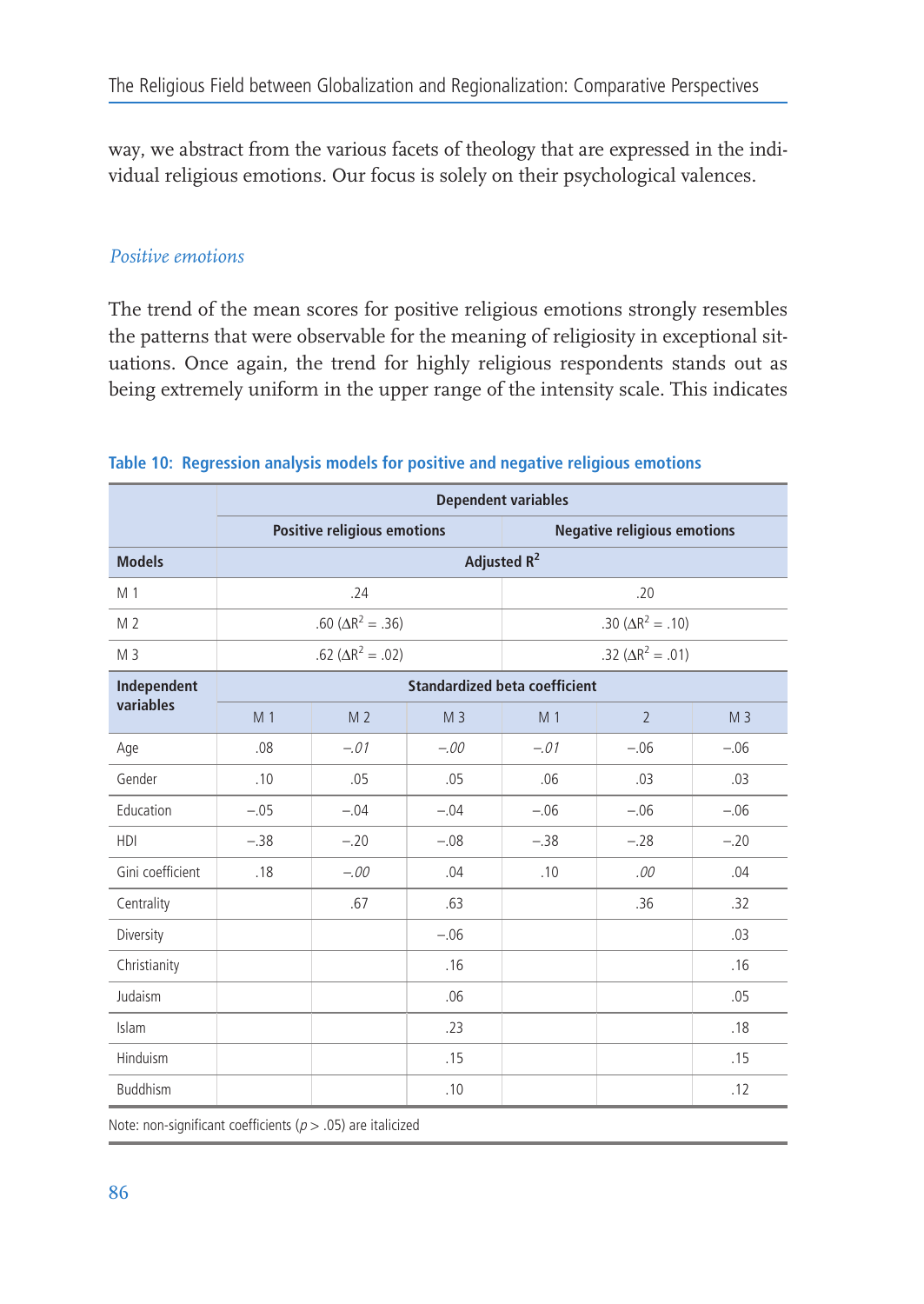that relying on religious semantics to cope with exceptional situations proves valuable for this group. Thus, religiosity represents a substantial psychological resource for them. The uniformity of the trend further supports the idea that highly religious individuals draw great emotional benefits from their religiosity, independent of their country's level of modernization and the religious traditions that have influenced them.

In the more highly modernized countries, the positive emotional valence of religiosity diminishes markedly among the religious group, with scores hovering in the mid-range of the scale. Positive religious emotions represent only a background phenomenon for them. Therefore, they may not perceive religious contents as a central psychological resource. In contrast, the positive emotional valence rises considerably among religious respondents in less-modernized countries, almost reaching the level of the highly religious group. This pattern is also consistent with our findings on coping with exceptional situations, which indicates that, even among the religious group, religiosity can become a substantial psychological resource. However, this possibility depends strongly on their country's degree of modernization and, thus, probably also on the scope of existential stresses and the availability of alternative forms of coping.

In view of the similar patterns in Figure 11 and Figure 12, it is not surprising that major similarities also appear between the regression analysis findings for both concepts. Endogenous factors-especially centrality-once again have a considerably greater explanatory potential. The main difference is that the amount of explained variance is even greater, and that goes for both exogenous and

![](_page_34_Figure_4.jpeg)

Figure 12: Mean scores for religious emotions with a positive psychological valence, by country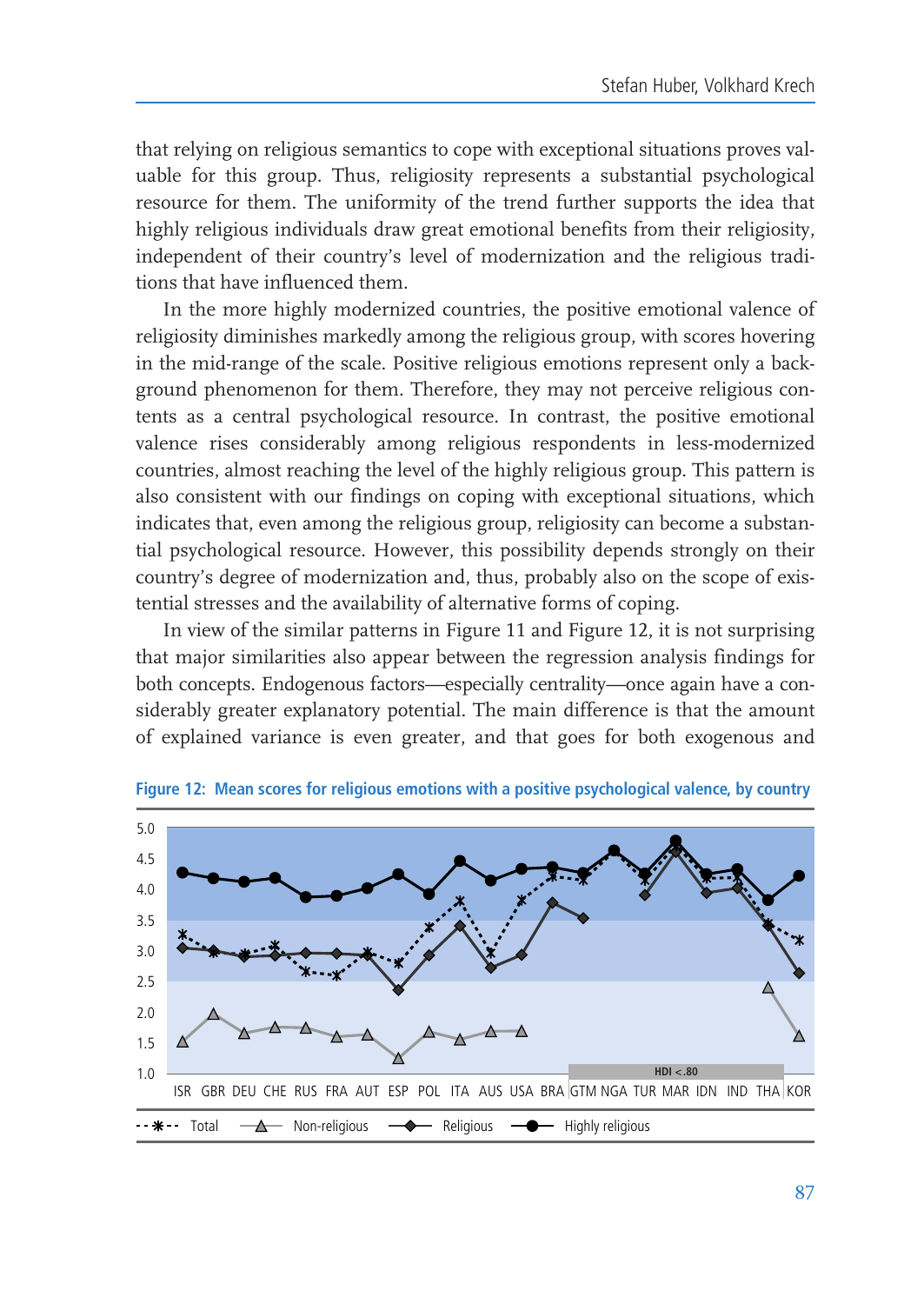endogenous factors. Moreover, compared to the 11 content-related concepts that we discuss in this chapter, the total explained variance is greatest here, at 62 percent (Model 3). This indicates that religiosity almost "inevitably" has a positive emotional valence as a function of these factors.

Another difference from the exceptional situations construct appears in relation to Islam. As the relatively high beta weight of .22 suggests, Islam leads to a more positive emotional valence than other religious communities do, which should also result in a clearer perception of the character of religion as a resource.

Finally, we should point out that when comparing the 11 concepts, the factor of gender exerts the greatest influence on positive religious emotions (beta =  $.05$ ). Regardless of the centrality of religiosity and the other influencing factors studied, women have more positive religious feelings than men do.

#### Negative emotions

The mean scores for negative religious emotions are in part substantially lower than for the positive emotions. This difference is especially great for the highly religious group. The "emotional balance sheet" of this group is thus much more favorable than it is for the other two groups, which provides further evidence that religiosity represents an especially powerful psychological resource for highly religious individuals. A second difference from the positive religious emotions is that the gap between the religious and highly religious groups is small

![](_page_35_Figure_6.jpeg)

Figure 13: Mean scores for religious emotions with a negative psychological valence, by country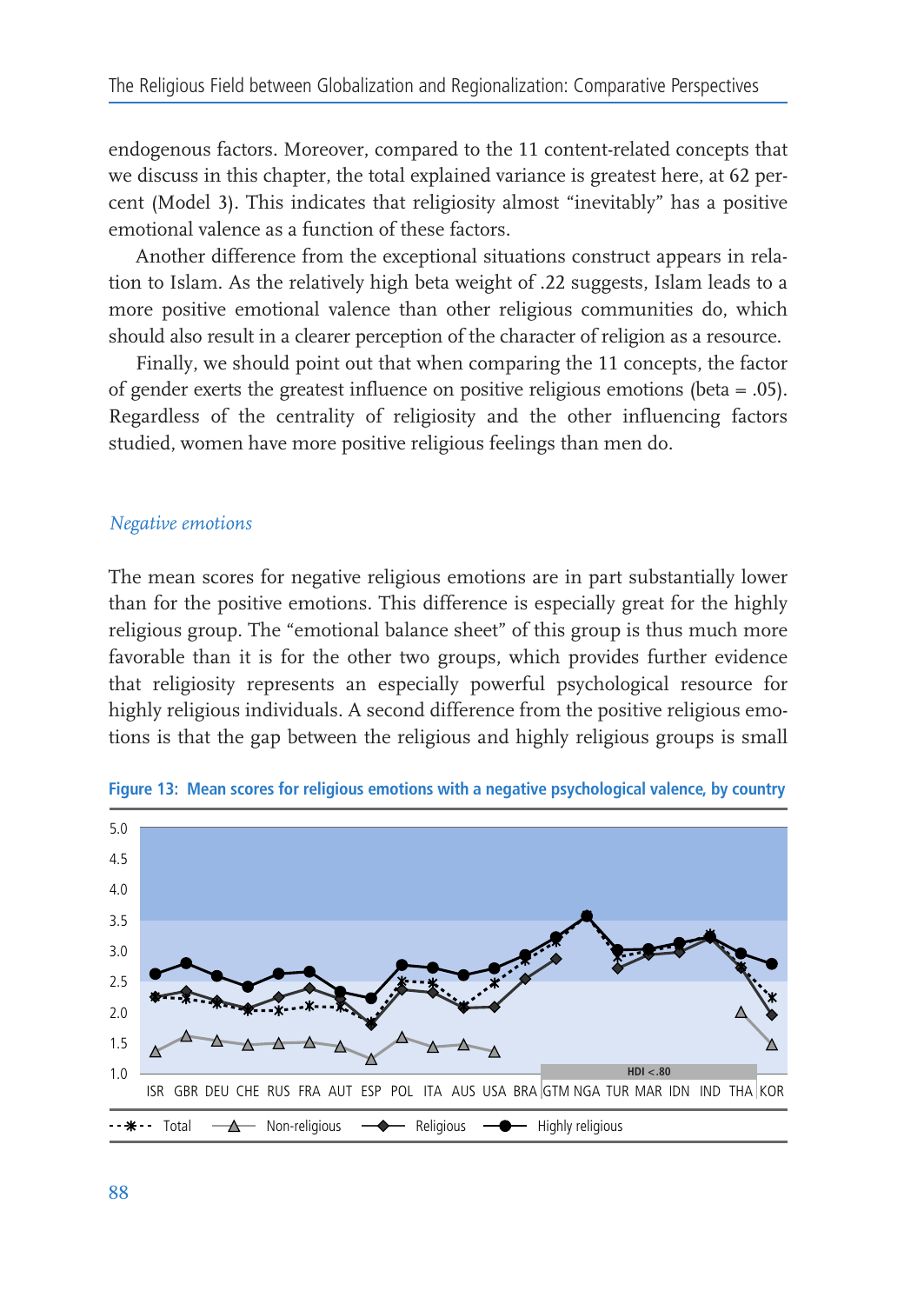even in countries with a high level of modernization. Centrality thus plays a substantially smaller role in comparison to the other religious contents.

The regression analysis results substantiate the relatively weak explanatory potential of centrality. It is only half as large as that of the exogenous variables in Model 1. This means that negative religious emotions depend mainly on situational factors. Conditions within the social structure have more influence than the internal dynamics of religion studied here. For this reason as well, the total explanatory potential expressed in Model 3 is only half as large as for the positive religious emotions.

In discussing these findings, we have concentrated on the question of how strongly religiosity can be considered a psychological resource. We assume here that religious emotions with a positive valence represent a psychological resource, while negative valences are perceived as a burden. Our findings show that the positive valences outweigh the negative. This indicates that religiosity functions as a substantial psychological resource. This character is especially pronounced within the highly religious group. Future studies should explore this topic in greater depth.

## **Summary**

As suggested at the outset of this chapter, the findings and analyses discussed here are preliminary and should therefore be understood as being prototypes for more detailed transnational studies. Their limited significance is primarily due to the following circumstances:

- The countries represent a selection that should be quantitatively expanded and qualitatively differentiated. The country-oriented indicators-the HDI and Gini coefficients as exogenous variables and the index of religious diversity as an endogenous variable—must be supplemented in order to capture the particular conditions of the religious field in each country. For instance, we are thinking of indicators for each country that would reflect the political and legal situation of religion, the influence of religious organizations as actors in civil society, and the presence of religious topics in the media.
- In addition, we must differentiate more finely within the individual religious communities in order to do justice to the diversity and denominational differences within religions. This goes especially for Islam and Buddhism, but also for Christianity, whose Orthodox and Protestant spectrum must be considered more closely. For all of the religions mentioned, a sample larger than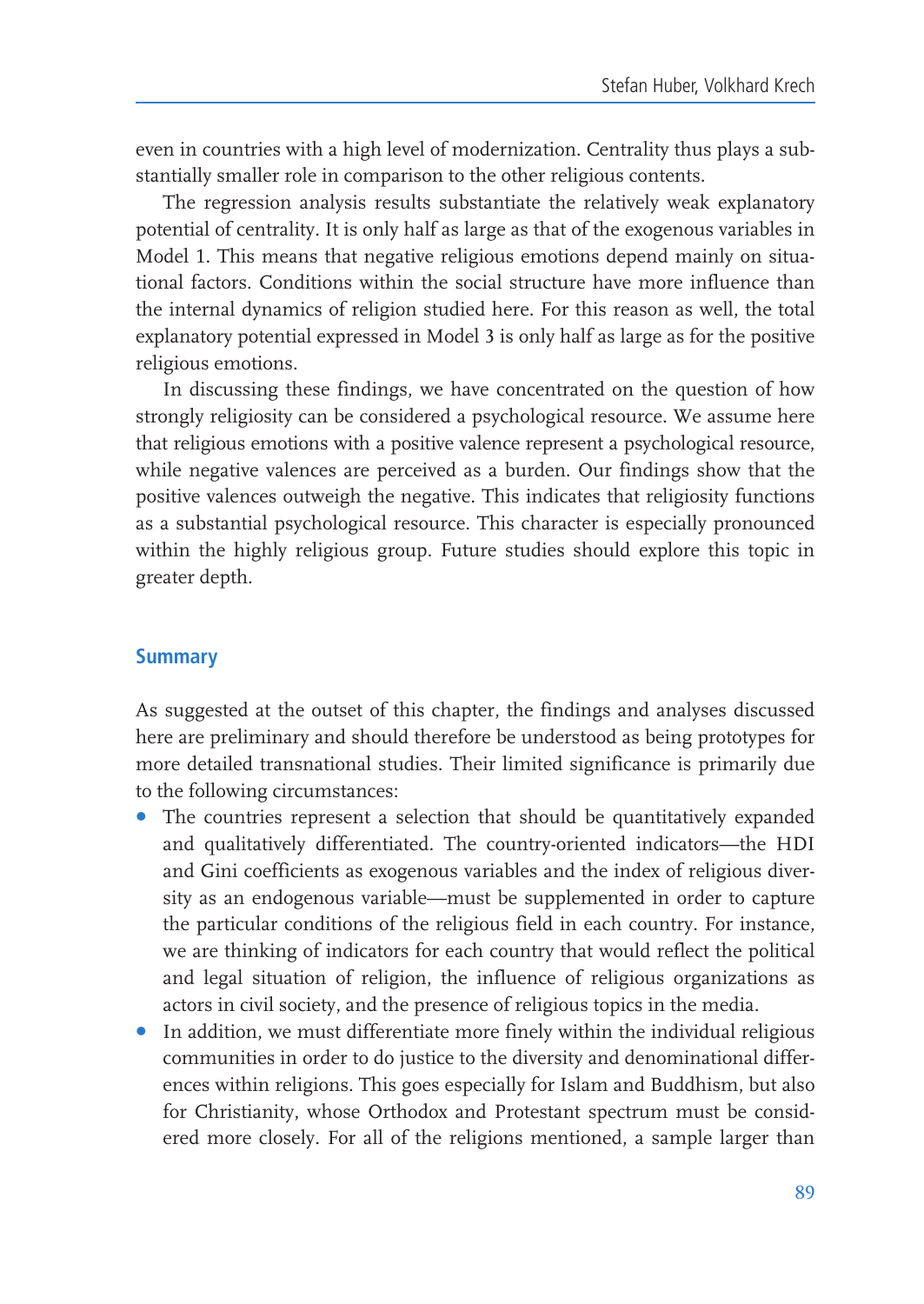was used in the Religion Monitor is needed in order to reach generalizable conclusions.

- In addition, the entire model should be further elaborated so as to include additional factors that are both external and internal to religion, as well as additional religious concepts as tertia comparationis. Moreover, methodological questions have arisen in regard to measuring religious diversity. For example, it would be necessary to develop a more sophisticated diversity index that is capable of identifying various constellations and patterns of religious diversity. The present index of religious diversity has worked in conformance with theory in a number of cases. Nevertheless, the overall lack of empirical evidence may be linked to methodological problems in operationalization and measurement.
- Furthermore, path analyses would be necessary in order to more precisely determine how individual factors function. This would primarily help us deepen our knowledge of the interrelationships between endogenous and exogenous factors. Since the functionality of individual factors can change greatly in countries with different degrees of modernization and historical religious traditions, path analyses that encompass the global religious field should be supplemented by studies of individual countries and groups of countries. However, researchers working individually cannot deal with such complex and intricate questions. This would require research teams equipped with adequate resources of time and money.
- Finally, analytical perspectives from the sociology and psychology of religion must be supplemented by deriving potential endogenous factors from the history of religion. To this end, comprehensive basic research in comparative philology and history is essential. The various beliefs and practices connected to the notions of religions and religiosity, along with their cultural embeddedness, can only be understood in terms of a longue durée perspective that is informed by cultural history.

Nonetheless, we can still draw the following conclusions:

• As Figure 14 illustrates, the explanatory potential of the three models varies greatly, from about 4 percent (for a pluralistic religious attitude) to about 60 percent (for a positive emotional valence). On the one hand, this could mean that we need to keep working on the complexity of the models. On the other hand, this variation may also indicate different degrees of freedom for the production and reception of religious meaning. By no means must religious globalization only involve the leveling of religious beliefs, experiences, and practices, as well as their preconditions and consequences. It is equally possi-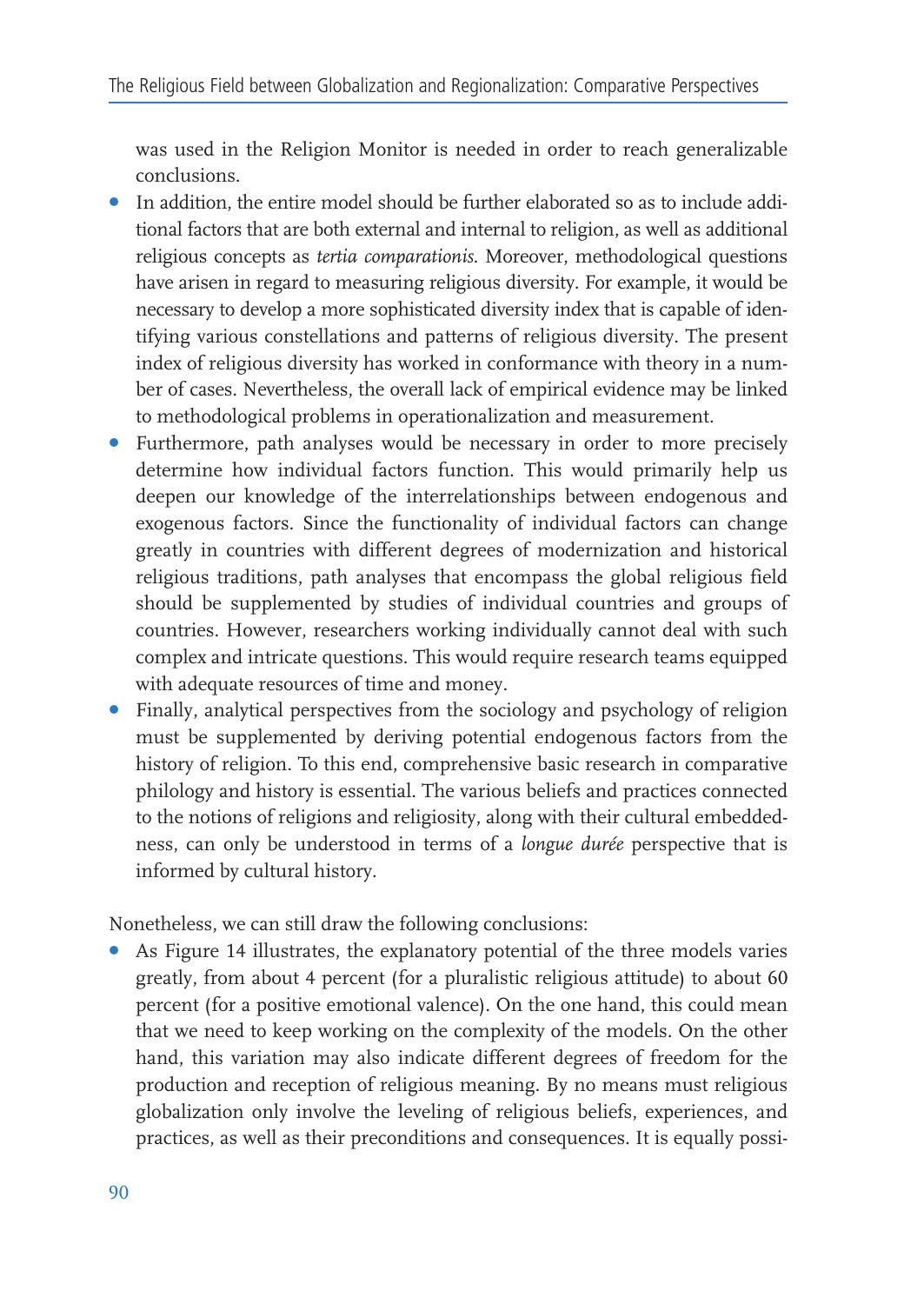![](_page_38_Figure_1.jpeg)

Figure 14: Explained variance (adjusted  $R^2$ ) of the three regression analysis models for 12 religiosity variables

ble for religiosity to be transformed, reinterpreted, or re-traditionalized in various ways under globalized conditions.

The findings also show that the influence of exogenous and endogenous factors on religious structures and dynamics is not fixed but varies according to the content. Exogenous variables are especially relevant for three of the religious concepts studied: fundamentalism, the influence of religiosity on work and occupations, and negative religious emotions. Centrality plays the main role for five religious concepts: reflexivity, positive religious emotions, the influence of religiosity on political opinions, exceptional situations and the general relevance of religiosity for daily life. For the cognitive and practical aspects of religious pluralism, the religious communities are responsible for most of the explained variance. These findings, too, make plain that quite different constellations are at work in the religious field and point to the degrees of freedom in religious meanings.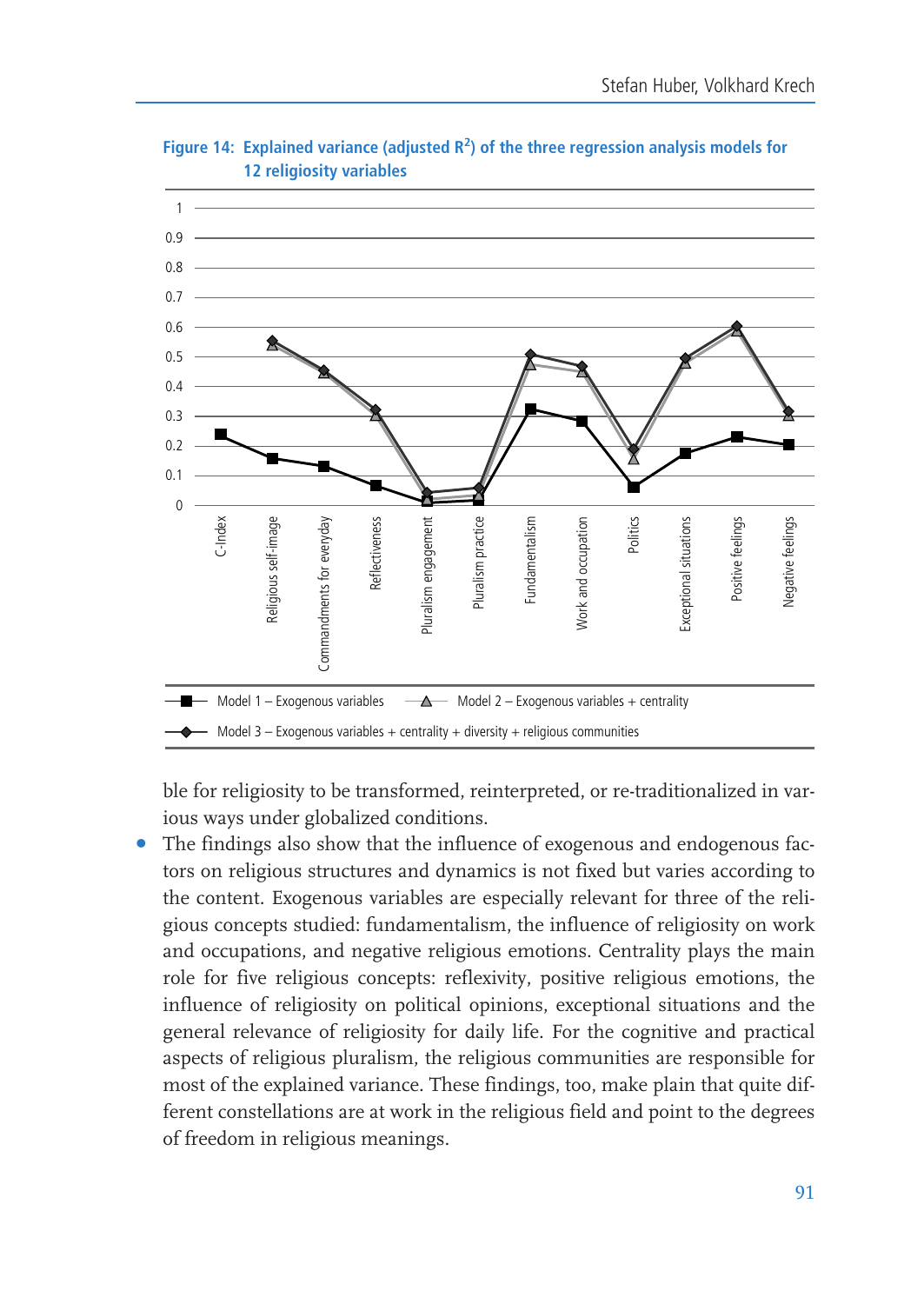- Overall, in the relation between factors endogenous and exogenous to religiosity, the endogenous factors outweigh exogenous factors by a ratio of 7 to 3. Of course, this finding depends on which religious concepts were selected and, consequently, should not necessarily be generalized. Even so, it indicates that endogenous factors have been unjustly neglected in previous research on religion.
- With respect to general social-structural indicators, a country's level of modernization has proven to be the most important exogenous factor in explaining the religious contents discussed here. Among the endogenous factors, centrality is by far the strongest. The finding that affiliation with a religious community so dramatically trails the centrality factor is an argument against block thinking in general and Huntington's thesis in particular. The relationship between centrality and the degree of modernization should be more closely examined in follow-up studies.
- On the overarching question of the structures and dynamics of the religious field on a global scale, the overall very large amount of variance explained by centrality may indicate that one characteristic of the current global religious field is that it places general religiosity in the foreground compared to actual religions and concrete religiosity. Where religious beliefs, experiences and practices defined by their content come to the fore, however, this may be understood as being a countermovement against the tendency toward leveling content in the global religious field. This circumstance is consistent with the general research on globalization, which emphasizes the dialectical relationship between globalization and regionalization, standardization and deviation.

# **Bibliography**

- Assmann, Jan. Die mosaische Unterscheidung oder der Preis des Monotheismus. New edition, Munich, 2007.
- Barret, David B., George T. Kurian, and Todd M. Johnson, eds. World Christian Encyclopedia: A Comparative Survey of Churches and Religions in the Modern World. 2 vols. Oxford. 2001.
- Beyer, Peter. Religions in Global Society. New York, 2006.
- Casanova, José. "Public religions revisited." In Religion: Beyond a Concept, edited by Hent de Vries, 101-119. New York, 2008.
- Huber, Stefan. Zentralität und Inhalt: Ein neues multidimensionales Messmodell der Religiosität. Opladen, 2003.